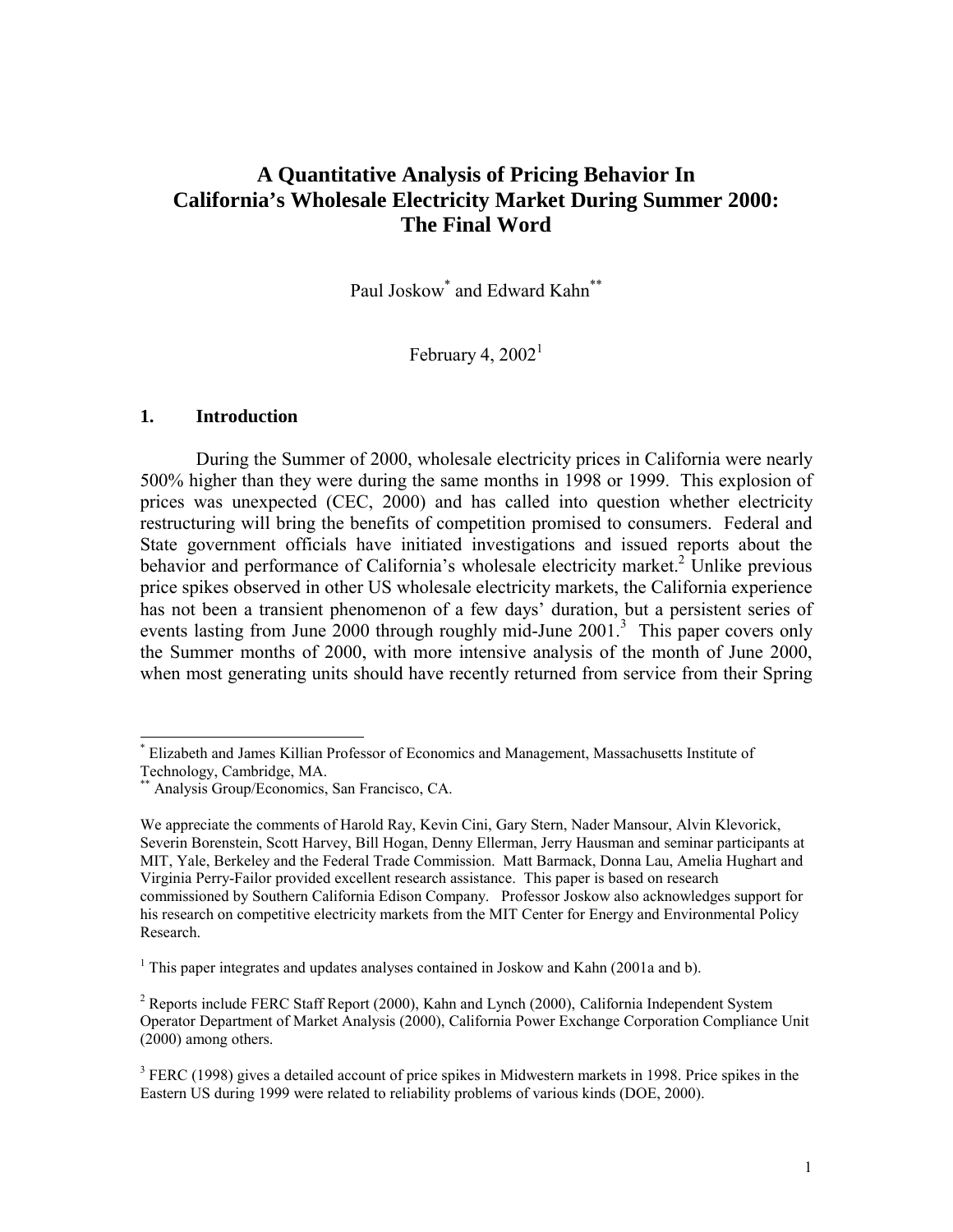maintenance outages and future developments in supply and demand conditions are unlikely to have been anticipated by suppliers.<sup>4</sup>

The purpose of this paper is to examine the factors that explain this increase in wholesale electricity prices. There were a number of changes in supply and demand conditions in 2000 that would suggest that prices should have been expected to increase from the previous years: natural gas prices increased, demand increased, and power imports available to California decreased in 2000 compared to 1998 and 1999. The first objective of this paper is to determine how much of the observed price increases can be explained by these three "market fundamentals," *assuming* that the wholesale power market is perfectly competitive. We do so by simulating competitive benchmark prices given these supply and demand factors prevailing over the Summer of 2000 and then compare the simulated competitive benchmark prices with the actual prices observed. We find that while these three supply and demand factors can explain a portion of the observed increase in prices, there is still a large gap between the observed prices and simulated competitive benchmark prices.

The second objective of this paper is to determine whether and how much of this residual can be explained by the prices of tradeable permits for NOx emissions. These emissions permits must be held by generating plants and other affected sources in the South Coast Air Quality Management District (SCAQMD) pursuant to the Regional Clean Air Initiatives Market ( $\overline{\text{RECLAIM}}$ ) program.<sup>5</sup> The prices for these emissions permits increased dramatically during the Summer of 2000 compared to earlier periods. Including the emissions permit prices in the supply costs of those generators subject to RECLAIM increases competitive benchmark prices for electricity significantly, especially by the end of the Summer 2000. However, even after taking account of NOx permit costs, during most of the Summer there remains a large gap between the simulated benchmark prices and actual market prices. We tentatively attribute this gap to market power and related market imperfections associated with the structure of Californiaís wholesale electricity markets.

The final objective of this paper is to examine whether our attribution of the observed gap between benchmark competitive prices and actual prices is consistent with available data on supplier behavior. Even in a perfectly competitive market, prices may rise above the relevant short-run marginal cost when demand must be rationed by prices

<sup>&</sup>lt;sup>4</sup> Prices in California remained remarkably high in October and November, then reached unprecedented levels during December 2000 and remained at those levels through the Winter and Spring months of 2001. The latter part of this period was also accompanied by an order of magnitude increase in gas prices, the evaporation of imports from the Northwest, a large fraction of California's generating capacity was unavailable to supply due to planned or forced outages, some of which were mandated by environmental regulators, new regulatory interventions, and utility credit problems that may have made some suppliers reluctant to supply voluntarily. It is clear that by late 2000, the normal functioning of the wholesale electricity markets had completely broken down. Joskow (2001) discusses price movements and various government initiatives for this entire period.

<sup>&</sup>lt;sup>5</sup> We have not examined air quality regulations that may restrict production through command-and-control regulations. It is our impression that such regulations are not binding in California.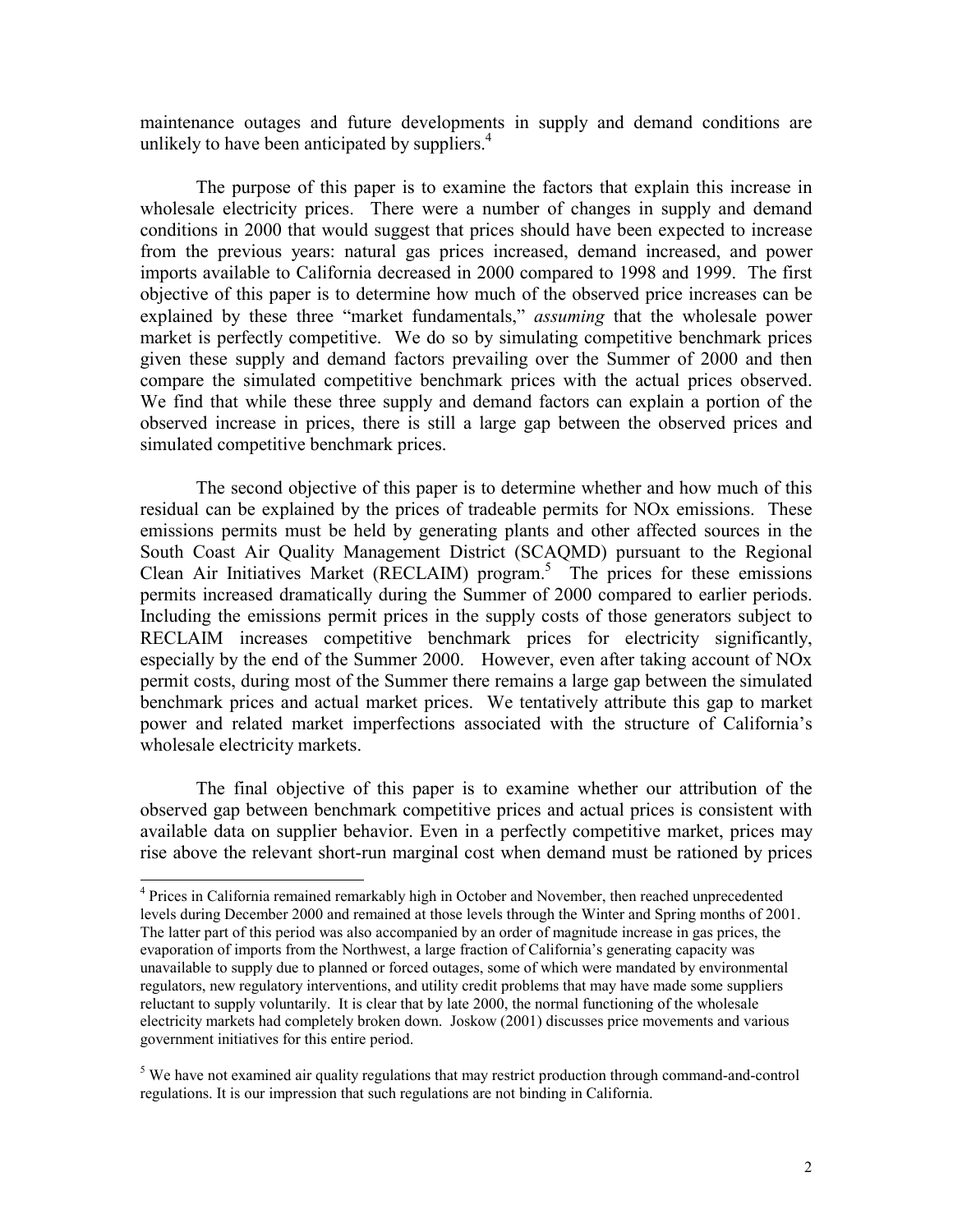above marginal cost to balance supply and demand in the face of capacity constraints. However, there are good reasons to believe that the attributes of electricity supply and demand--non-storability, very low (zero) short-run demand elasticity, capacity constraints, and (in California) a large fraction of demand being satisfied in the spot market—create opportunities for suppliers acting unilaterally to withhold output from the market profitably to drive up prices when demand is high. Collusion is not necessary for firms to exercise market power under these conditions. Therefore the diagnosis of market power should include both an analysis of price/marginal cost margins and a companion analysis of supplier behavior. Accordingly, we examine whether potentially profitable generating capacity was withheld from the market during high-price hours.

Public data on the production of most steam units are available on an hourly basis from the Environmental Protection Agency (EPA). Southern California Edison supplied us with information from the WSCC on hourly generation for Long Beach.<sup>6</sup> In addition, information of the real-time dispatch of GTs is available from the California Independent System Operator (CAISO). We show that during high demand periods in California it is profitable for suppliers holding a portfolio of generating units with diverse marginal supply costs to withdraw capacity from the market even under otherwise competitive conditions. Our examination of the data shows that a significant amount of generating capacity produced much less energy than could have been produced at marginal costs below observed market clearing prices. This behavior cannot be explained by the CAISO's procurement of ancillary services. Therefore, either the units were suffering from unusual operational problems or they were being withheld from the market to increase prices.<sup>7</sup> Interestingly, the one supplier for which we do not find any significant evidence of withholding had apparently contracted most of the output of its capacity forward and would not have benefited by driving up spot market prices by withholding output.

<sup>&</sup>lt;sup>6</sup> We discuss the comparability of these data sources below. The WSCC data are available to all members of the WSCC for a nominal price. The EPA data are available on the EPA's website.

 $<sup>7</sup>$  The data available to us are not sufficient to measure supplier withholding behavior by generators located</sup> outside of the CAISO. Nor can we measure the control over generation supplies acquired by wholesale market aggregators or their bidding and supply behavior. Yet, as we will demonstrate, net imports into California can have significant effects on market-clearing prices. These imports declined significantly in Summer 2000 compared to Summer 1999 and wholesale marketers were likely to have been active participants as buyers and sellers in the California markets. It is possible that generators, or wholesale market aggregators, controlling supplies from generating units outside of California may also have the incentive and ability to increase wholesale market prices in California (and the rest of the WSCC). Accordingly, a complete and definitive picture of wholesale market behavior and performance in California this past summer, and the effects of strategic behavior by suppliers with market power, requires an analysis of demand and supply conditions in those portions of the WSCC that historically have provided the bulk of the net supplies to California. Such an analysis should also take account the control over generation supplies accumulated by wholesale marketers operating in the WSCC. The information necessary to perform this analysis is neither publicly available nor available to the CAISO. This is the area where additional data collection and appropriate empirical analysis by responsible regulatory agencies can provide value-added to the extensive analysis of market behavior and performance of California suppliers that has been completed over the last two years.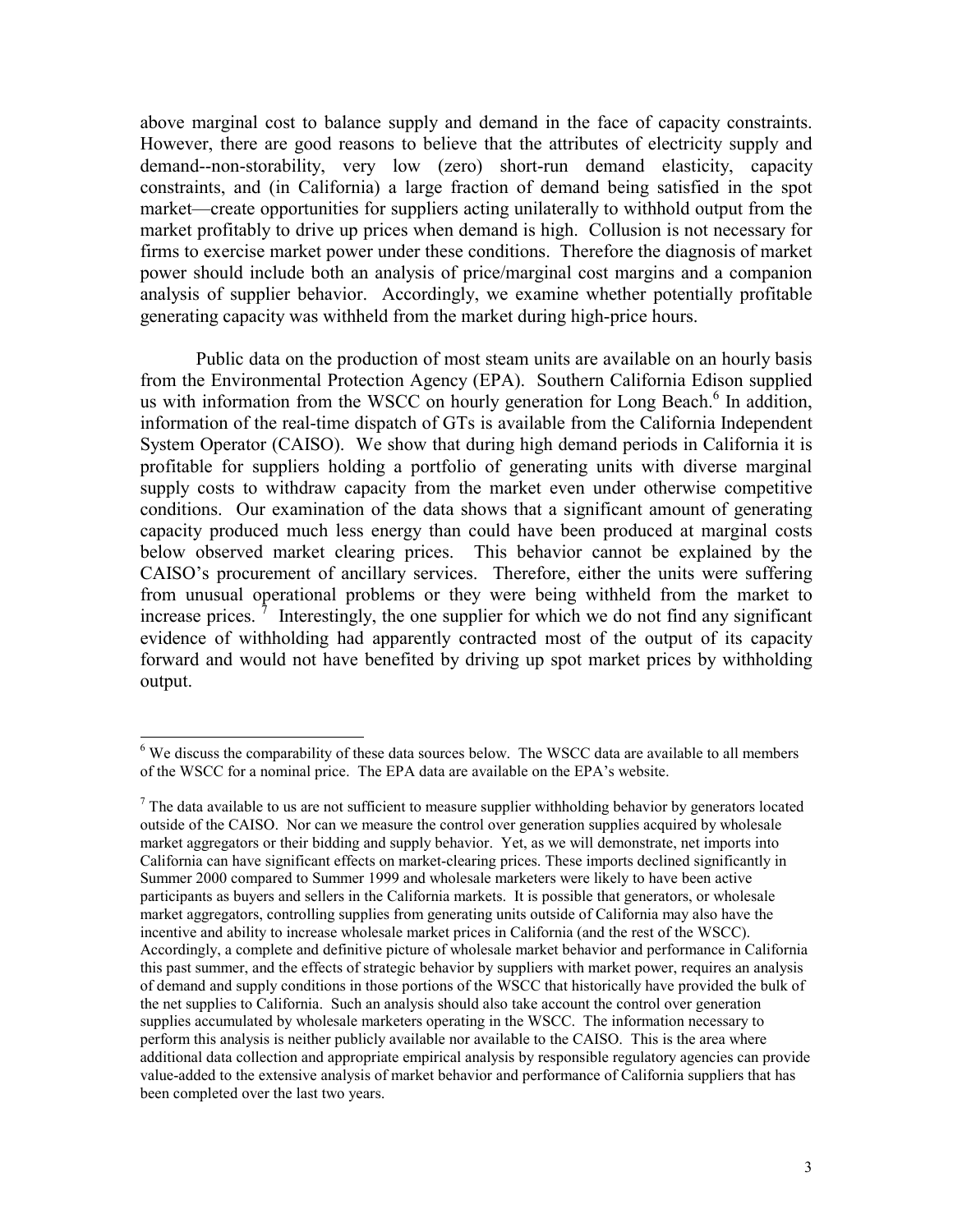A number of previous studies have examined wholesale electricity prices in California and found some evidence of market power, especially during high demand periods. Most of this analysis relies on confidential data available only to the CAISO or to the California Power Exchange (PX). In addition to extending this kind of analysis to the Summer of 2000, our paper provides three innovations. First, it relies on data which are generally available to the public rather than on confidential data available only to the CAISO or PX and their respective market surveillance committees. Second, previous analyses of wholesale market prices in California have not systematically taken into account the prices for NOx emissions permits which generating plants located in the Los Angeles area must hold to cover their emissions of NOx. Third, we introduce a complementary analysis of unit level output behavior to determine whether capacity was strategically withheld.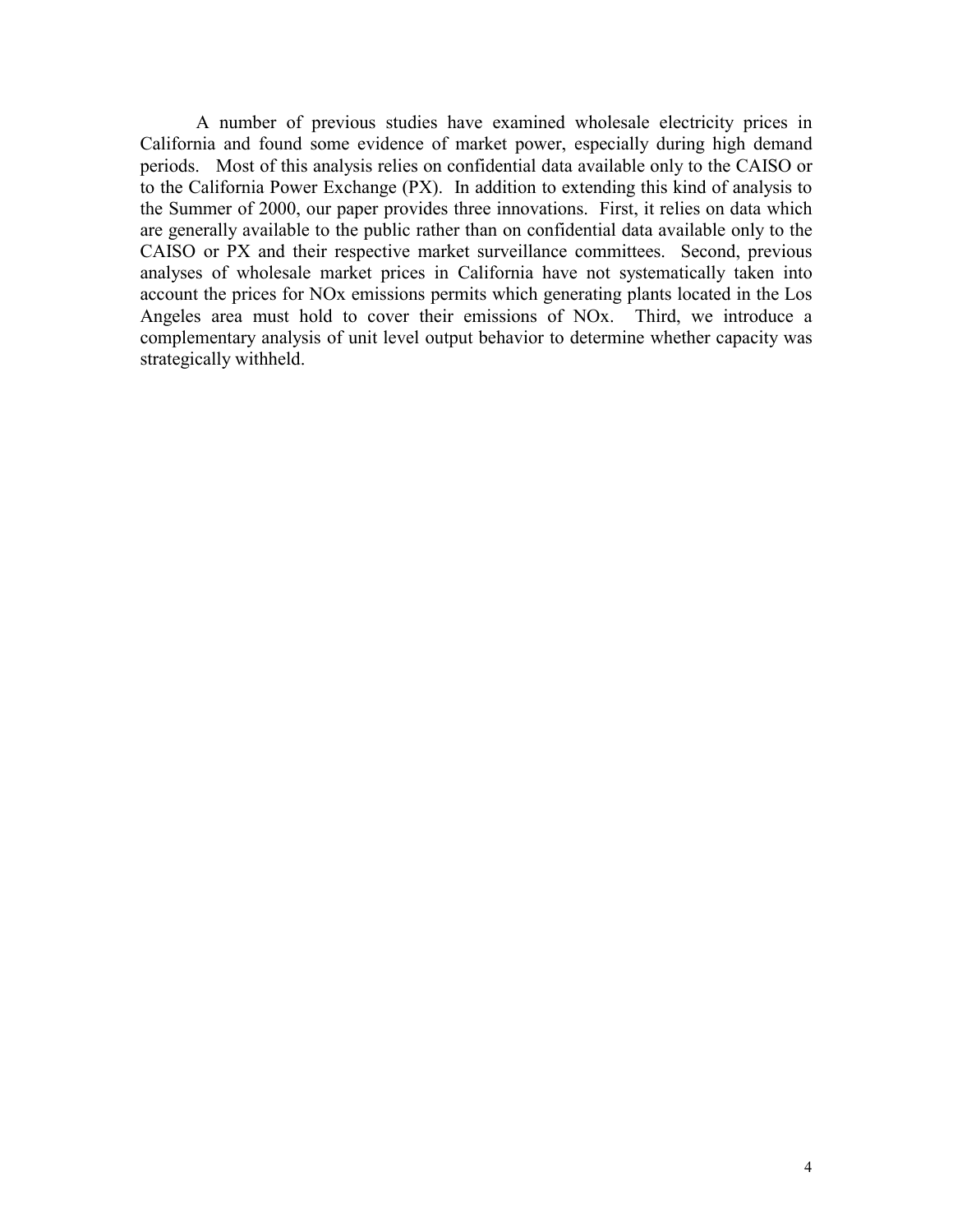### **2. Background**

 $\overline{a}$ 

The California market institutions in place in the Summer of 2000 were introduced in April 1998 after four years of debate about electricity sector restructuring and the design and creation of complex new wholesale market institutions. Under Californiaís electricity restructuring and deregulation program, wholesale market prices were intended to be "market-based."<sup>8</sup> The non-profit CAISO was created to operate the transmission networks owned by the state's Investor Owned Utilities (IOUs) and the PX was created to operate day-ahead hourly auction markets for wholesale electrical energy.<sup>9</sup> The CAISO was also given the responsibility to operate hourly auction markets for reserves (ancillary services) and imbalance energy and to manage congestion. All supply from generators selling into the CAISO control area and all demand by "load-serving entities" located in the CAISO control area must ultimately be physically scheduled with or dispatched by CAISO.

 Energy to meet California loads comes from both in-state generators and out-ofstate generators. The in-state generators consist of four nuclear power plants, hydroelectric plants that are located primarily in Northern California, gas-fired steam and peaking turbines, and cogenerators and other generation sources that are "Qualifying" Facilities" (QFs) under the Public Utility Regulatory Policy Act of 1978 (PURPA). About half of in-state generating capacity consists of gas-fired steam and peaking units and these units are the marginal supply sources during most hours in the Summer when electricity demand in California is highest. These units were sold by the three incumbent utilities in 1998 and 1999 to five independent power companies and these new "merchant" generators" owned these units during the period we study. It is fairly easy to measure the marginal costs of these units since their thermal efficiencies at different output levels are well known and spot market prices for natural gas are available from a variety of sources. No new generating capacity has entered the California market between the time these generating units were divested and the period we study; most of this gas-fired capacity dates back to the 1960s and 1970s.

 During the Summer months, the marginal supply resource that clears supply and demand is typically a conventional steam or combustion turbine unit fueled by natural gas or oil. Figure 1 depicts the marginal cost curves for this gas-fired generating capacity in CAISO's control area, assuming that the price of gas is either \$2.50/Mcf (as in 1999) or \$6/Mcf (as in late Summer 2000). These marginal cost curves can be thought of as the ìtopî of the CAISO areaís competitive generation supply curve during the Summer

 $8$  Technically, wholesale prices have not been "deregulated." They are subject to regulation by the Federal Energy Regulatory Commission (FERC) pursuant to the Federal Power Act. The Federal Power Act requires FERC to approve wholesale prices only if they are "just and reasonable." Traditionally, FERC fulfilled its obligations under the Federal Power Act by using various cost benchmarks to cap wholesale prices (Joskow, 1989). During the 1990s FERC began to grant suppliers "market-based pricing authority" if they could demonstrate that they did not have market power (Joskow, 2000). This is the basis for "deregulation" of wholesale market prices in California.

<sup>&</sup>lt;sup>9</sup> The PX ceased functioning in January 2001(?). During its existence, the PX also operated "hour-ahead" and monthly block forward markets, but they were of little quantitative or financial significance and will not be discussed further here.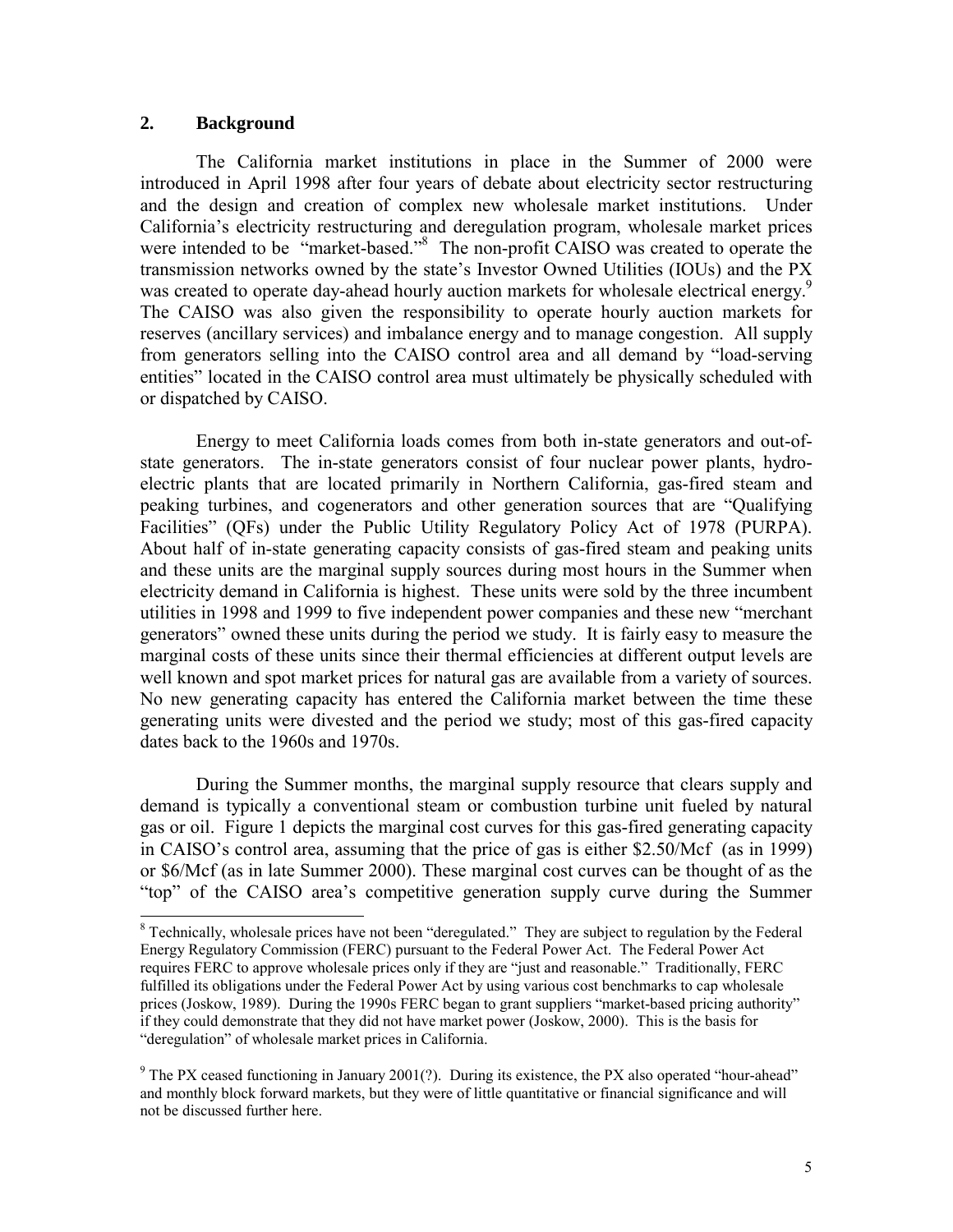months. During Summer hours, a competitive market would clear somewhere along these supply curves. Changes in natural gas prices shift the supply curve up or down and, other things equal, competitive market prices would move up or down along with the changes in gas prices. Changes in demand move the equilibrium competitive price along this supply curve so that competitive prices increase directly with demand. As we shall discuss, tradeable permits for NO<sub>x</sub> emissions increase and "twist" the marginal cost curve depending on the price of NOx credits and differences in emissions rates across generating units, so that the competitive price for electricity increases directly with NOx permit prices. In addition, at high demand levels, the competitive supply curve is much steeper with a NOx permit trading system than without one. This is the case because the generating units with the highest emissions rates produce as much as 50 times more NOx per unit of electricity output than those with the lowest emissions rates while the difference in marginal fuel costs between the most efficient and least efficient generating unit is only a factor of about two.



### **Figure 1. Marginal Costs for Gas Units**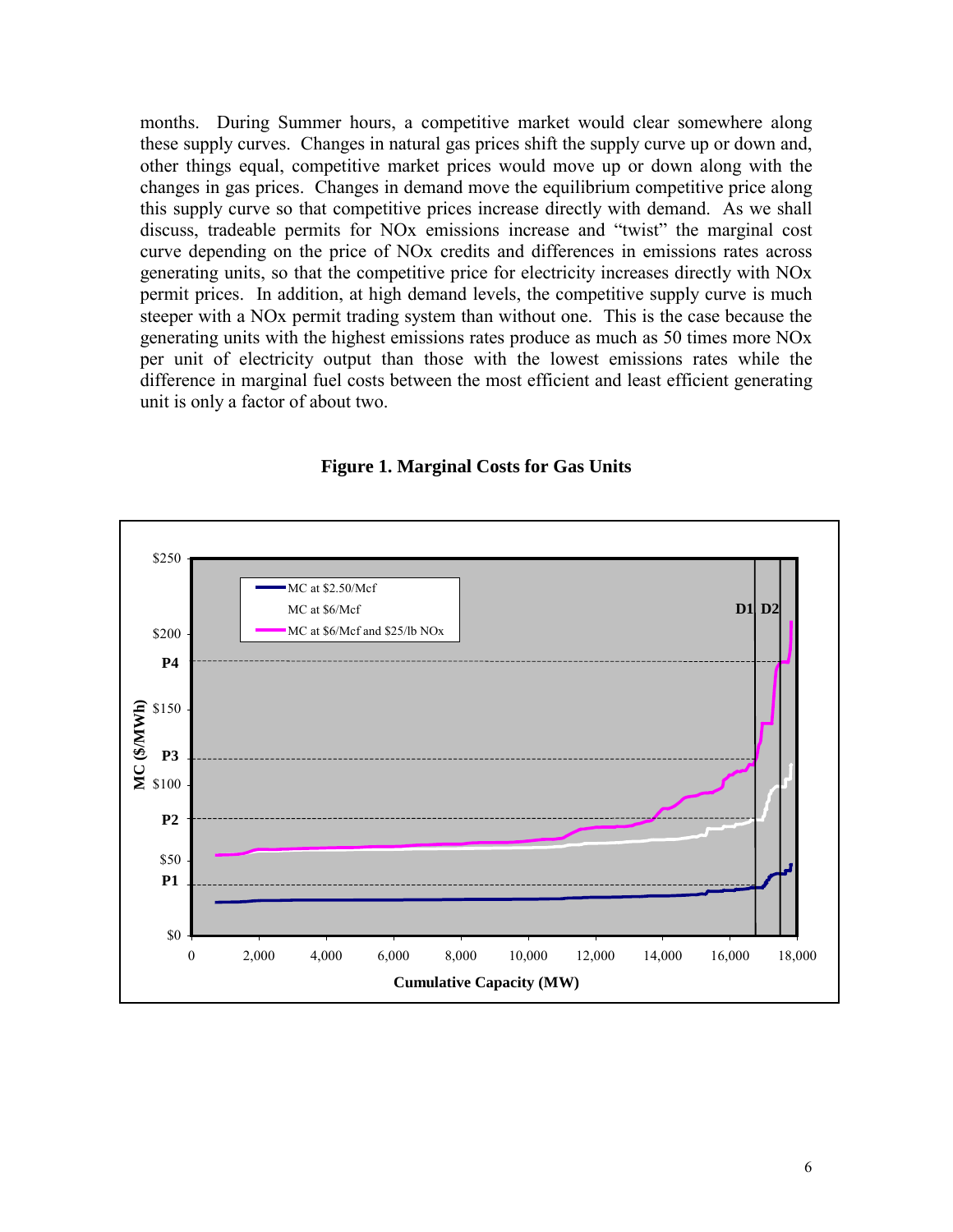Until 1998, the roughly 18,000 MW of gas-fired capacity in the CAISO's control area was owned by the three vertically integrated IOUs. Under California's restructuring program, these utilities were required to sell this capacity to independent companies or New Generation Owners (NGOs). As noted above, most of this capacity was ultimately sold to five out-of-state companies with large national unregulated power plant businesses. The nuclear and hydroelectric capacity, and the high-price contracts with QFs, were retained by Californiaís three IOUs. This amounts to about half of the original in-state generating capacity originally owned by or contracted for by these utilities prior to restructuring. The hydroelectric capacity retained by the IOUs has limited energy production capabilities over the course of the year dictated by reservoir storage capacity, water runoff, and water release constraints.

 California has historically imported large quantities of electricity from neighboring states. During the 1960s and 1970s long high voltage transmission lines were built from California to the Northwest and the Southwest to facilitate transfers of energy to and from California. California typically imports electricity from the Southwest (primarily nuclear, coal and gas-fired capacity) year round and imports large amounts of electricity from the Northwest (primarily stored hydro) during the Spring and Summer months. During the late Fall and Winter months California historically exported some electricity to the Northwest, primarily during off-peak hours. The generating capacity in the Southwest and the Northwest available to sell electricity to California is primarily controlled by vertically integrated IOUs or Federal Power Marketing agencies. These entities in turn have legal or contractual obligations to supply their local "native" loads" and can only sell any excess supplies to California. One of California's investorowned utilities (Southern California Edison) owns nuclear and coal capacity in the Southwest and has contractual entitlements to some hydroelectricity produced at Hoover Dam. Though the nuclear and coal plants have been put up for sale at auction and winning bidders for some of this capacity have been chosen, this capacity continued to be controlled by Southern California Edison during the period we studied.

 Electricity demand in California is highest during the Summer months and lowest in the Spring and Fall months. It is highest during the day and lowest at night and on weekends. The peak demand in the CAISO control area in 1999 was about 43,000 MW. Demand fell to less than 20,000 MW during some off-peak periods. California's restructuring program included a "retail competition" option which permitted all retail consumers to arrange for their power supplies with an unregulated retail electricity service provider (ESP) of their choice. ESPs arrange for power supplies in the wholesale market and deliver it to consumers over one of the utility's distribution networks. The distribution and transmission charges are regulated separately based on cost by the California Public Utilities Commission (CPUC) and FERC respectively. Consumers who do not voluntarily choose an ESP continue to receive "default service" from one of the three IOUs as they always have. About 90% of the retail demand continued to be supplied by the utilities during 2000.

 It is particularly important to note that the short run elasticity of demand for electricity in California is close to zero and is almost completely unresponsive to swings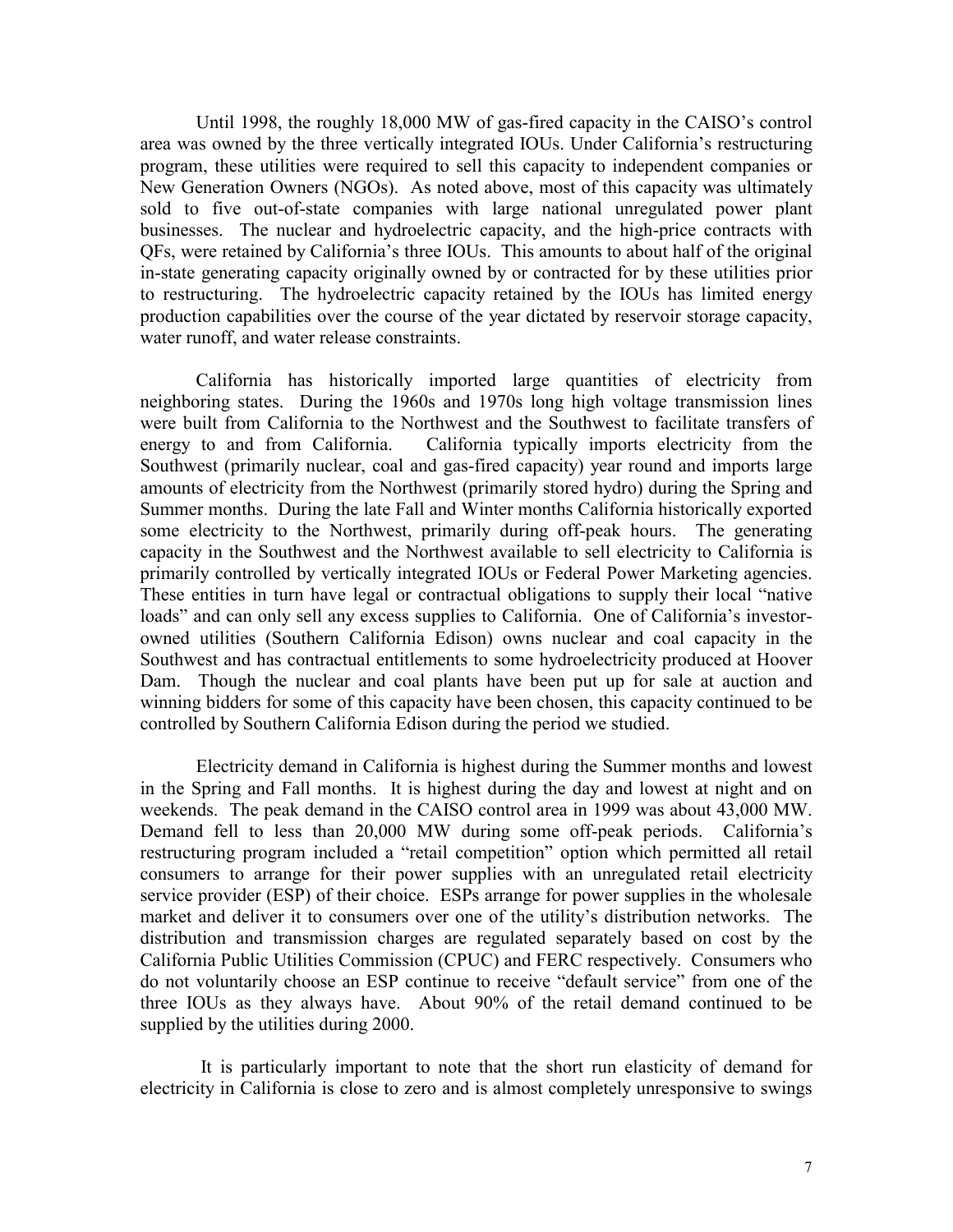in hourly prices since few consumers have hourly recording meters or the communications and control equipment to interact directly with the wholesale market. Moreover, during the time period we study, while wholesale prices were effectively deregulated, retail prices for generation service continued to be regulated based on a predetermined retail price of roughly \$60/MWh. When this cap was set in 1996, it was expected that wholesale prices would be far below this figure (about \$30/MWh) for several years and that the "head room" between the \$60/MWh retail price and the expected lower wholesale price would allow the utilities to recover quickly the costs of nuclear plants and QF contracts whose total costs were thought to be higher than their competitive market values in the wholesale market ("stranded costs"). As soon as these stranded costs were recovered retail prices for electric energy were then supposed to be deregulated and fall to reflect wholesale market conditions. The year 2000 led to some surprises on this front.

 Californiaís restructuring and competition rules required the IOUs to serve all of their default service demand from the PX and ISO spot energy markets.<sup>10</sup> They were also required to bid all of their remaining generation supplies into the PX and ISO spot markets. Independent generation suppliers and non-utility demands were not required to deal through the PX or ISO markets, but could instead enter into bilateral contracts and self-supply ancillary services. Since the utilities retained responsibility for such a large fraction of the demand, most of the wholesale trade in electricity took place either in the PX's day-ahead market or in the ISO's real-time balancing market.

 Generators can receive revenues from several sources. They can sell energy to the PX and ISO. They may also enter into forward contracts with entities other than the three California IOUs. Finally, they can earn revenues by supplying "ancillary services" to the ISO. These services are reserves that the ISO can call on to manage imbalances in supply and demand and to deal with congestion. Generators selected to provide ancillary services effectively enter into an option contract with the ISO. They are paid a marketclearing price (day-ahead or hour-ahead) to hold capacity in reserve and available to the ISO. They are then paid for any energy that the ISO calls them to provide, based either on the market clearing price for energy or their bid, whichever is higher.

Our analysis of prices focuses on the hourly day-ahead unconstrained prices observed in the PX during the Summer of 2000. We focus on the PX because it was the venue where the bulk of the energy was traded. Moreover, there appears to have been reasonably efficient arbitrage between the PX market, the bilateral day-ahead market (Joskow, 2000), and the real-time market (Borenstein, Bushnell, Knittel and Wolfram,  $2000$ .<sup>11</sup> We focus on unconstrained prices (that is, pre-congestion management) for

 $10$  Some forward contracting was permitted by the Fall of 2000 and some limited forward transactions took place in a block forward market run by the PX during 2000 as well.

 $11$  Joskow and Kahn (2001b) examines whether our supply withholding behavior is affected by using realtime prices rather than day-ahead prices using June as a test case. We also examine a variety of other issues raised by Harvey and Hogan (2001a) in that paper. These considerations do not affect our basic results.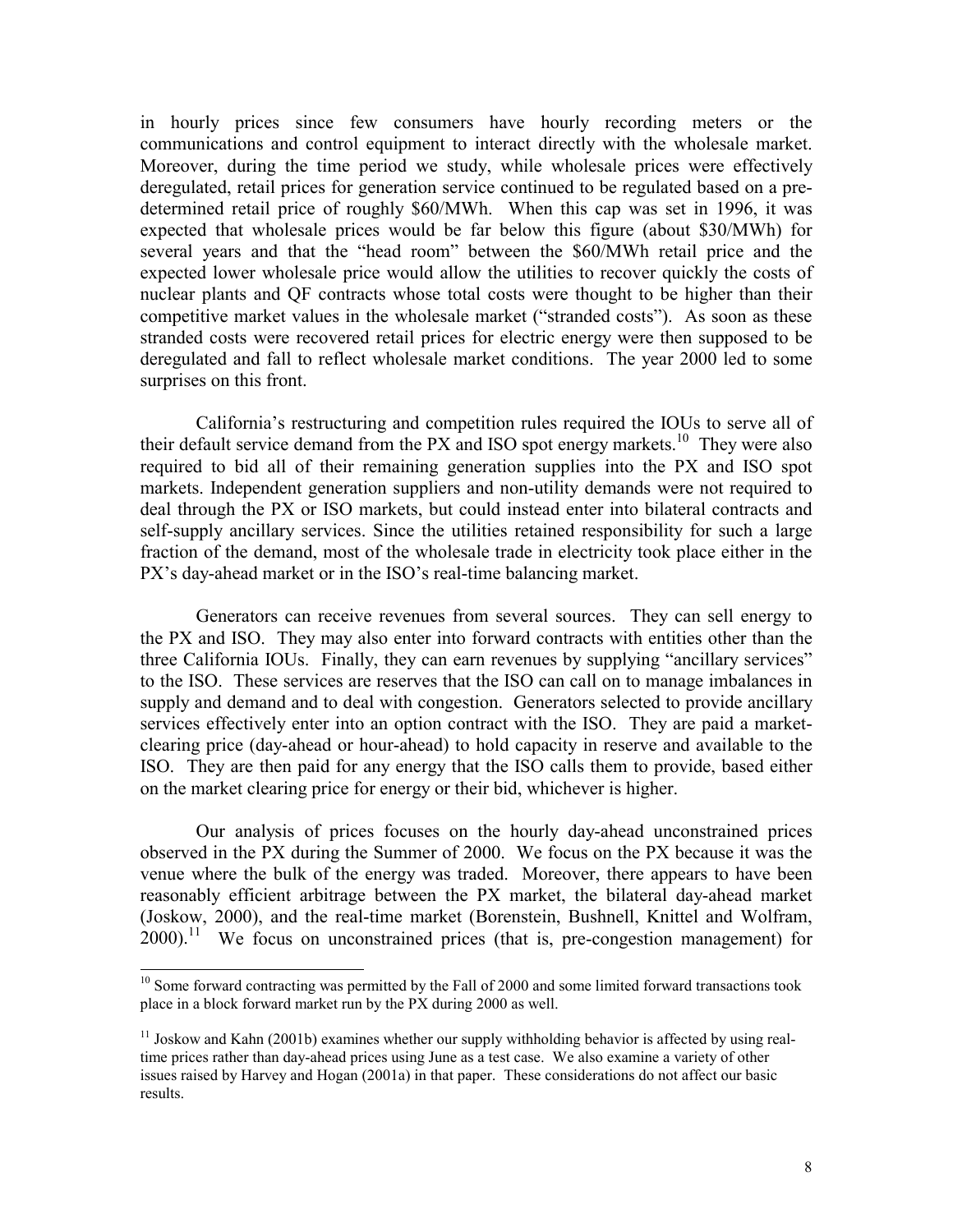simplicity, though there was relatively little significant transmission congestion during Summer of 2000. We do take congestion into account in our analysis of supplier withholding. It should be noted, however, that our analysis ignores the ancillary services revenues earned by these suppliers and, accordingly, does not cover all of the revenues they receive from the market.<sup>12</sup>

 Table 1 displays the average hourly volume-weighted prices for each month from April 1998 through December 2000. The fourth column of the table is a comparable set of forecast prices for year 2000 published by the California Energy Commission in March 2000. The table indicates that PX prices were roughly in line with expectations during 1998 and 1999 and the first four months of 2000. Beginning in May 2000 prices began to rise and then rose to unprecedented levels in June. Prices moderated somewhat in July and then jumped significantly in August before moderating a bit again in September. Prices throughout the Summer months of 2000 were four to five times higher than in 1998 and 1999 and the CEC's projections for 2000. While we have not yet analyzed the post-September prices, it should be clear that prices did not return to "normal" levels and exploded again in December. There are a number of unusual events that affected Californiaís electricity markets after October that make this period difficult to analyze: an order of magnitude increase in gas prices during December, gas shortages, changes in market rules, a large quantity of plant outages, utility credit problems, and other factors. Our analysis focuses on PX market clearing prices during the May through September 2000 period. $^{13}$ 

It should be noted that the prices in Table 1 do not reflect "fully unregulated" wholesale prices. Until July there was a \$750/MWh cap on prices. This cap was reduced to \$500/MWh during July and then to \$250/MWh in early August. The \$500/MWh and then \$250/MWh cap were binding during many hours in August and September.<sup>14</sup> In addition, as previously noted, Table 1 does not include revenues from sales of ancillary services, which also increased very significantly after May 2000.

 $12$  Joskow and Kahn (2001b) explore the effects of incorporating ancillary services revenues into the analysis.

<sup>&</sup>lt;sup>13</sup> See Joskow (2001) for a discussion of the entire period.

 $<sup>14</sup>$  Technically, the cap was on prices in the ISO's real-time market. However, since it would have been</sup> irrational to pay more than the real-time market price cap in the day-ahead market, this became the effective cap on day-ahead prices in the PX as well. During emergency situations, it was widely known that the ISO would pay more than the price cap for supplies and this probably had the effect of creating more emergencies as generators stopped scheduling supplies day-ahead or hour-ahead in the hope of getting higher prices from the ISO through a last-minute "out of market" sale. The analysis here ignores the price cap and simulates unconstrained competitive benchmark prices. Since we are comparing these simulated prices to actual market prices which reflect the effects of price caps we are likely to underestimate the true potential price gap attributable to market power.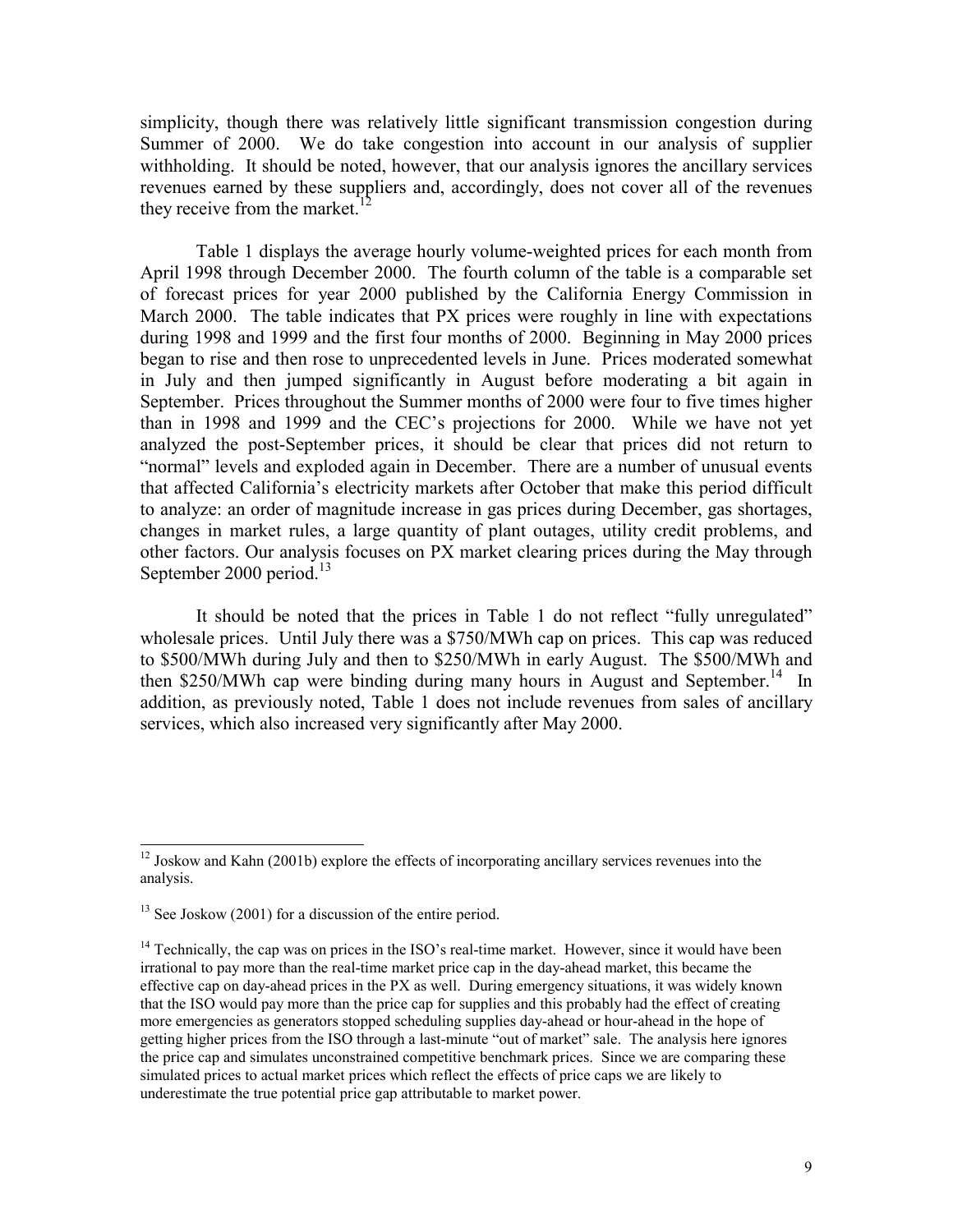| Month                                                | 1998 | 1999 | 2000  | $2000$ (CEC)(*) |
|------------------------------------------------------|------|------|-------|-----------------|
| January                                              |      | 21.6 | 31.8  | 27.7            |
| February                                             |      | 19.6 | 18.8  | 24.1            |
| March                                                |      | 24.0 | 29.3  | 23.3            |
| April                                                | 23.3 | 24.7 | 27.4  | 20.0            |
| May                                                  | 12.5 | 24.7 | 50.4  | 18.5            |
| June                                                 | 13.3 | 25.8 | 132.4 | 18.8            |
| July                                                 | 35.6 | 31.5 | 115.3 | 28.0            |
| August                                               | 43.4 | 34.7 | 175.2 | 40.9            |
| September                                            | 37.0 | 35.2 | 119.6 | 45.3            |
| October                                              | 27.3 | 49.0 | 103.2 | 32.2            |
| November                                             | 26.5 | 38.3 | 179.4 | 31.6            |
| December                                             | 30.0 | 30.2 | 385.6 | 30.7            |
| Average                                              | 30.0 | 30.0 | 115.0 | 28.5            |
| (*) California Energy Commission Forecasts, 3/13/00. |      |      |       |                 |

**Table 1. California PX Day-Ahead Prices (\$/MWh, Weighted Averages 7 x 24)**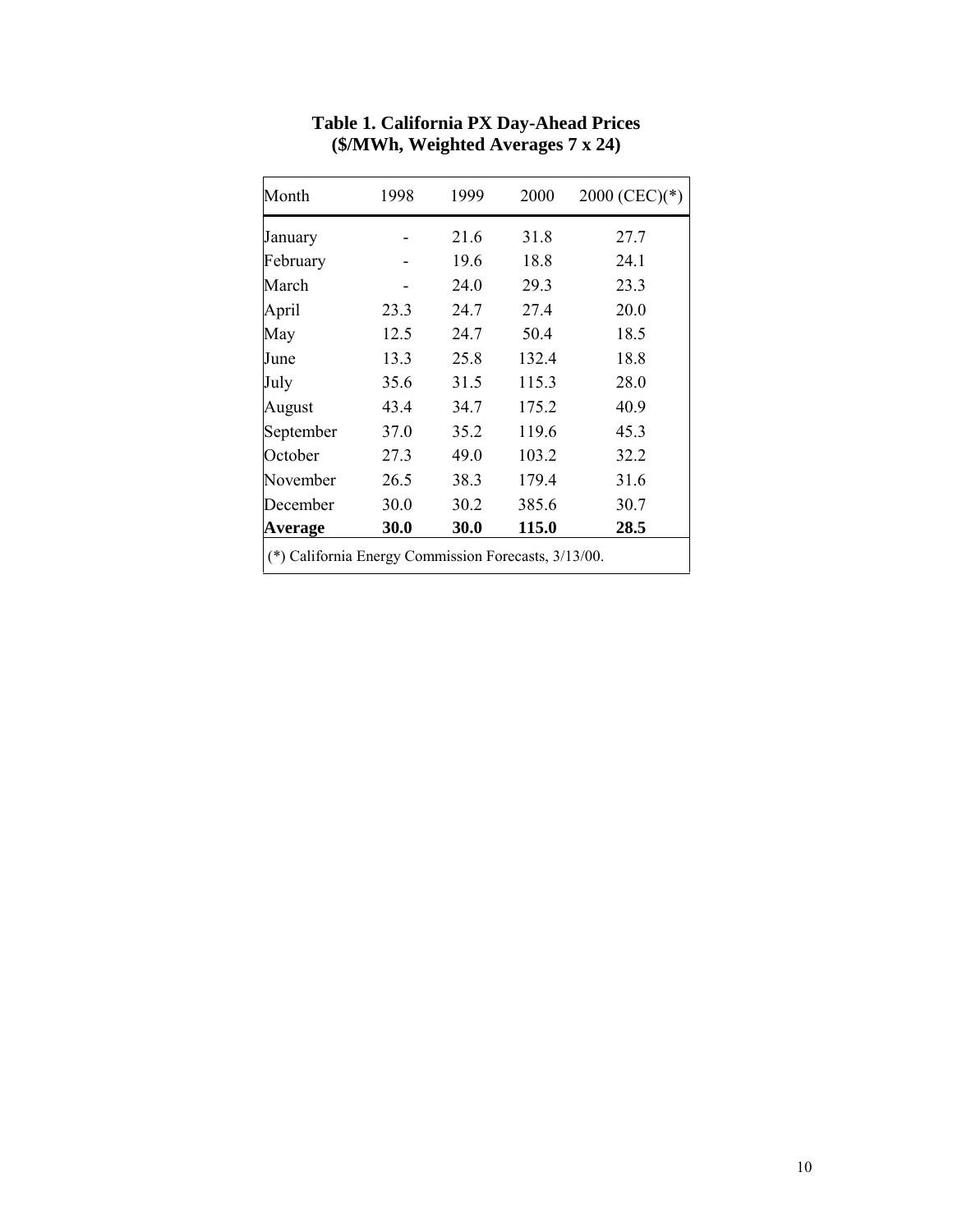### **3. Method for Estimating Competitive Benchmark Prices with Public Data**

In this section we estimate competitive wholesale market benchmark prices and compare these benchmark prices to the prices that were actually observed. We simulate an energy market in which all demand clears in a single market, i.e., we do not attempt to simulate the relationship between day-ahead and real-time markets. (We note again that generators earn additional revenues from supplying ancillary services to the ISO. These revenues are especially important for covering the fixed costs of peaking units that supply energy infrequently but serve as operating and replacement reserves much more frequently.) The more the observed price exceeds the competitive benchmark price, the more one can presume that either market power was being exercised or some other source of market imperfection has interfered with the competitive interplay of supply and demand. The competitive price benchmark that we utilize is the short run marginal cost of supplying electricity from the last unit that clears the market in each hour. Comparing realized prices with marginal supply costs in this way is a widely accepted method for measuring the presence of market power, and is especially useful for examining prices in commodity markets with homogeneous products like spot electricity markets.<sup>15</sup> We recognize that modest departures from ideal competitive conditions do not necessarily imply that there is sufficient market power to be of policy concern; many markets that are not subject to price controls are imperfectly competitive. Moreover, any empirical analysis of pricing behavior is subject to some degree of uncertainty. Finally, we recognize that prices may depart from observed marginal cost even in a perfectly competitive market to reflect real capacity constraints and opportunity costs associated with inter-temporal production limits on energy-limited generators such as hydroelectric plants. However, this approach allows us to quantify *how far* realized market prices depart from competitive benchmark prices and provides a useful metric, *along with our analysis of withholding behavior*, that policymakers can utilize to come to a judgment about whether the gap between competitive benchmark prices and actual prices is so large that regulatory interventions are justified.

This approach to measuring market power in wholesale electricity markets was pioneered by Wolfram (1999) in her study of the electricity market operating in England and Wales. The same approach has been applied previously in studies of the California market (Borenstein, Bushnell and Wolak, 2000; Wolak, Nordhaus and Shapiro, 2000; and Hildebrandt, 2000). We will discuss these earlier studies of market power in California's wholesale electricity markets further below, though we note here that these studies relied on confidential data to which we do not have access. Our work extends this approach to incorporate a complementary analysis of supplier behavior.

The only published estimates of the competitive benchmark wholesale energy prices for California have been made by researchers with access to confidential CAISO

<sup>&</sup>lt;sup>15</sup> Economists frequently use the "Lerner Index" to measure market power. The Lerner Index is calculated by taking the difference between realized prices and marginal supply costs and dividing by the realized prices: L= (P-MC)/P. In a perfectly competitive market the Lerner Index is zero and in a pure monopoly it is equal to one. The more the Lerner Index differs from zero, the greater is measured market power. See Carlton and Perloff (1999), pages 92, 264, and 269 and Tirole (1988), pages 66, 70, 80 219-220, and 222.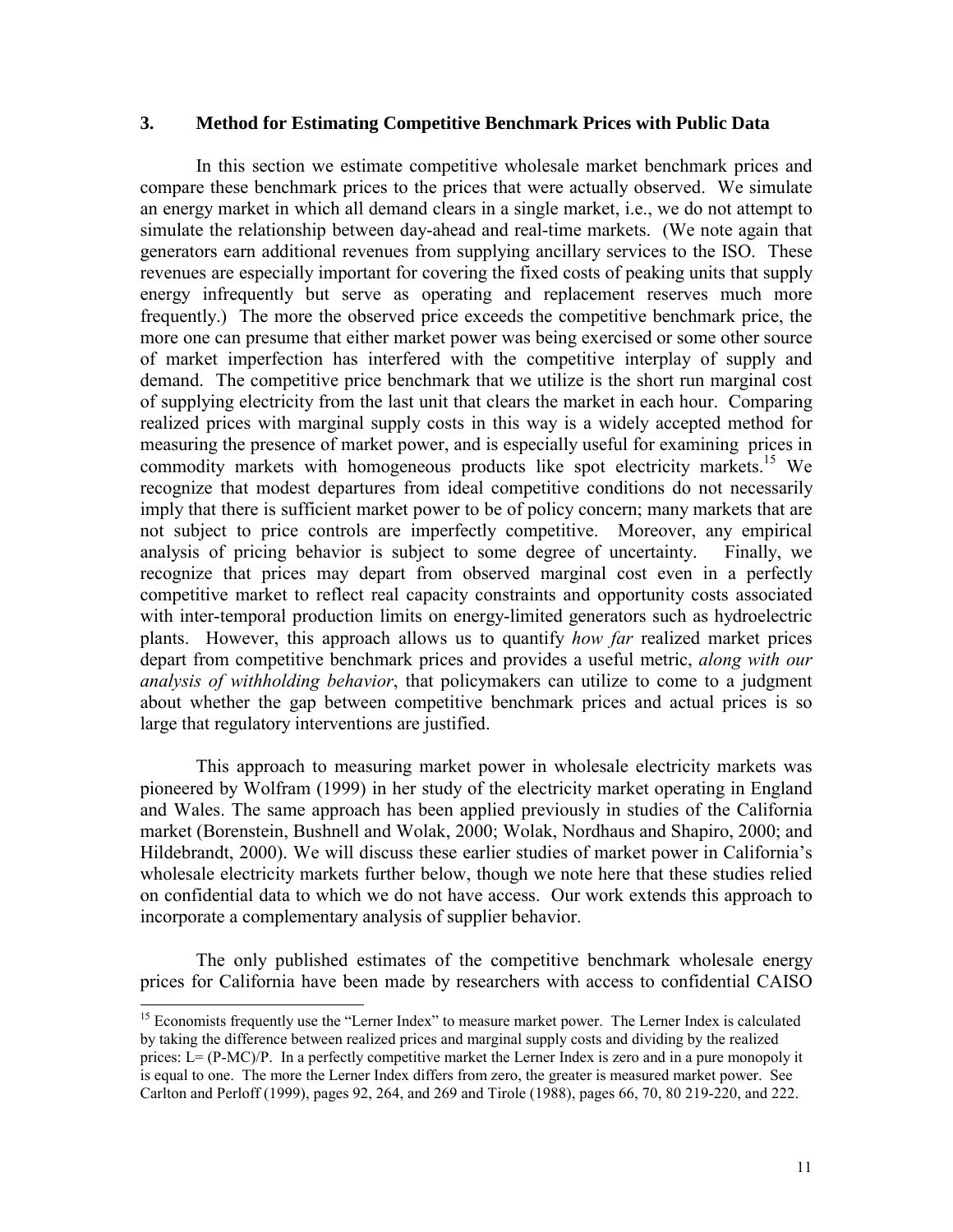data. In particular, Borenstein, Bushnell and Wolak (hereafter BBW) and Wolak, Nordhaus and Shapiro (hereafter WNS) adopt a methodology that takes advantage of CAISO data to simulate the competitive wholesale market price for energy in every hour.<sup>16</sup> Hildebrandt (2000) also makes such estimates, using a methodology described in CAISO (2000). We also refer to Hildebrandt's approach, but because the method is described in less detail, we emphasize BBW in what follows. We describe BBW's procedure briefly and then discuss how approximations must be made when the confidential data they rely upon are not available. Because WNS use the same methods as BBW, but they are described in detail only in BBW, all of our discussion of WNS procedures refers to BBW.

We begin by summarizing how BBW estimate the output and competitive benchmark price for the different types of resources that serve demand in California. BBW rely on CAISO settlements data for the hourly output of must-take generation, geothermal and hydro production.<sup>17</sup> The sum of the output from these resources generally exceeds 20,000 MW. CAISO peak loads are typically in the range of 30,000 to 45,000 MW. Imports and California in-state fossil generation make up the difference. Net imports are not used directly by BBW. Instead they adjust observed net imports to reflect competitive responses to price. SCE's share of Mohave, located in Western Arizona, is treated as an internal resource by the CAISO. Consequently, we assume that BBW include its output in their measure of must-take generation. Production from other outof-state plants owned by in-state utilities, in particular the Palo Verde nuclear plant and the Four Corners plant, apparently is classified as imports. If observed market prices are above the competitive level, then observed imported quantities will be above the level that would be obtained under lower competitive prices. BBW rely upon adjustment bids to characterize the price responsiveness of imports.<sup>18</sup> They then simulate a dispatch of the in-state fossil generation included within the CAISO grid against the remaining demand. To take account of random forced outages, BBW use a Monte Carlo procedure, taking draws from the outage distribution based on public data.

Our procedure differs from BBW because it must be adapted to the limitations of public data, and our goal of making relatively simple, but robust estimates. We describe each major element of our analytical approach below.

 $16$  Sheffrin (2000), discussed below, also has an estimate of the "competitive benchmark" price, but there is no discussion of the procedure used to construct it.

 $17$  Must-take generation consists primarily of nuclear and Qualifying Facilities under PURPA. BBW argue that the behavior of geothermal and hydro owners is competitive during the period they examine and so they use the hourly settlements data on that behavior in their calculation.

 $18$  Adjustment bids are supply and demand curves representing offers by scheduling coordinators to increase or decrease output at potentially congested interfaces. BBW aggregate these bids over all interfaces on the boundary of the California ISO control area. This information is not publicly available.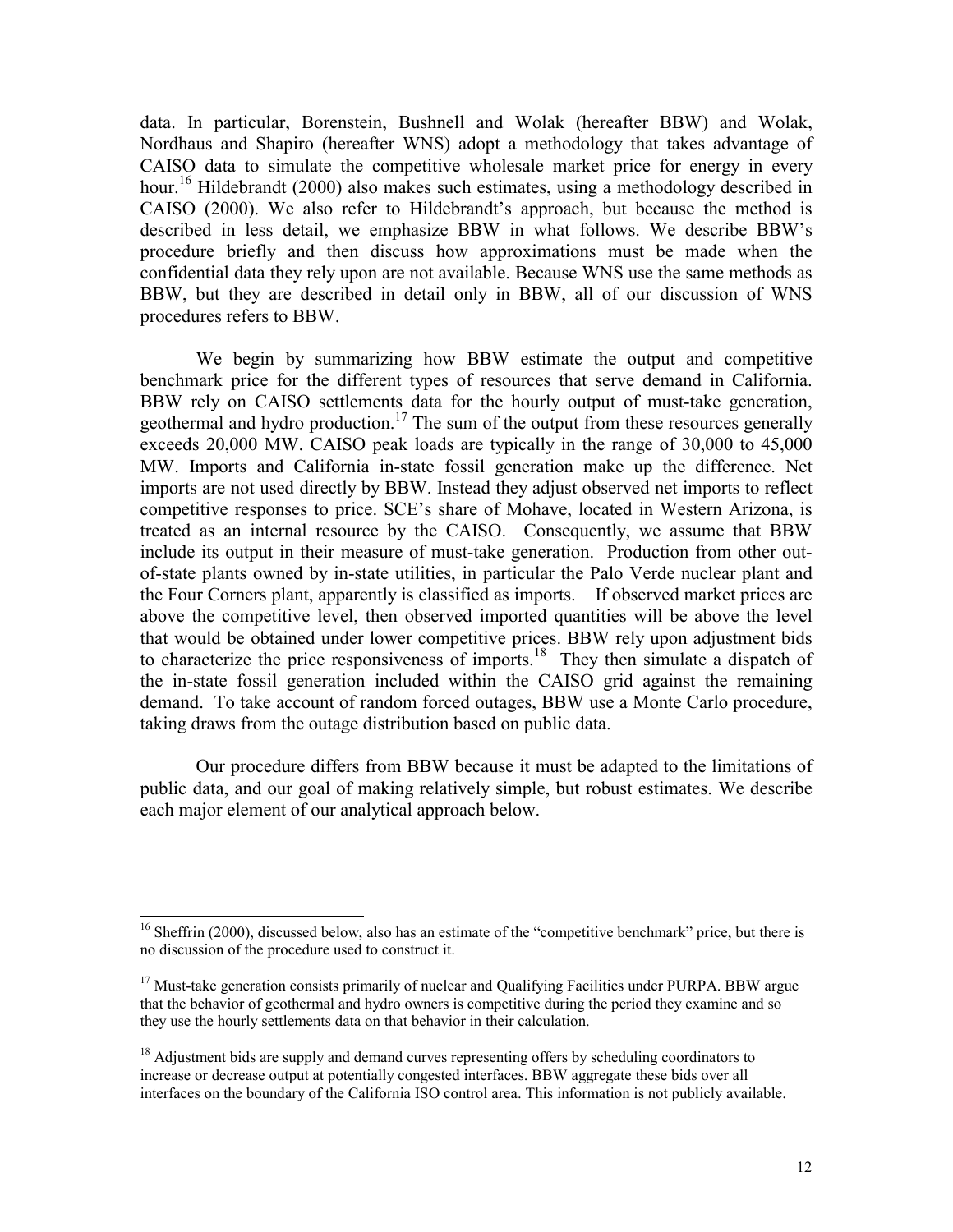### *Load Slices*

We are constrained to analyze months as homogeneous periods because we only have hydro data available on a monthly basis (see below). Within each month, we rely, for simplicity, on 100 load periods. Joskow and Kahn (2001a) relied on 10 load periods. (We have increased the number of load slices to cover 100 load periods in response to arguments that the 10 load periods approach missed the "convexity" in the supply function and underestimated competitive benchmark prices.) We segment the hourly demand in each month into 100 load periods. Within each load period, we look at the mean load in the period and use the intersection of that demand with the supply curve for the month to estimate the mean price for that load point. We add 3% to each demand level reflecting the CAISO's demand for ancillary services capacity.<sup>19</sup>

#### *Hydro*

 $\overline{a}$ 

Public data on hydroelectric output is only available on a monthly basis. EIA Form 759 gives output at the unit level. These data allow us to separate units that are dispatched by the CAISO from other California hydro units, but provide no information about how to allocate the energy from the relevant units to different time periods. We have tried assigning this energy to periods within each month using different algorithms. These algorithms assign energy to higher demand periods up to a maximum subject to the constraint that every period receive some minimum amount of hydro energy. Our base case relies on an algorithm which limits the amount of hydro energy in each period to a minimum of 60 percent of the amount that would be assigned to each hour if hydro energy were spread evenly throughout the month and a maximum of 8,500 MW. This is a conservative procedure that may tend to allocate less hydro energy to high demand periods than actually occurs, leading to higher estimates of competitive peak period prices for electricity.

The 8,500 MW hydro maximum is used by the ISO as their estimate of hydro capacity available in their control area (CAISO, 2001, p.9). It represents approximately two thirds of the hydro capacity inside of the ISO.<sup>20</sup> Because of long-term contracts and agreements, such as those between WAPA and many CA municipal utilities, not all hydro capacity is available to meet peak demand. The 8,500 MW figure is approximately the capacity that can be dispatched by SCE and PG&E and hence is likely to be priceresponsive.

<sup>&</sup>lt;sup>19</sup> In Joskow and Kahn (2001a) we followed Hildebrandt (2000) which includes a 10% adjustment for ancillary services, representing 3% for regulation and 7% for WSCC guidelines on reserves. We have now become convinced by others, including Harvey and Hogan (2001a), that the 10% adjustment is too large. Accordingly, in this paper we use 3%, representing expected demand for regulation energy. BBW also add regulation demand to load, but use actual ISO regulation requirements, which sometimes included other requirements, rather than an expected target such as  $3\%$ . Under its "Rational Buyer" protocol, the ISO sometimes substituted purchases of regulation for purchases of other reserves when the price of regulation was favorable.

<sup>&</sup>lt;sup>20</sup> Based on EIA Form 860, we count just under 12,000 MW of hydro capacity inside of the ISO including all hydro and pump-storage capacity in California besides that owned by LADWP.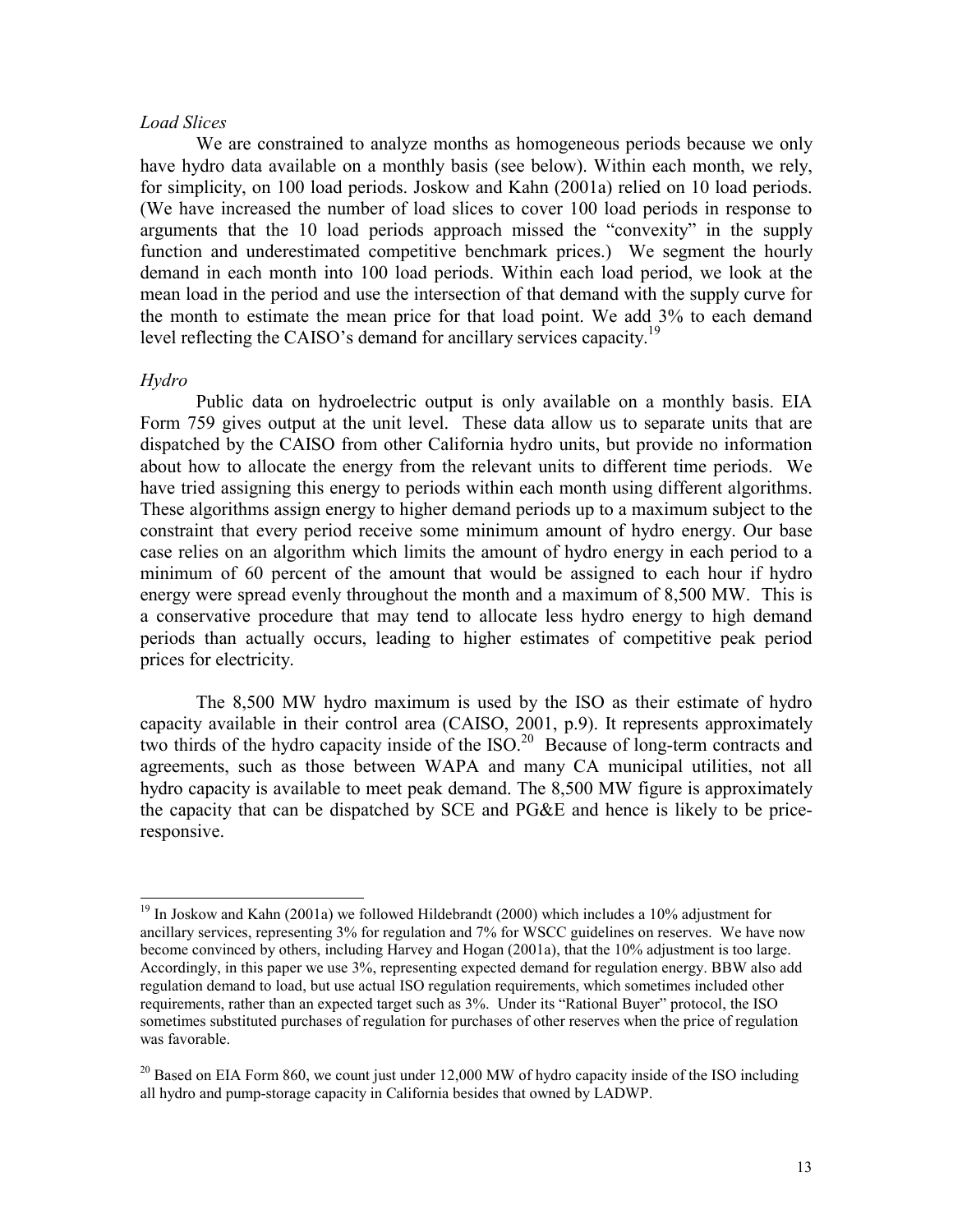#### *Outages and Availability*

Forced and planned outages are different phenomena. Planned outages for maintenance are typically scheduled in low demand periods. This has the effect of equalizing reserve margins across months, to the extent possible. This is a common procedure in the industry and in production simulation modeling. During the Summer period there should be no planned maintenance, and we do not include any allowance for it. We use NERC GADS data (NERC, 2000) on historical average forced outage rates by unit type to adjust the marginal cost curve (i.e., shift the supply curve backwards) to reflect "non-strategic" forced outage rates. This procedure is sometimes referred to as "de-rating" the nominal capacity of units to a "firm" capacity level. The forced outage rates for the gas plants are in the  $6\%$  to 13% range.<sup>21</sup>

Wind turbine generators present a special problem. The CAISO applies an 80% unavailability factor to account for the random availability of wind power. We adopt this conservative view and convert the 1,876 MW maximum capacity of wind turbine generators into 375 MW of firm capacity. $2^2$ 

Our methods for reflecting forced outages differ from those of BBW. BBW use a Monte Carlo simulation of forced outages for in-state fossil generation. BBW argue that maintenance decisions for these units are strategic variables and, therefore, they make no estimate of such outages for in-state fossil generators. By relying on settlements data for must-take resources, BBW are reflecting both maintenance and forced outages for all of this capacity. In contrast, we apply the outage treatment for in-state fossil to must-take resources as well, since we do not have hourly outage information.

Our derating procedure underestimates supply if actual outages were below the historical levels reflected in the outage data we utilized.<sup>23</sup> Of course, one of the rationales for introducing competition into the electric power industry was that market incentives would lead competitive suppliers to *increase* availability, reduce forced outages, and increase effective capacity. Although it is difficult to verify actual outages for many resources, plant-level monthly energy data are available from EIA Form 900. We found that both Diablo Canyon and San Onofre nuclear power plants (which remained in the hands of the incumbent utilities and were subject to complex regulatory transition arrangements) ran at full capacity over the Summer months. Accordingly, we place them in our supply curve at full capacity.

<sup>&</sup>lt;sup>21</sup> The GADS data define a number of different outage rates. We use the EFOR (equivalent forced outage rate). BBW appear to use the FOF (forced outage factor). The FOF for gas plants range between 3% and 4%.

 $22$  See CAISO (2001), pp. 13-15.

<sup>&</sup>lt;sup>23</sup> Both BBW and Hildebrandt use actual hourly output for all must-take resources. These data are not available publicly. Since must-take resources are likely to be operated in a price-taking manner, it is appropriate to use actual production in their case. Strategic generators should not be treated in this fashion.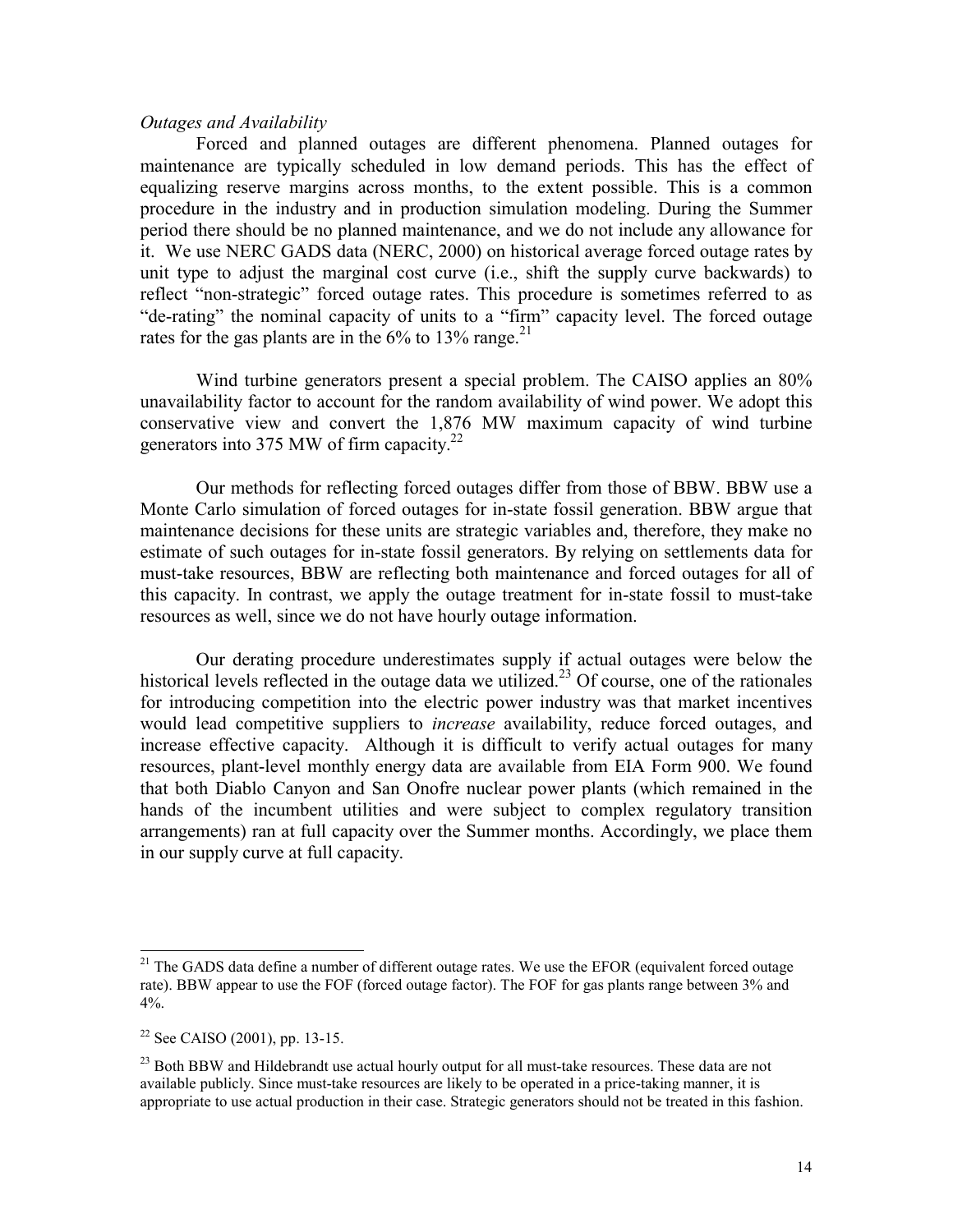#### *Imports*

Our measure of imports differs slightly from BBW. As discussed above, we assume that BBW include production from SCE's share of Mohave in their measure of in-state must-take generation. We include Mohave's generation in imports because its output is included in the line flows that we aggregate to construct our measure of net imports.

Otherwise we adopt the BBW philosophy with regard to adjusting imports. They argue that high observed prices in California draw in more imports than would occur under lower competitive prices, other things equal. BBW use confidential data on adjustment bids to characterize this elasticity. We have assumed an elasticity of 0.33. This elasticity is loosely based on BBW's claim that imports would be 5.3 percent lower (p. 30) and prices approximately 15.5 percent lower (p. 33) under marginal cost pricing. Given the imprecision of their elasticity estimates,  $24$  an elasticity of 0.33 is well within the range of what they find. We then use data on observed net imports, and PX prices to impute net imports under marginal cost pricing. In other words, for each period and for every price level *c*, we calculate the amount of infra-marginal net imports as follows:

$$
netimp(c) = \left(\frac{c}{p_{px}}\right)^n * netimp(p_{px})
$$

where  $\eta$  is the elasticity of net imports,  $p_{px}$  is the realized PX price, and *netimp(p<sub>px</sub>*) is the realized level of net imports at the realized PX price. Our benchmark price is then the *c* at which the sum of estimated net imports and infra-marginal in-state generation, including must-take generation, clears the market.

We rely upon imports to clear the market when in-state fossil supply is exhausted. Because this will occasionally require more net imports than what was actually observed, our procedure will raise their price substantially when this is required. These prices will be higher than the ISO price caps in place during the Summer. We interpret these cases as corresponding to the ISO's purchase of Out of Market (OOM) energy.

#### *In-State Fossil Generation*

 $\overline{a}$ 

Natural gas costs for weekdays at the Southern California burnertip and at Malin were provided to us by Southern California Edison, from trade publications. We add transport costs to the Malin prices to bring the costs to the burnertip in Northern California. Because we are constrained to a monthly level of analysis, we use monthly averages of these prices. The monthly gas price values used are given in Section 4, where we present results.

We rely upon the Henwood Energy Services Incorporated (HESI) commercially available database for the WSCC to characterize heat rates, and variable O&M costs for in-state fossil generators. The heat rate data are consistent with those found in Klein

 $^{24}$  BBW's estimate of 5.3 percent has a standard deviation of 8.1 percent.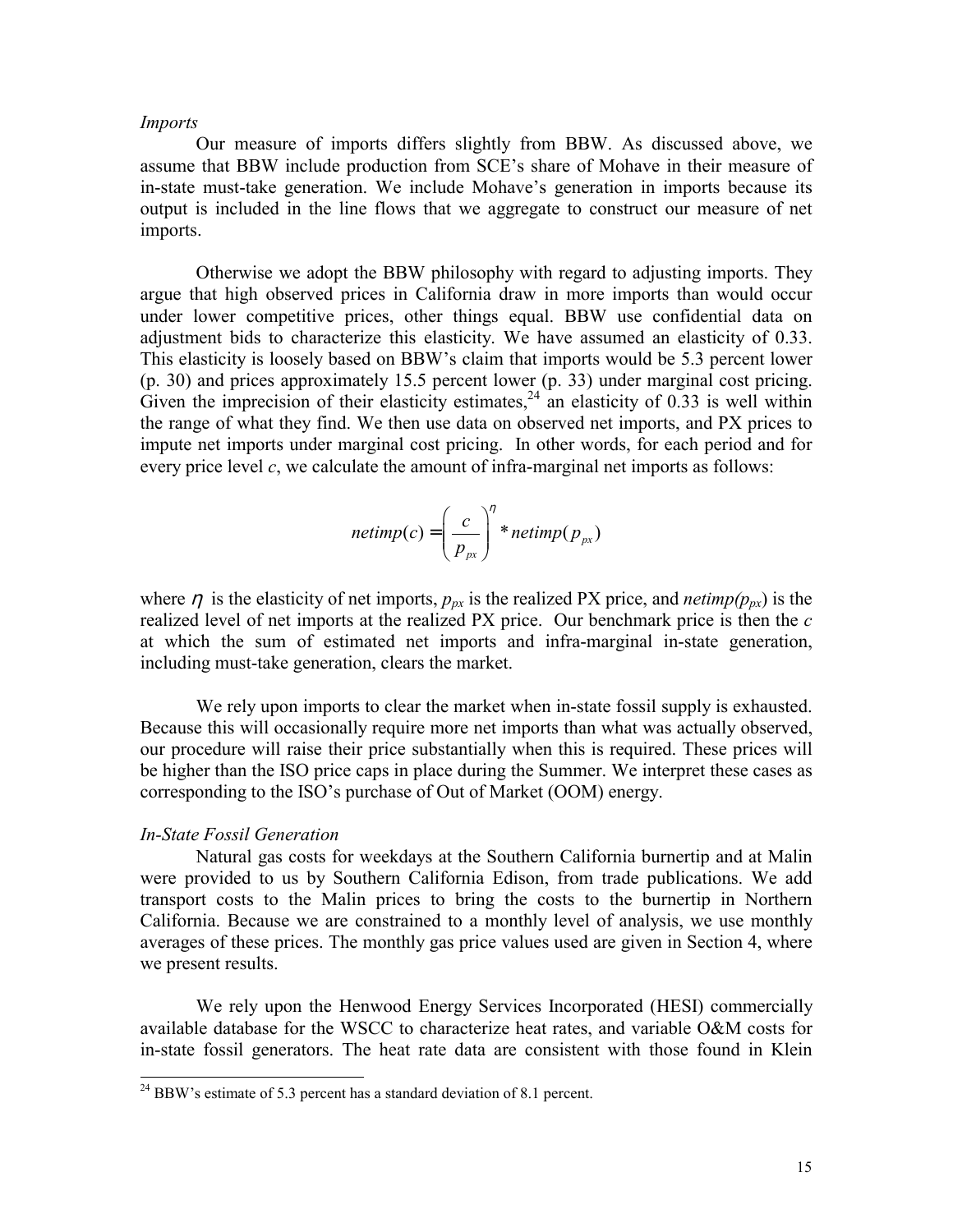(1998). There are many definitions of unit capacity, which result in quantitative differences that typically are small.<sup>25</sup> Accordingly, we adopt for this analysis the capacities posted on the ISO website.<sup>26</sup>

### *RECLAIM NOx RTC Prices*

 $\overline{a}$ 

One factor that can affect competitive market prices for electricity which neither BBW nor the CAISO addresses involves the impact of the air emissions regulatory framework in California. California has extremely stringent air quality regulations. One pollutant of particular concern is nitrogen oxide (NOx). As explained above, regulation of emissions in the Los Angeles area is controlled by the SCAQMD, which operates the RECLAIM Trading Credit (RTC) emissions permit trading program for NOx emissions from electric generating units and other stationary sources. Under this program NOx emissions are regularly reported during pre-established cycle periods. The owners of a source of NOx emissions must reconcile NOx RTC allowances with reported emissions within 60 days of the end of the reporting cycle.<sup>27</sup> The RTC program resembles the SO2 permit trading regime authorized under the 1990 Clean Air Act Amendments.<sup>28</sup>

We would expect competitive generation suppliers to include the prices of RTC NOx credits in their bids even if these credits had been previously acquired at much lower prices (or for free). This is the case because these emissions credits could be sold to other affected sources at their market value and thus represent a legitimate competitive market opportunity cost.<sup>29</sup> RTC allowances had been selling at very low prices (\$1-2/pound) through the early part of 2000. Since most generation in the SCAQMD area emits 1 lb/MWh of NOx or less, emissions costs internalized into electricity prices would be \$1-2/MWh at most during this period. Starting in Spring 2000, however, RTC prices began to increase substantially.<sup>30</sup> By June they were nearly \$10/pound. This would add \$10/MWh to MCP most of the time, and much more when gas turbines with much higher emissions rates, e.g., some turbines emit in excess of 6 lb/MWh, are producing electricity. NOx RTC prices continued to climb throughout the Summer, rising to around \$35/pound by late August. At these levels, NOx RTC requirements significantly affect

28 The SO2 emissions trading program is described in detail by Ellerman *et al* (2000).

 $^{29}$  Obviously, generators which acquired these RTC NOx credits at much lower prices will earn very significant profits as a consequence of the run-up in NOx credit prices and its impact on wholesale electricity prices. Thus, the impact of changes in NOx credit prices on electricity prices in a competitive wholesale market is far larger than it would have been under traditional cost-of-service regulation where consumers would have captured any infra-marginal "rents" associated with changes in NO<sub>x</sub> credit prices.

 $30$  We have not analyzed why NOx RTC credit prices increased so much during the summer of 2000 or whether the observed price increases are consistent with competitive behavior in the RTC credit market. A careful analysis of behavior and performance of the RTC credit market would also be a worthwhile undertaking.

<sup>&</sup>lt;sup>25</sup> Harvey and Hogan (2001a) took issue with the definition used in Joskow and Kahn (2001a). Joskow and Kahn (2001b) use different sources.

<sup>&</sup>lt;sup>26</sup> See http://www1.caiso.com/docs/2001/04/02/2001040211441714244.xls

 $27$  NOx RTC allowances have expiration dates that correspond to the end of each cycle period.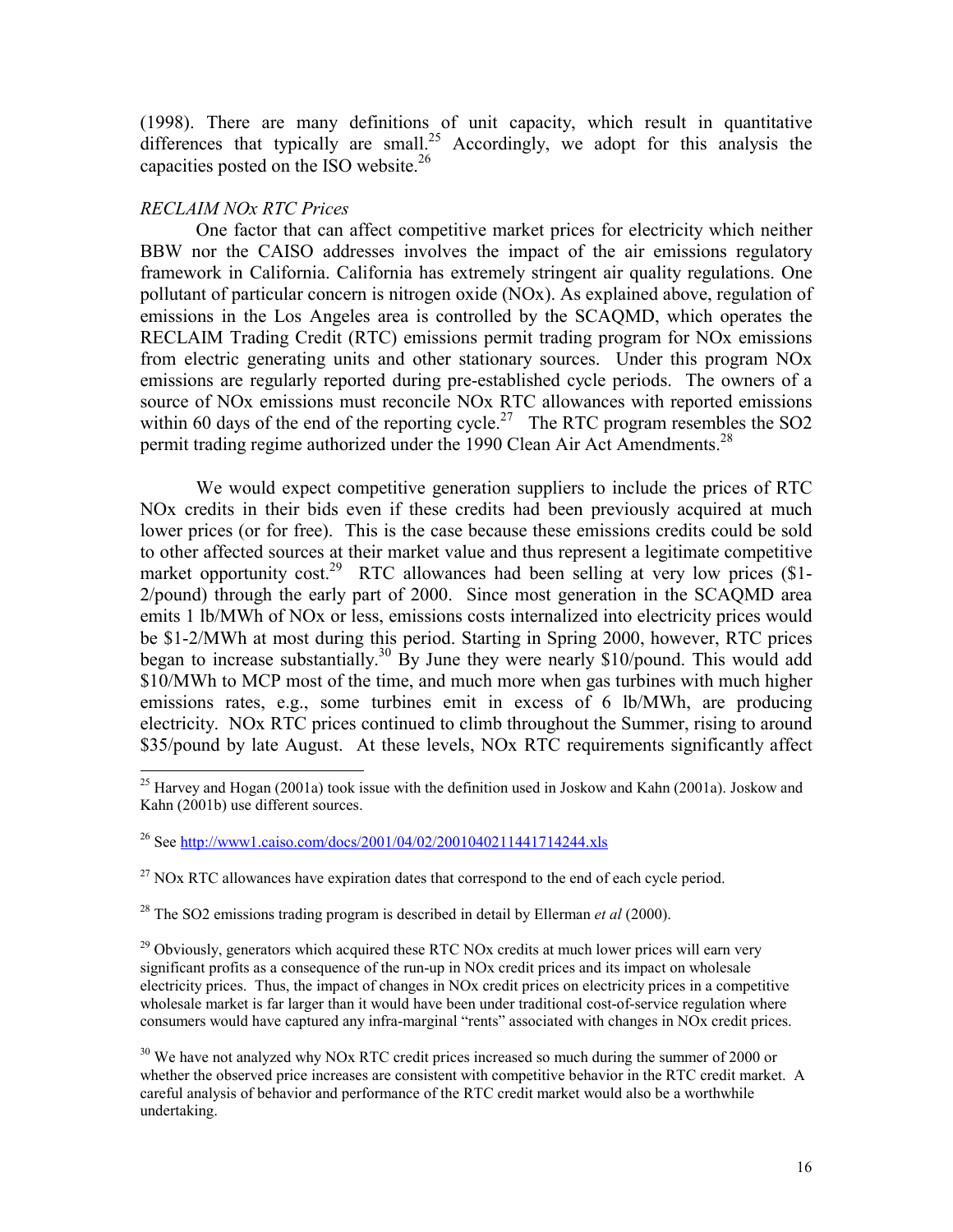price during all hours for which fossil plants in the SCAQMD clear the market, but especially during peak periods when gas turbines are on the margin. Therefore, we decided to add the effects of NOx RTC prices to our estimates.

For most units in SCAQMD that were formerly owned by SCE, we rely on estimates of NOx emissions rates provided to us by SCE based on publicly available data and regulatory filings. For other units, we rely on NOx emissions rates from the HESI databases.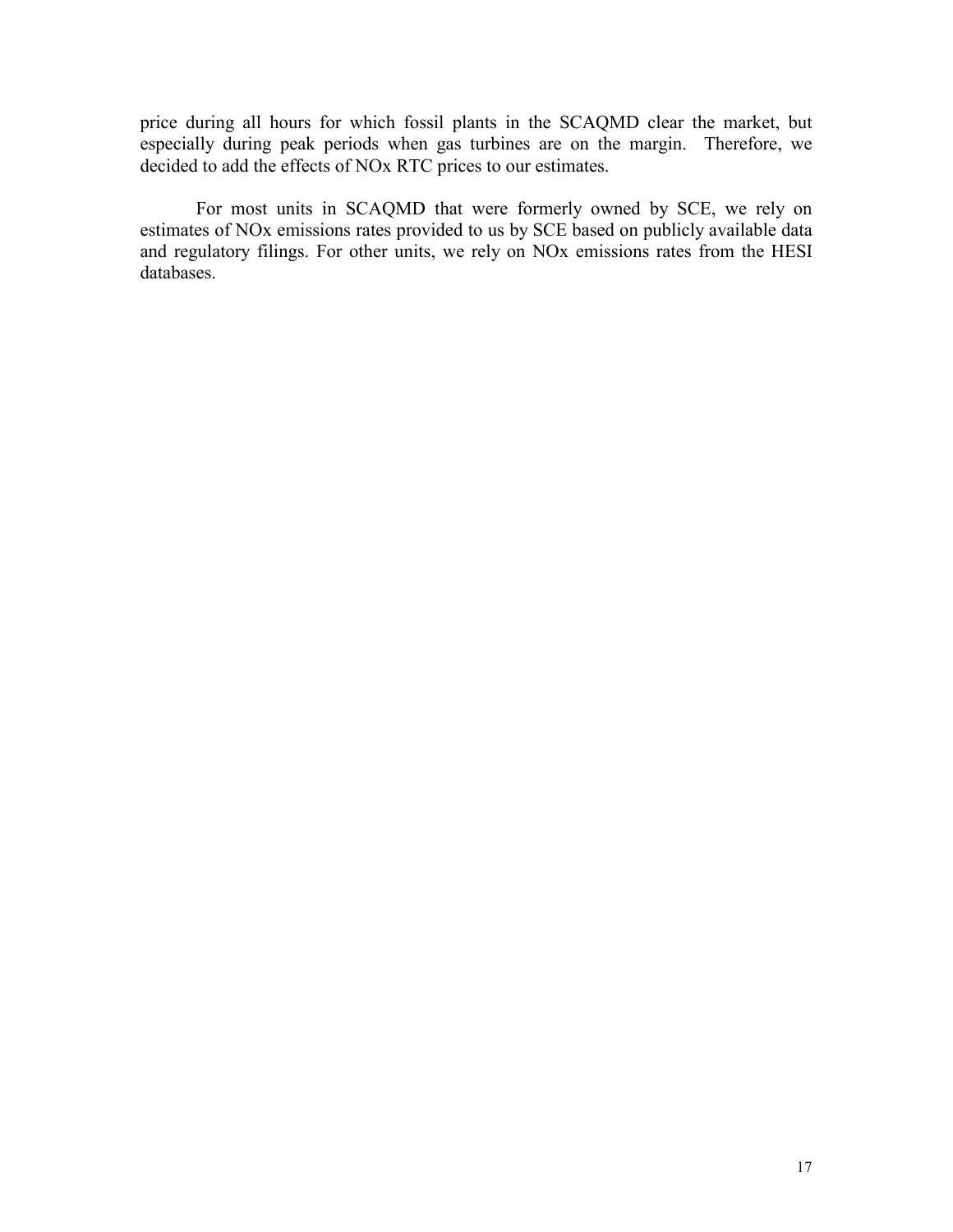### **4. Results**

Table 2 below presents our estimates of competitive benchmark prices for May through September 2000. We report a range of prices, reflecting alternative assumptions about NOx RTC prices. Table 2 also displays the actual average day-ahead PX prices during these months of year 2000 for comparison purposes. The data on NOx RTC prices are difficult to interpret for a variety of reasons. There is general agreement that NOx RTC prices were increasing between May and September. Finding an appropriate price for each month requires that we interpret the data from SCAQMD carefully. We give a full discussion of the choices we have made in the Appendix. Table 2 indicates in bold the benchmark wholesale market price associated with our choice of the most appropriate NOx RTC price for each month.

|           | Average           |        | Competitive Benchmark Price (\$/MWh) | Average Gas Price<br>(S/MMBtu) |         |         |       |       |
|-----------|-------------------|--------|--------------------------------------|--------------------------------|---------|---------|-------|-------|
| Month     | PX Price          |        | <b>Assumed NO<sub>x</sub></b> Price  |                                |         |         |       |       |
|           | $(\frac{S}{MWh})$ | \$0/lb | \$10/lb                              | \$20/lb                        | \$30/lb | \$35/lb | North | South |
| May       | 47.23             | 55.11  | 58.56                                | 61.79                          | 64.66   | 64.63   | 3.77  | 4.11  |
| June      | 120.20            | 64.84  | 67.23                                | 70.14                          | 73.38   | 74.99   | 4.59  | 4.99  |
| July      | 105.72            | 58.62  | 60.91                                | 63.25                          | 65.60   | 66.72   | 4.35  | 4.97  |
| August    | 166.24            | 86.96  | 92.02                                | 96.97                          | 102.40  | 105.15  | 4.84  | 5.69  |
| September | 114.87            | 74.08  | 78.34                                | 83.07                          | 86.88   | 88.96   | 5.88  | 6.64  |

**Table 2. Competitive Counterfactual at Different RTC Costs (2000)** 

It is clear from Table 2 that there is a significant gap between the competitive benchmark prices that we estimate and actual market prices in June, July, August and September 2000. We want to emphasize that this gap between competitive benchmark prices and actual market prices takes into account the effects of gas prices, load levels, import levels, and NO<sub>x</sub> credit prices; the "market fundamentals" that have often been identified as contributing to higher prices in Summer 2000 than in Summer 1999. It is also interesting to note that if NOx credit prices had remained at 1999 levels, competitive benchmark prices would have been reduced significantly, especially in August. We believe that the estimated price gap is large enough to provide compelling evidence that market power or other market imperfections lead to a significant increase in prices above competitive levels during Summer 2000.

Our estimates of competitive benchmark prices are very similar to those obtained in other studies using similar techniques and confidential data to which we do not have access. BBW does not include the cost of RTC allowances in their estimates. Given the very low level of RTC prices until the Spring of 2000, these costs would not significantly impact the estimates made in BBW, since these only extend through September 1999. Hildebrandt's estimates of the May-September competitive prices are similar to our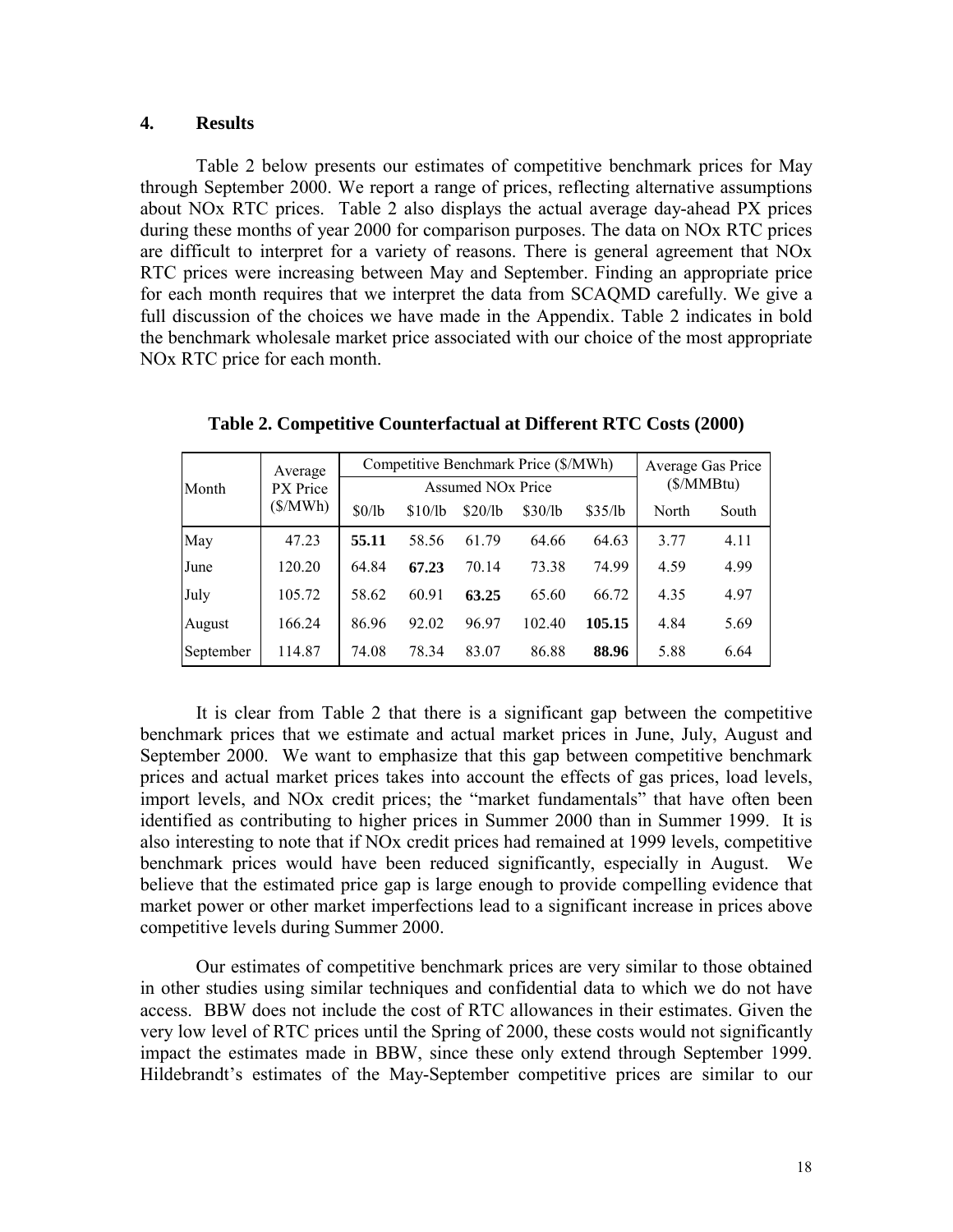estimates in the zero RTC price case. For May, June and July our estimates are within \$1/MWh of his. For August and September our estimate is \$4-8/MWh higher.

#### *Import Sensitivity*

One use of the framework that we have applied to develop competitive benchmark prices is to examine hypotheses about the effects of key variables on competitive market prices. Here we examine the effect on wholesale prices of reductions in net imports between 1999 and 2000. Many commentators have remarked on the significant decline in net imports between Summer 1999 and Summer 2000. Table 3 shows the mean difference in actual monthly net imports from year to year. It also compares the estimated benchmark price before considering effects of RTC credit prices (i.e., based on the zero RTC credit price column in Table 2) with our estimate of what the competitive benchmark price would have been if the 1999 level of imports had occurred. It is clear that prices are higher in Summer 2000 as a result of lower net imports, but if NOx emissions were not an issue, the impact of reduced imports alone accounts for a relatively small fraction of the actual increase in wholesale prices from Summer 1999 to Summer 2000. As NOx RTC prices rise toward the end of the Summer, the reduced level of imports becomes a much more important factor in explaining wholesale price increases. This is the case because as imports fall, in-state generating units with relatively high emissions rates run more often to balance supply and demand.

|                                              |               | June  | July  | August | September |
|----------------------------------------------|---------------|-------|-------|--------|-----------|
| 1999 actual average hourly net imports (MWh) |               | 5,871 | 6,633 | 6,539  | 7,070     |
| 2000 actual average hourly net imports (MWh) |               | 4,262 | 3,621 | 3,162  | 4,386     |
| MCP with 1999 net imports (\$)               | $NOx$ \$0/lb  | 60.33 | 47.10 | 58.08  | 64.89     |
| MCP with $2000$ net imports $(\$)$           |               | 64.84 | 58.62 | 86.96  | 74.08     |
| MCP with 1999 net imports $(\$)$             | $NOX$ \$10/lb | 62.22 | 48.47 | 62.18  | 67.30     |
| MCP with $2000$ net imports $(\$)$           |               | 67.23 | 60.91 | 92.02  | 78.34     |
| MCP with 1999 net imports $(\$)$             | $NOx$ \$20/lb | 65.08 | 49.56 | 65.02  | 69.17     |
| MCP with 2000 net imports (\$)               |               | 70.14 | 63.25 | 96.97  | 83.07     |
| MCP with 1999 net imports $(\$)$             | $NOx$ \$30/lb | 68.05 | 50.46 | 68.19  | 70.75     |
| MCP with $2000$ net imports $(\$)$           |               | 73.38 | 65.60 | 102.40 | 86.88     |
| MCP with 1999 net imports $(\$)$             | $NQx$ \$35/lb | 68.52 | 50.95 | 68.18  | 71.35     |
| MCP with 2000 net imports $(\$)$             |               | 74.99 | 66.72 | 105.15 | 88.96     |

**Table 3. Net Import Sensitivity**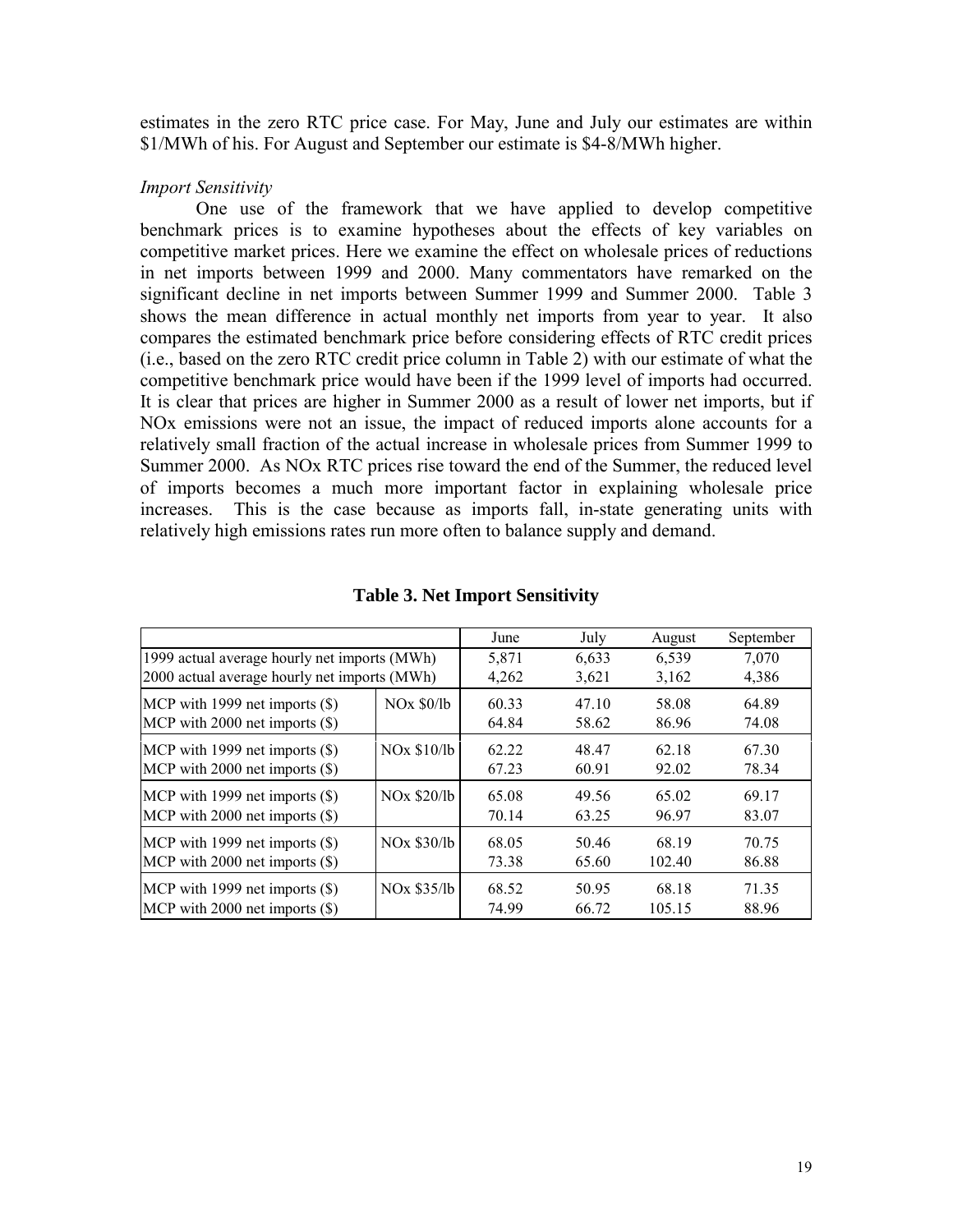### **5. Withholding and Unilateral Market Power: The Economic Logic**

The previous analyses shows that "market fundamentals" cannot fully account for the high levels of observed prices in the Summer of 2000. Even after accounting for lower levels of imports and very high NOx RTC prices, we still observe a large deviation of wholesale market prices from the competitive benchmark price, i.e., marginal costs of supplying additional electricity at the associated market clearing quantities. However, while we observe large price/marginal cost margins during the Summer of 2000 which we believe are inconsistent with competitive markets, our analysis so far does not measure behavior that is likely to be the cause of these high prices. It has been conjectured, for example, that the high observed prices simply reflect scarcity rents that arise when demand is high, capacity constraints are binding, and competitive market prices must rise to clear the market (CaPX, 2000). In the next two sections we investigate the hypothesis that withholding behavior by generators in California is one cause of the large measured gap between prices and marginal costs. It is clear from first principles that supply withholding could be the source of high prices. Whether this is, in fact, the case is an empirical question.

We begin by presenting a simple example to demonstrate the unilateral profit maximization logic behind capacity withdrawal and show that rational capacity withholding does not require collusion among suppliers. We consider the unilateral case, i.e., only one portfolio player adopts this strategy and all other generators behave competitively and bid at prices equal to their marginal cost. We can characterize the profit effects of capacity withdrawal simply as the sum of two effects. These are (1) the increased profits on the capacity offered after withdrawal due to the ability to raise price, and (2) the lost profits of capacity withdrawn (see Wolfram, 1998). The profit changes must-take account of the cost reduction due to not producing on the withdrawn capacity. We can express these effects as follows:

### $\triangle$  Profit =

*∆ Price \* Remaining Quantity - ∆ Capacity \* Competitive Price + ∆ Operating Cost*

This expression is derived formally in the Appendix.

As is apparent from the formula, whether withdrawing capacity is in the selfinterest of a portfolio generator will depend critically upon the slope of the supply curve. It must be steep enough to result in MCPs sufficiently high so that the increase in profit on generation still tendered to the market more than offsets the profits lost on the capacity withdrawn. We construct some examples based on our benchmark estimate of competitive supply conditions that prevailed in June 2000. These estimates come from our June simulations (with NOx effects). We examine one case, at higher loads, where a load increase or capacity withdrawal of 1,500 MW results in a price increase of about \$36 per MWh. Our second case, at lower loads, produces only a \$3 price increase for the same 1,500 MW withdrawal.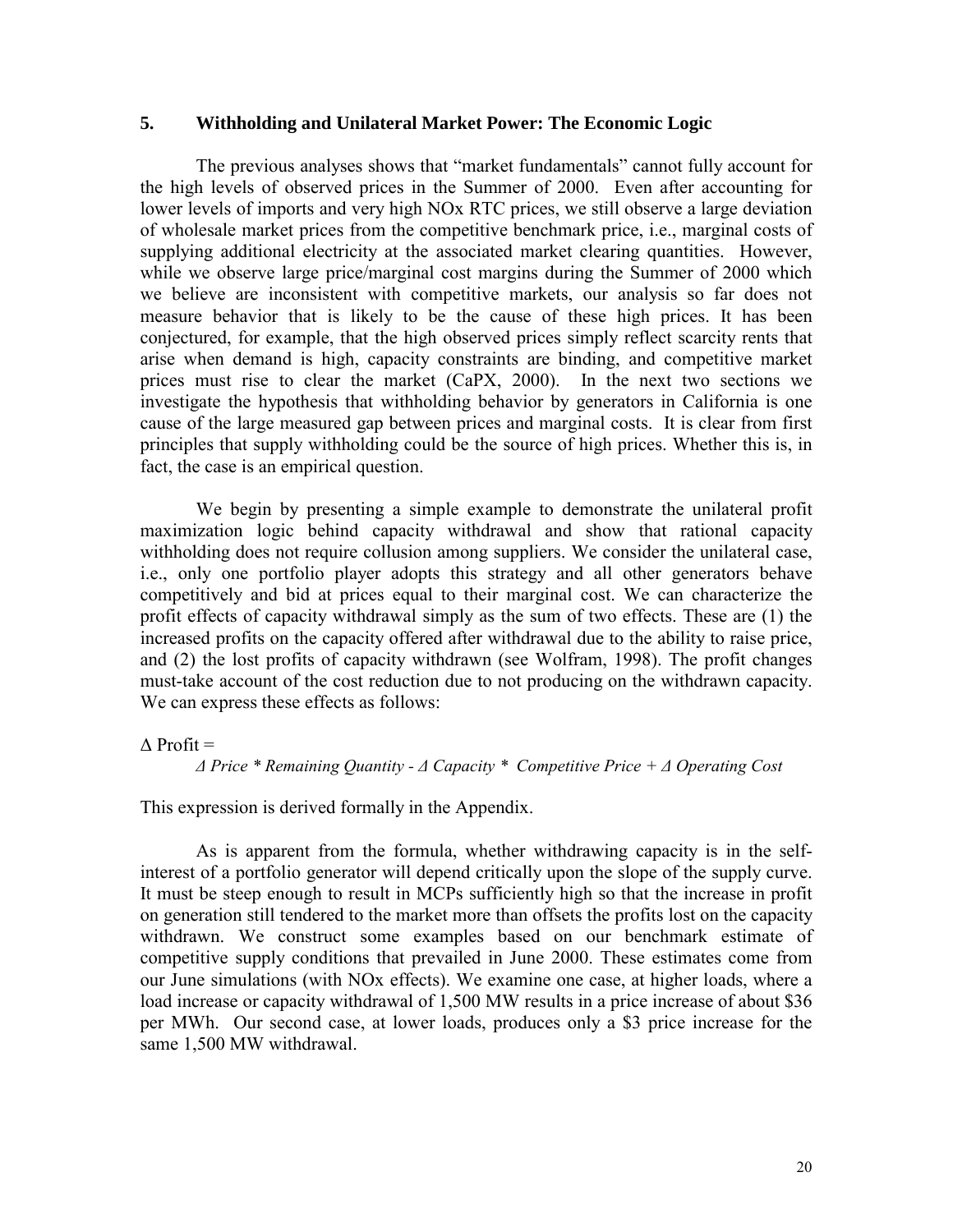Table 4 displays the profitability effects of capacity withholding for the two examples.<sup>31</sup> In both cases, we make three assumptions: (1) the portfolio generator with 3,000 MW of capacity produces only half that amount, (2) the competitive MCP is  $$60/MWh<sup>32</sup>$  and (3) the generator's marginal cost is \$55/MWh. In the first case, where capacity withdrawal raises price significantly, the revenue gain is large. In the second case, the impact of withholding capacity on price is relatively small because supply is much more elastic over the relevant range of output. Withholding is unprofitable since the increase in price on the tendered generation does not offset the lost profits on generation withheld. The details of these results are shown in the following table.

| Case                                      | Revenue Loss | Revenue Gain | <b>Cost Savings</b> | $\Delta$ Profit |
|-------------------------------------------|--------------|--------------|---------------------|-----------------|
| $\triangle$ Case 1<br>High Price Increase | 90,000       | 54,000       | 78,750              | 42,750          |
| $\triangle$ Case 2<br>Low Price Increase  | 90,000       | 4,500        | 82,500              | $-3,000$        |

**Table 4. Unilateral Market Power Examples** 

These stylized examples are constructed to make it difficult to find unilateral market power.<sup>33</sup> They rely on the assumption that only one supplier withholds capacity, while all of the other suppliers behave competitively. In the California electricity market during the Summer of 2000, it appears that more than one portfolio player was implementing a withholding strategy. We illustrate this claim empirically in the next

 $31$  This example differs slightly from a similar calculation in Joskow and Kahn (2001a). The changes reflect re-estimation of the supply curve.

 $32$  As Appendix B illustrates, the slopes of the supply curve used in the examples lie just above and below the reference price of \$60/MWh.

<sup>&</sup>lt;sup>33</sup> Harvey and Hogan (2001b) explore this example at some length. Their discussion seems to confuse the stylized example representing competitive conditions with observed behavior in the real market. In the real market, the price changes associated with load changes were much higher than those used in the simple competitive case. This increases the incentive to withhold substantially. Moreover, we want to emphasize that the example was structured to make it difficult to find unilateral market power to be profitable since it assumes that all other suppliers are price takers and behave as a competitive fringe. If we had made the more conventional assumption of non-cooperative oligopoly models (e.g., Cournot or Supply Function Equilibrium models) that multiple suppliers could act strategically, the incentive of a single supplier to withhold would be even greater. Further, since organized wholesale electricity markets involve repeated interactions between suppliers in the context of good public information about supplier costs, demand, and market prices, one might expect to find more collusive outcomes by applying a repeated game framework rather than static non-cooperative oligopoly theory. The bottom line is that there are very good theoretical reasons to believe that suppliers have market power when demand is high and supply is relatively inelastic given the other characteristics of electricity (e.g., non-storability). If there is a puzzle here, it is why prices were not even higher than those observed. A partial answer is that, but for the price caps in effect, actual prices would in fact have been much higher than those we observe.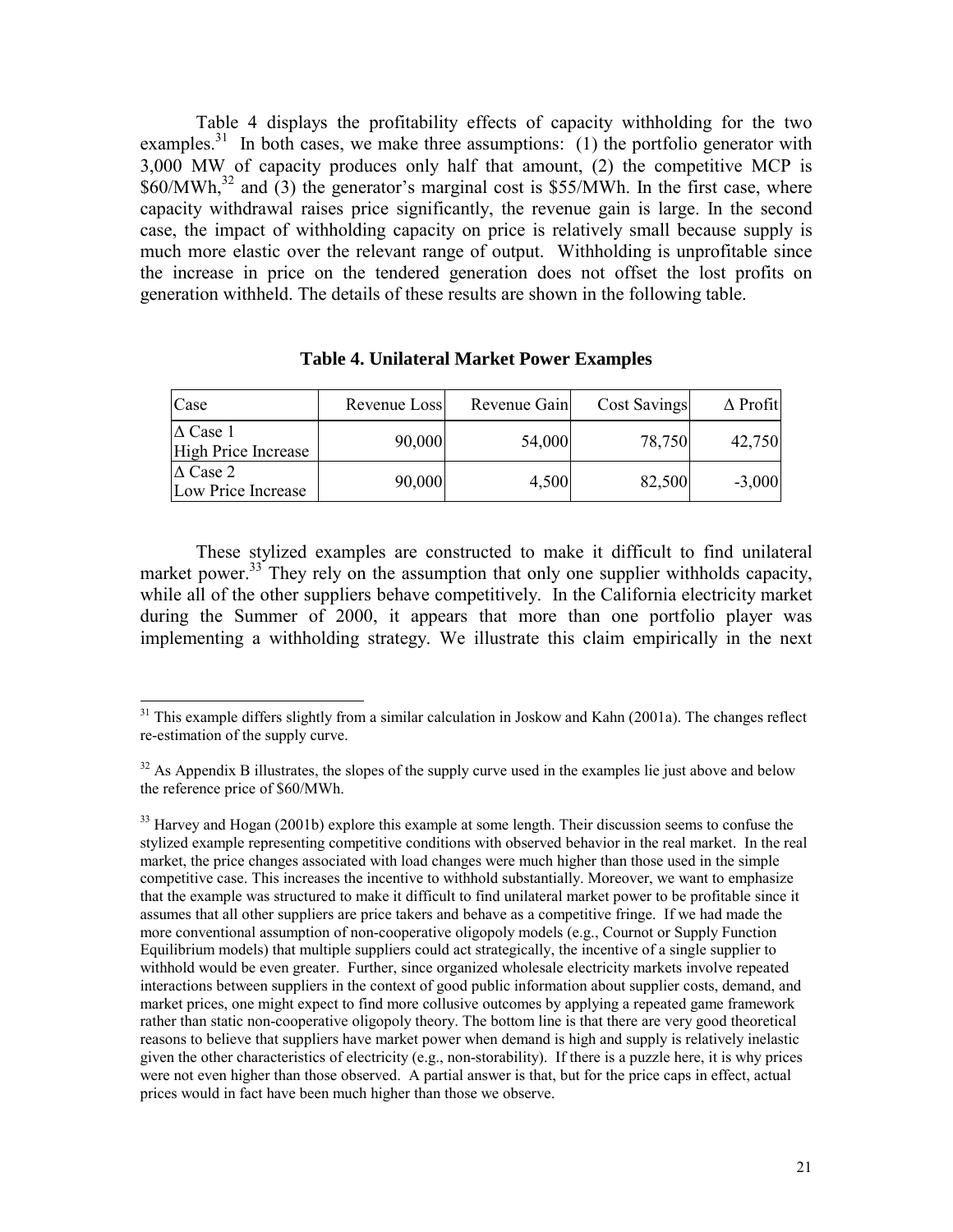section. If multiple suppliers are behaving strategically, the effects of withholding on wholesale market prices could be much larger than suggested by these simple examples.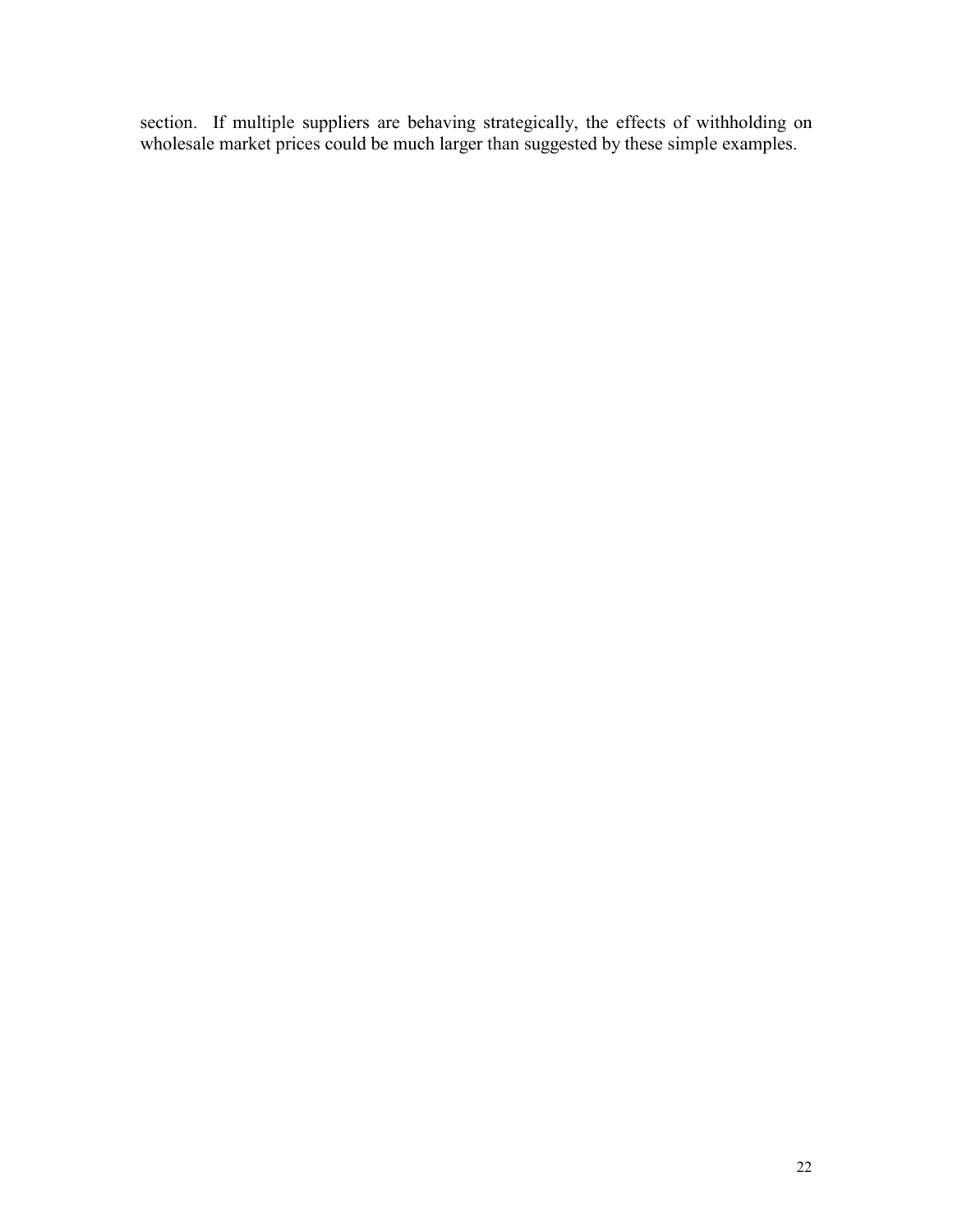### **6. Empirical Analysis of Withholding**

Now we turn to the analysis of physical supply and withholding behavior. We use plant and unit level output data from EPA, the ISO's real-time dispatch, and the WSCC to examine the physical behavior of the price setting firms to determine whether there was really "scarcity, " that is, that demand was so high that competitive prices above marginal cost were necessary to clear the market, or whether generators withheld supplies from the market when it would have been profitable for a generator without market power to supply more.

We restrict our analysis to a set of high-priced hours when it should have been economical for virtually all of the fossil generators to supply, absent market power. In particular, we look at hours when the real-time price<sup>34</sup> was greater than 17,000 Btu/kWh times the delivered gas price plus 1 lb NOx/MWh times the monthly RTC price. The heat rate threshold covers virtually all steam and most peaking units. The NOx emission rate covers almost all steam units. Units with higher costs should be reserved to provide ancillary services. Table 5 below shows the average price and number of hours per month that meet this criterion.

| Month     | Monthly Cut-Off Averages<br>$(\frac{S}{MWh})$ |      | Number of High-Price Hours |                                            |  |  |
|-----------|-----------------------------------------------|------|----------------------------|--------------------------------------------|--|--|
|           | SP <sub>15</sub>                              | NP15 | All Hours                  | Hours without South<br>to North Congestion |  |  |
| June      | 95                                            | 89   | 104                        | 96                                         |  |  |
| July      | 105                                           | 95   | 124                        | 114                                        |  |  |
| August    | 132                                           | 118  | 271                        | 241                                        |  |  |
| September | 148                                           | 139  | 82                         | 66                                         |  |  |

**Table 5. Monthly Cut-Off Prices and Number of High-Price Hours** 

We compare observed levels of production by units likely to be setting prices, with their maximum generating capacities during those hours.<sup>35</sup> NP15 generation is analyzed separately from SP15. There is a substantial "output gap" between observed and maximum possible levels of generation in both zones. Three factors may explain this gap: (1) capacity may be covering the CAISO's ancillary services requirements,  $(2)$ capacity may be out of service due to forced outages, and (3) interzonal transmission constraints (South to North) may limit economic dispatch of SP15 plants. Therefore, we test whether the gap can be explained by these three factors. If the gap cannot be

 $34$  We focus on the real-time price, as opposed to our first analysis (2001a) that used day-ahead prices. Harvey and Hogan (2001a) correctly observe that the real-time price is a better indicator for production data since it reflects all output decisions by suppliers. As we observed earlier, however, there is a close correlation between these prices.

<sup>&</sup>lt;sup>35</sup> These calculations correct for the Daylight Savings Time issue identified in Harvey and Hogan (2001c).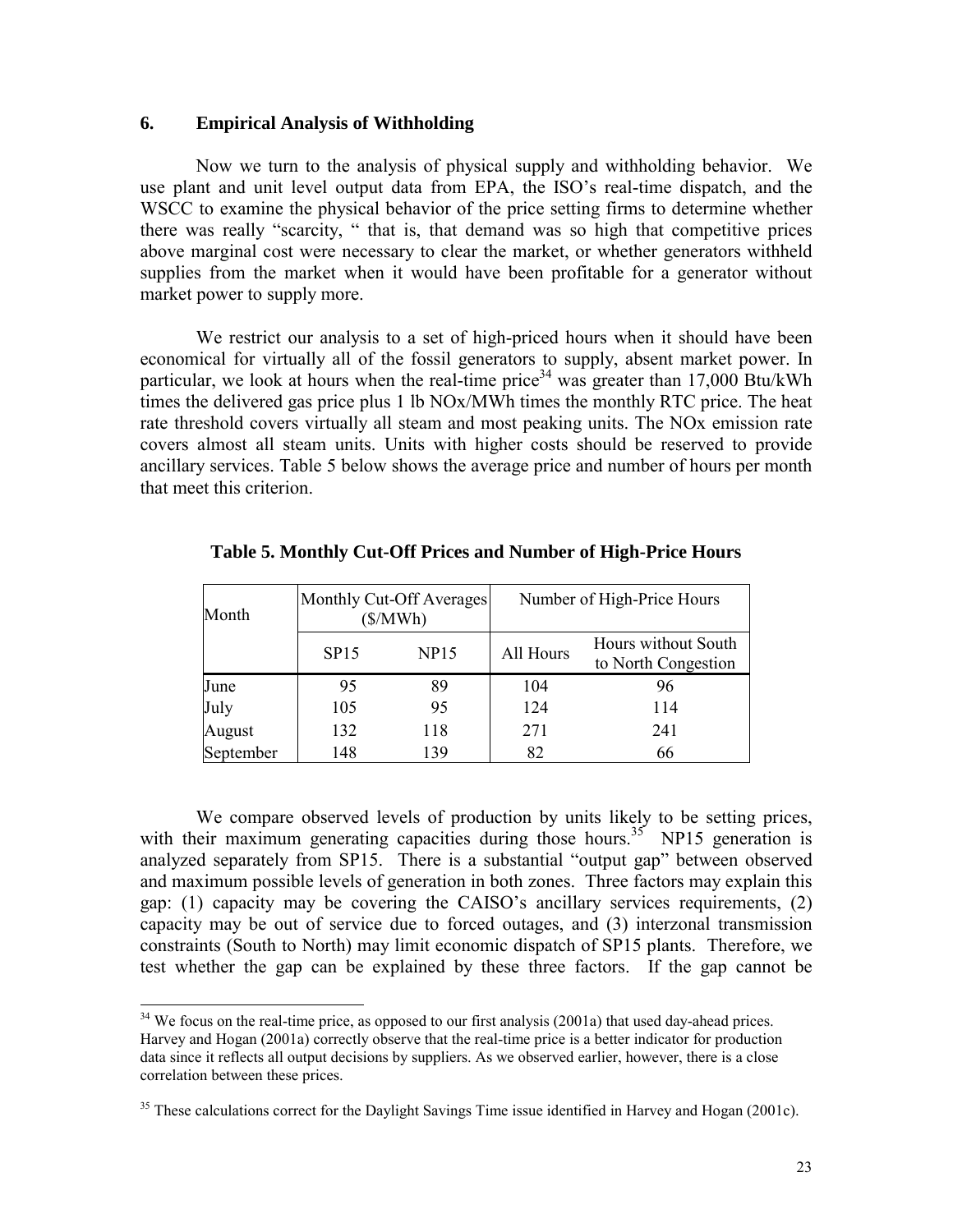explained, we conclude that it is indicative of generator withholding resulting either from high bids that do not clear the day-ahead or real-time energy markets or direct withholding of capacity from these markets.

- The ancillary services tests have two elements: (1) we compare the zonal CAISO ancillary services requirement in the selected hours against the output gap, and (2) we consider whether the CAISO dispatched reserves during our sample hours. If reserves were dispatched, they will appear as production in our data and would, therefore, not explain any output gap.
- The forced outage test is necessarily limited in its applicability. We apply three outage tests to the data to ascertain whether forced outages might explain output gaps.
- The congestion test requires that we identify congestion during our sample hours. Production levels in hours without a constraint should not be affected by transmission issues.

We rely on three data sources for this analysis. Each has hourly production data, but the sources differ by the units covered. EPA's Continuous Emissions Monitoring System (CEMS) database tracks hourly production and emissions of certain pollutants that are regulated under the Clean Air Act. CEMS data are available on the EPA's website. CEMS data do not include gas turbines and some small thermal units. Table 6 below lists the largest units that are omitted from the CEMS database, their ownership, capacity and NOx emission rates. About 1,300 MW of gas capacity is excluded from the EPA data. We address units excluded from CEMS in two ways. For most peaking units, we rely on the ISO BEEP stack dispatch.<sup>36</sup> The BEEP data record the energy dispatched from units in real time, but do not include any energy that may have been scheduled before real time. Because we are using BEEP to characterize the output of GTs and GTs generally run fully loaded, when we observe output for a unit in a given hour in BEEP we assume that the unit operated at full load for that hour. The third source gives data at the plant level, not the unit level. These data are from the WSCC's Extra High Voltage (EHV) database. The EHV data, which are available to all WSCC members, were provided to us by SCE. We rely on this data only for the Long Beach units. These are rather inefficient combined cycle units, with heat rates of approximately 10,500 Btu/kWh, which could nonetheless be expected to produce energy during high-price hours.

<sup>&</sup>lt;sup>36</sup> BEEP is an acronym for Balancing Energy and Ex-Post Pricing. This software records the instructions given by the ISO to units that it dispatches in real time. BEEP stack dispatch data is available on the ISO website.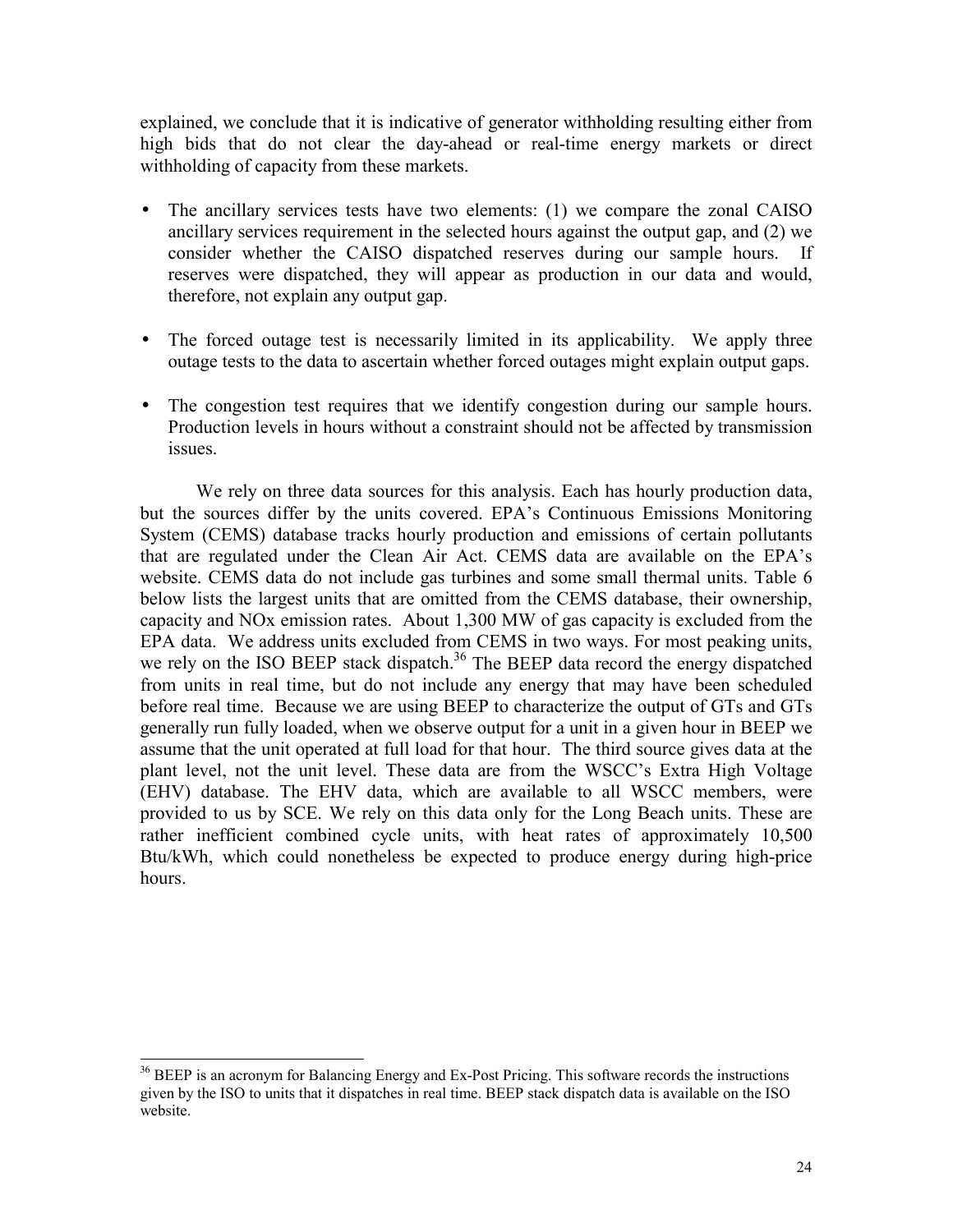| Unit                                                                                     | Owner         | June Capacity (MW)                                                                          | $NOx$ (lbs/ $MWh$ ) |
|------------------------------------------------------------------------------------------|---------------|---------------------------------------------------------------------------------------------|---------------------|
| Long Beach 8                                                                             | Dynegy        | 276                                                                                         | 1.2                 |
| Long Beach 9                                                                             | Dynegy        | 276                                                                                         | 1.2                 |
| Highgrove 1-4 $(*)$                                                                      | Thermo Ecotek | 154                                                                                         | $1.2 - 2.4$         |
| Etiwanda GT                                                                              | Reliant       | 141                                                                                         | 5.4                 |
| Alamitos GT                                                                              | <b>AES</b>    | 134                                                                                         | 6.5                 |
| Huntington Beach GT                                                                      | <b>AES</b>    | 133                                                                                         | 5.7                 |
| Elwood GT                                                                                | Reliant       | 48                                                                                          | 5.4                 |
| Mandalay GT                                                                              | Reliant       | 132                                                                                         | 5.7                 |
| operate in the relevant time period.<br>NOx are calculated from publicly-available data. |               | (*) While Highgrove reports emissions data as part of the EPA program, these plants did not |                     |

**Table 6. Units Excluded from CEMS Database** 

#### *Analysis of June*

We begin by focusing in detail on the month of June. Our analysis attempts to discover if there is an unexplained gap between generators' capacity and observed production. An otherwise unexplained gap would tend to support our hypothesis that production was withheld by generators in an attempt to drive up price during these periods. June is a particularly interesting month in light of criticisms made by Hogan and Harvey (2000a) and others regarding "natural" plant outages and "reservoir effects." Generating units in California typically come back into service from their annual maintenance outages during May and early June and should be ready to operate reliably through the peak Summer months. Accordingly, we would expect generating units to exhibit low forced outage rates during June even if they are run hard during that month. It is also widely accepted, we believe, that the subsequent run-up in natural gas prices, the large increase in demand, and the large increase in NOx credit prices were not anticipated in June 2000 and could not have been factored into competitive supplier behavior during that month. Accordingly, a finding that there was significant withholding of generating capacity during June 2000 is especially strong evidence supporting the exercise of market power as its source.

Logically, congestion on the transmission system could help to explain any output gaps we might identify. We therefore have examined data on interzonal transmission levels and congestion to determine the extent of transmission congestion. Since it appears that withholding was most likely in the SP15 zone, we have reviewed the possible impacts of South to North congestion on our findings. Table 5 shows that while interzonal transmission constraints do occur occasionally, they are typically limited to about ten percent of the hours with real-time prices greater than our threshold prices. In the interest of simplification, we have omitted such hours from further analysis*.* 

We begin by computing the aggregate output gap for all generators for June hours when the real-time price is above our threshold, which averages \$95/MWh in SP15 or \$89/MWh in NP15; there are 96 hours that meet this criterion and where there is no real-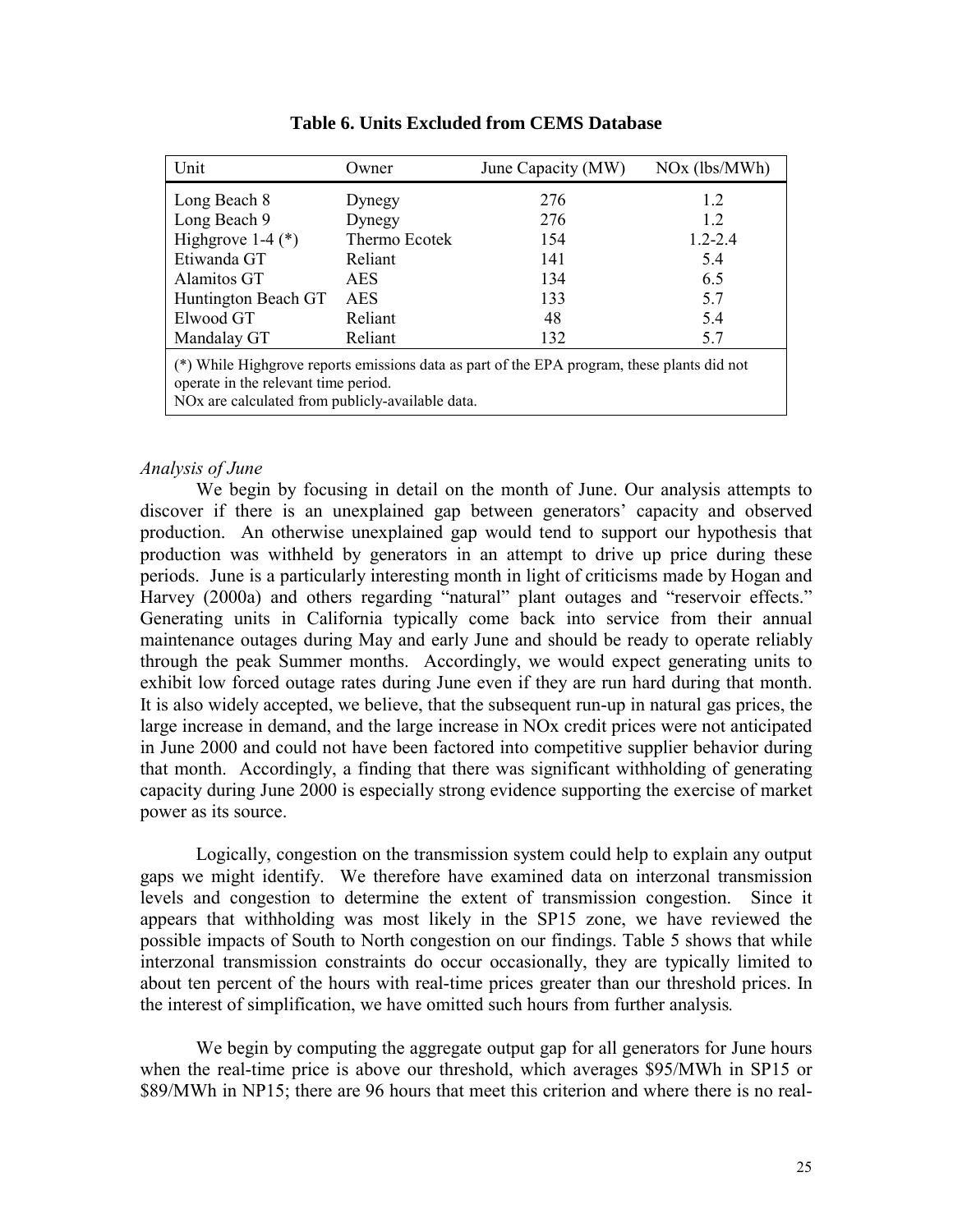time South to North congestion. In each of the 96 hours when the price is above these thresholds, we observe the hourly output of generators owned by Duke, Southern, AES, Dynegy and Reliant. We expect to find that production in these hours will be at maximum levels. Next, we sum up the hourly output for each firm in NP15 and in SP15 separately. We compare the June production of each generator over each of the 96 hours to our estimate of their capacity. We define the output gap for each firm to be the mean difference between total capacity and the observed output in each of the 96 uncongested high-priced hours. It is important to note that the dispatch of these generators may be controlled by contractual arrangements with third parties other than the owners of the generating plants. It has been widely reported that this is the case for the AES units, which operate under a tolling agreement with Williams, but we do not know whether or how much control has been ceded to marketers through contracts otherwise. Accordingly, we use the owners simply to identify the generating plants examined and any apparent withholding observed.

Next, we want to see how much of the gap can be explained by the CAISO's reservation and use of capacity for Ancillary Services (we include Up Regulation, Spin, Non-Spin and Replacement Reserves).37 Public data on CAISO demands for Ancillary Services (AS) are available by zone. We compare the output gap by zone to AS capacity by zone for each hour. We then check the BEEP data to determine what fraction of reserves were dispatched.<sup>38</sup>. Table 7 below summarizes our results.

 $37$  We exclude Down Regulation, because that does not require that capacity be held in reserve.

<sup>&</sup>lt;sup>38</sup> The BEEP stack is the ISO's real-time supply curve. It consists of both bids for imbalance energy and the energy portions of bids to provide ancillary services. The BEEP data that we use to measure the output of GTs also indicate whether a unit was dispatched because an imbalance energy bid was called or because an energy bid associated with a specific ancillary service was called. So, the BEEP data can be aggregated to calculate a measure of dispatched ancillary services.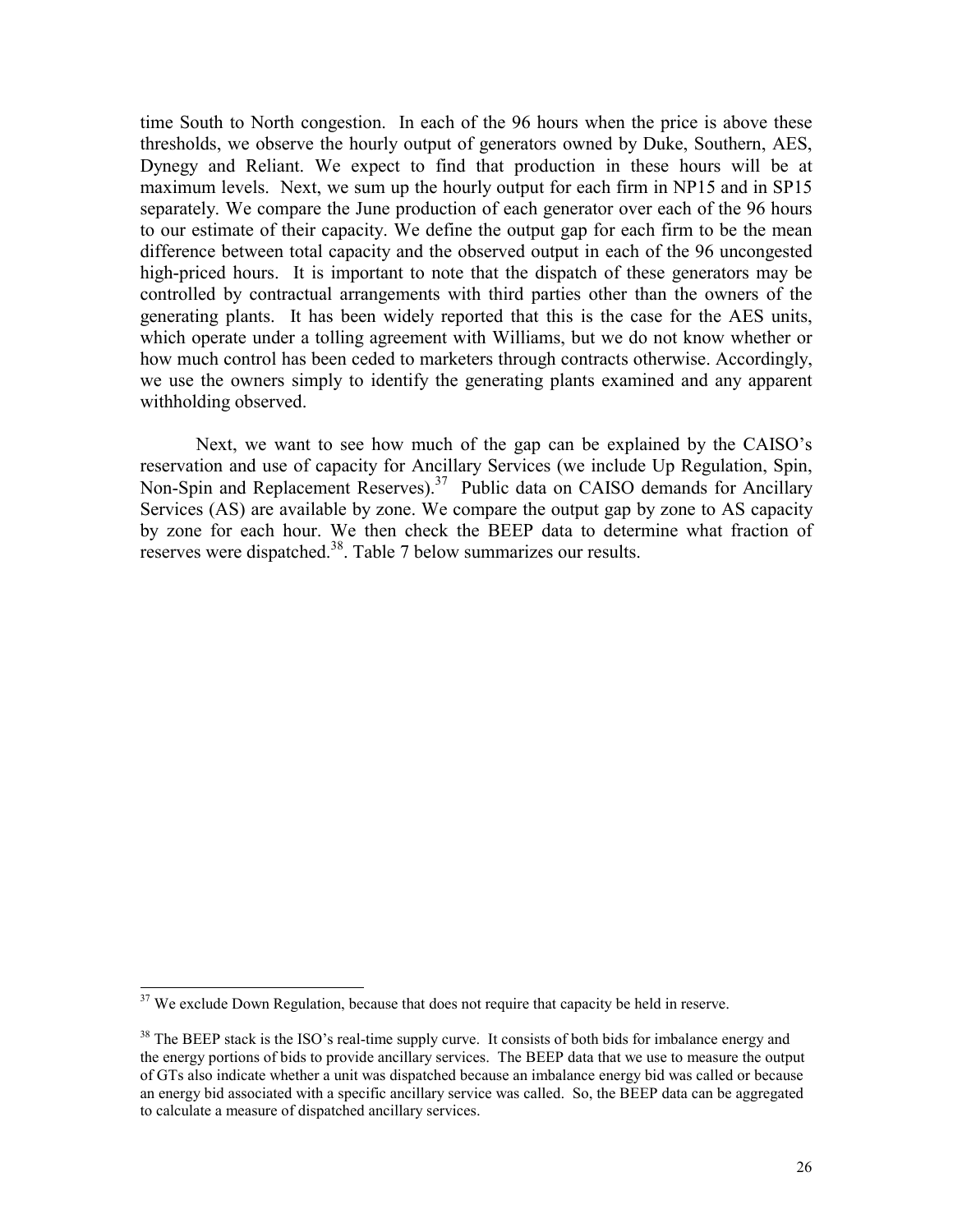|           |                   | <b>Mean Values (MWh)</b> |          |       |                 |  |  |  |
|-----------|-------------------|--------------------------|----------|-------|-----------------|--|--|--|
| Zone      | Owner             | Output                   | Capacity | Gap   | Undispatched AS |  |  |  |
| NP15      | Duke              | 1,469                    | 1,485    | 16    |                 |  |  |  |
|           | Mirant            | 2,063                    | 2,629    | 565   |                 |  |  |  |
|           | <b>NP15 Total</b> | 3,532                    | 4,114    | 581   | 1,222           |  |  |  |
| <b>SF</b> | Mirant            | 206                      | 369      | 163   |                 |  |  |  |
|           | <b>SF</b> Total   | 206                      | 369      | 163   | 24              |  |  |  |
| SP15      | AES/Williams      | 2,735                    | 3,967    | 1,232 |                 |  |  |  |
|           | Duke              | 675                      | 717      | 42    |                 |  |  |  |
|           | Dynegy            | 1,492                    | 2,834    | 1,342 |                 |  |  |  |
|           | Reliant           | 2,492                    | 3,790    | 1,298 |                 |  |  |  |
|           | <b>SP15 Total</b> | 7,394                    | 11,308   | 3,913 | 1,326           |  |  |  |
| ZP26      | Duke              | 990                      | 1,021    | 31    |                 |  |  |  |
|           | <b>ZP26 Total</b> | 990                      | 1,021    | 31    | 31              |  |  |  |

**Table 7. Mean Level of the Output Gap: June 2000** 

For SP15, the mean of the output gap is 3,913 MW compared to 1,326 MW for the mean of the undispatched AS demands in the zone. This leaves an average unexplained mean output gap of nearly 2,600 MW during the 96 hours, making the extremely conservative assumption that all of AS capacity requirements were covered by these units. It is important to recognize that withholding 2,700 MW from the market during high demand conditions can have a very large effect on market prices. Referring back to Figure 1, it can be seen that a modest 1,000 MW increase in demand or reduction in supply can increase marginal supply costs by over 50% at relatively high demand levels. Based on these results, it looks as if a significant amount of capacity is being withdrawn on average during these high-price periods in SP15. Accordingly, the gap between prices and marginal costs cannot be explained by scarcity. The results for NP15 are different. Here the mean of the output gap is 581 MW, which is less than the mean undispatched AS capacity, 1,222 MW. Therefore, we cannot conclude definitely that there was capacity withholding in NP15.

It is important to point out, however, that this assessment is quite crude and supplies an upper bound on AS capacity requirements that might explain the output gap. This is due to two factors: (1) it neglects the possibility that hydro capacity or imports are supplying some of the AS demand, and (2) ramp rate restrictions might have made it physically impossible for the plants to supply the full AS requirement. While we have accounted for the effects of dispatching reserves on our analysis, we are unable to test the effects of alternative suppliers of AS services or those of ramp rate restrictions because of data limitations. Obviously, to the extent that some of the AS demand is being satisfied by hydroelectric capacity and out-of-state resources, as is likely to be the case, the gap would be larger by an equivalent amount.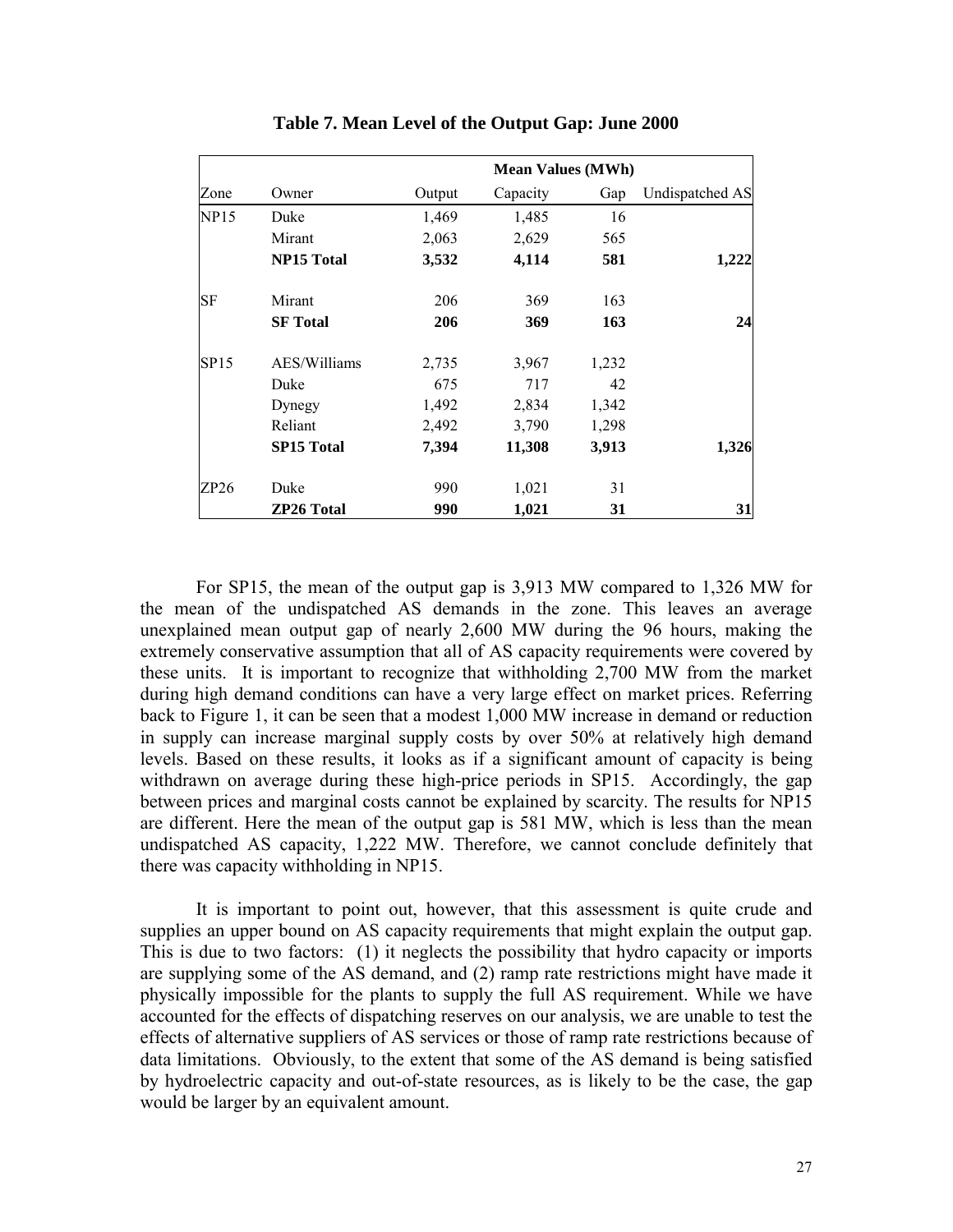It is interesting to note that there is no evidence that Duke was withholding output in either SP15 or NP15. Duke Energy, which appears to have been fully contracted in forward markets for 90% of its potential output, behaved much differently from Reliant, Dynegy, Mirant, and AES/Williams. Duke's production in SP15 was proportionally higher than that of these other firms. It reports much lower forced outage rates than what the other firms appear to claim. We believe that the outage rates and production levels reflect economic incentives. If generators are not contracted, their incentive is to withhold capacity and raise price. Accordingly, Duke had no incentive to withhold output to drive up spot market prices, and this lack of incentives appears to be reflected in its behavior.<sup>39</sup>

#### *Extension to July, August and September*

 $\overline{a}$ 

Table 8 extends this analysis to the months of July, August and September for the SP15 zone. The pattern of results for NP15 is not materially different in these months than in June, so we drop further discussion of NP15 since nothing can be concluded on the basis of publicly available data.

 $39$  Harvey and Hogan (2001c) argue that AES was "the company with the highest level of forward sales" and it experienced "unusually high forced outage rates during  $2000$ " (p.77). They are referring to the tolling agreement between AES and Williams. This is not the type of contractual arrangement that mitigates incentives to withhold output to raise prices. This tolling agreement was essentially a contract to "rent" AES<sup> $\prime$ </sup> generation capacity to Williams, not a commitment by AES to supply specific production quantities at a fixed price. Under this kind of agreement Williams, not AES, was free to determine how much energy was supplied by these units and could profit if market prices increased during the summer months. As such, Williams had an incentive to withhold, consistent with the settlement that they entered into with FERC involving alleged withholding in April and May 2000 (FERC, 2001).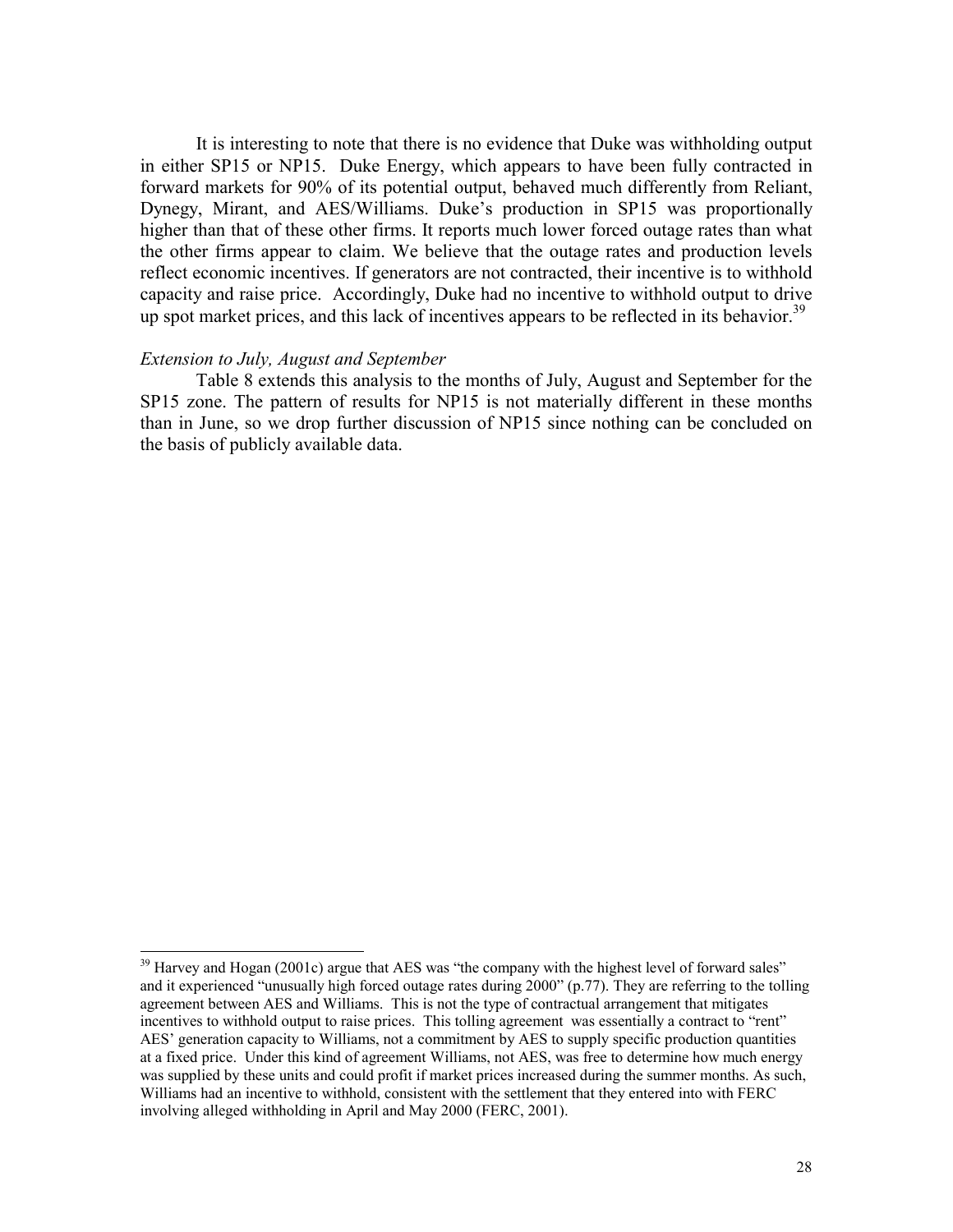|                 | # of High   |              |        | <b>Mean Values (MWh)</b> |       |       | <b>Dispatched Ancillary Services (MWh)</b> |     |               |       |
|-----------------|-------------|--------------|--------|--------------------------|-------|-------|--------------------------------------------|-----|---------------|-------|
| Month           | Price Hours | Owner        | Output | Capacity                 | Gap   |       | AS Total Replacement                       |     | Spin Non-Spin | Total |
| June            | 96          | AES/Williams | 2,735  | 3,967                    | 1,232 |       |                                            |     |               |       |
|                 |             | Duke         | 675    | 717                      | 42    |       |                                            |     |               |       |
|                 |             | Dynegy       | 1,492  | 2,834                    | 1,342 |       |                                            |     |               |       |
|                 |             | Reliant      | 2,492  | 3,790                    | 1,298 | 1,756 | 330                                        | 30  | 69            | 430   |
|                 |             | Total        | 7,394  | 11,308                   | 3,913 | 1,326 |                                            |     |               |       |
| July            | 114         | AES/Williams | 2,757  | 3,967                    | 1,210 |       |                                            |     |               |       |
|                 |             | Duke         | 635    | 717                      | 82    |       |                                            |     |               |       |
|                 |             | Dynegy       | 1,811  | 2,765                    | 954   |       |                                            |     |               |       |
|                 |             | Reliant      | 2,872  | 3,790                    | 918   | 1,169 | 100                                        | 23  | 42            | 165   |
|                 |             | Total        | 8,074  | 11,238                   | 3,164 | 1,004 |                                            |     |               |       |
| August          | 241         | AES/Williams | 2,781  | 3,967                    | 1,186 |       |                                            |     |               |       |
|                 |             | Duke         | 622    | 717                      | 95    |       |                                            |     |               |       |
|                 |             | Dynegy       | 2,043  | 2,827                    | 784   |       |                                            |     |               |       |
|                 |             | Reliant      | 3,076  | 3,790                    | 714   | 1,532 | 183                                        | 101 | 79            | 363   |
|                 |             | <b>Total</b> | 8,521  | 11,301                   | 2,779 | 1,168 |                                            |     |               |       |
| September $(*)$ | 66          | AES/Williams | 2,244  | 3,967                    | 1,723 |       |                                            |     |               |       |
|                 |             | Duke         | 560    | 717                      | 157   |       |                                            |     |               |       |
|                 |             | Dynegy       | 1,894  | 2,815                    | 921   |       |                                            |     |               |       |
|                 |             | Reliant      | 3,072  | 3,790                    | 718   | 1,135 | 130                                        | 38  | 39            | 207   |
|                 |             | <b>Total</b> | 7,770  | 11,289                   | 3,519 | 928   |                                            |     |               |       |

### **Table 8. SP15 Mean Output Gaps**

(\*) Analysis for September includes days 1 through 20. The EHV data from which the Long Beach data are sourced end at September 20.

Table 8 shows somewhat smaller output gaps in July, August and September. Net of dispatched AS, the unexplained gap for July is about 2,200 MW. In August it drops to about 1,600 MW. In September it rises again to about 2,600 MW. We can express the unexplained gaps as some kind of "outage rate," i.e., normalize them to total capacity. This calculation results in an average outage rate of between 15% (August) and 24% (June). Such rates are very high in comparison to historical average values for similar plants. The data used in our benchmark price analysis, for example, averages 7.5% and Duke's units appear to have achieved similarly low outage rates consistent with the historical experience for these generating units.

Thus far our calculations make no attempt to assess whether the output gap can be explained by unscheduled outages.<sup>40</sup> We examine this question next. Evaluating the

 $40$  Whether an outage is "scheduled" does not mean that it is not the result of a strategic decision to withhold output to drive up prices. The discussion of strategic behavior in electricity markets has distinguished between "physical withholding" and "economic withholding." Economically they are equivalent. When a firm seeks to affect price by simply not making some capacity available to the market it is engaged in "physical withholding." When a firm decides instead to make the capacity available to the market at a supra-competitive price, knowing that some of the capacity offered will not be selected in the associated auction process, it is engaged in "economic withholding." A supplier that chooses not to make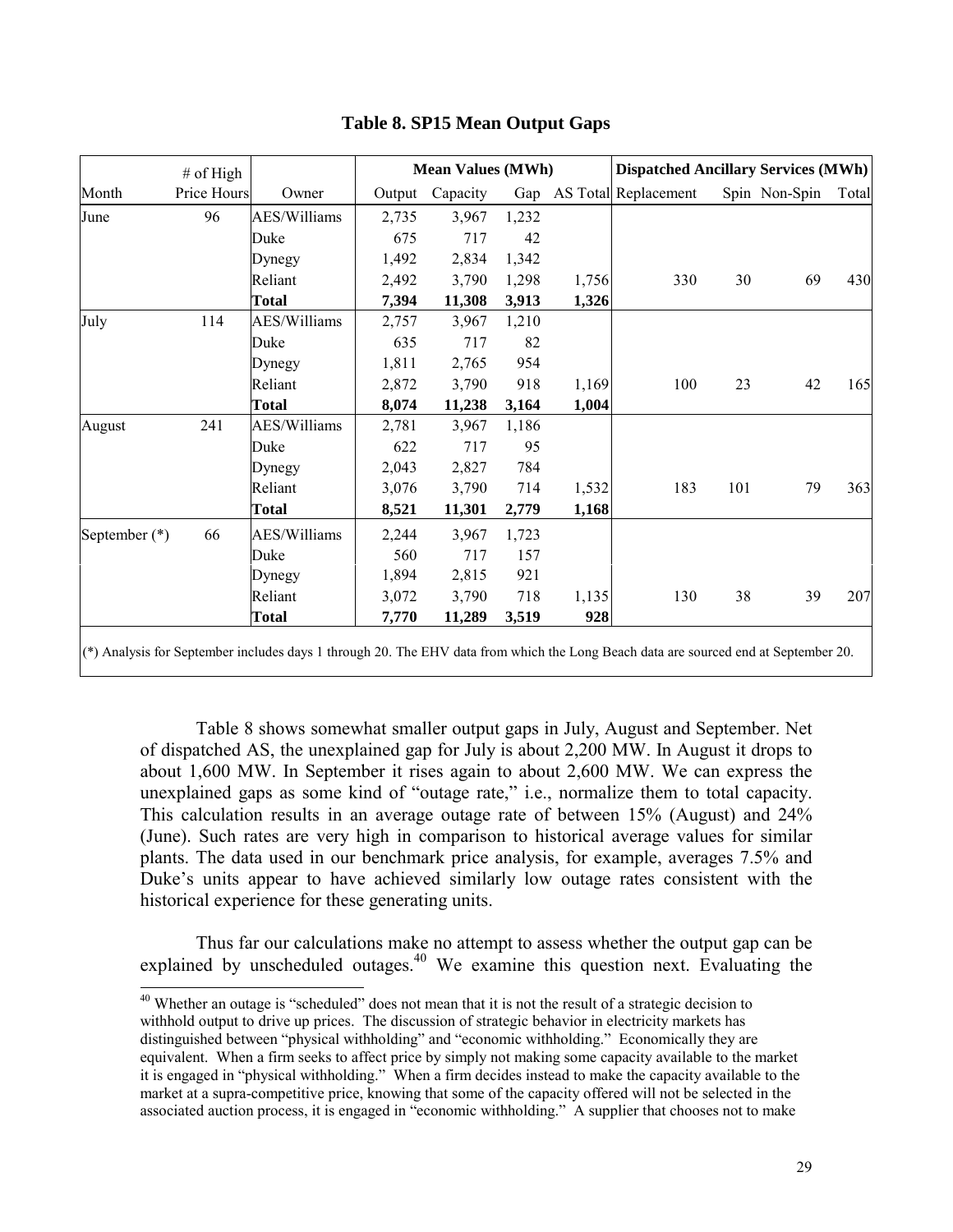effects of unscheduled (forced) outages is not completely straight-forward, because of the discretionary element in outages. Therefore we apply three different tests for forced outages. Test 1 measures the capacity of a generation portfolio by looking only at units that were producing any output in the hour in question. This is the strictest definition of a ìno outage condition.î Test 2 measures the capacity of a generation portfolio by looking only at units that were producing any output in the day in question. Finally Test 3 measures the capacity of a generation portfolio by looking only at units that were producing any output in the day in question or the day before. Another way of describing Test 3 is that an outage is real only if it occurred both the day before the day of our scarcity hours as well as the day of such an event.

capacity available to the market will generally declare the capacity to be "unavailable." This decision may be made well in advance of actual operations ("scheduled outage") or closer actual operations ("unscheduled outage"). Precisely how a supplier chooses to withhold, and for what reasons, is not verifiable and under the CAISO rules there are no penalties against suppliers for being "unavailable" due to either scheduled or unscheduled outages. Nevertheless, we believe that unscheduled outages are even more compelling indications of strategic behavior than are scheduled outages.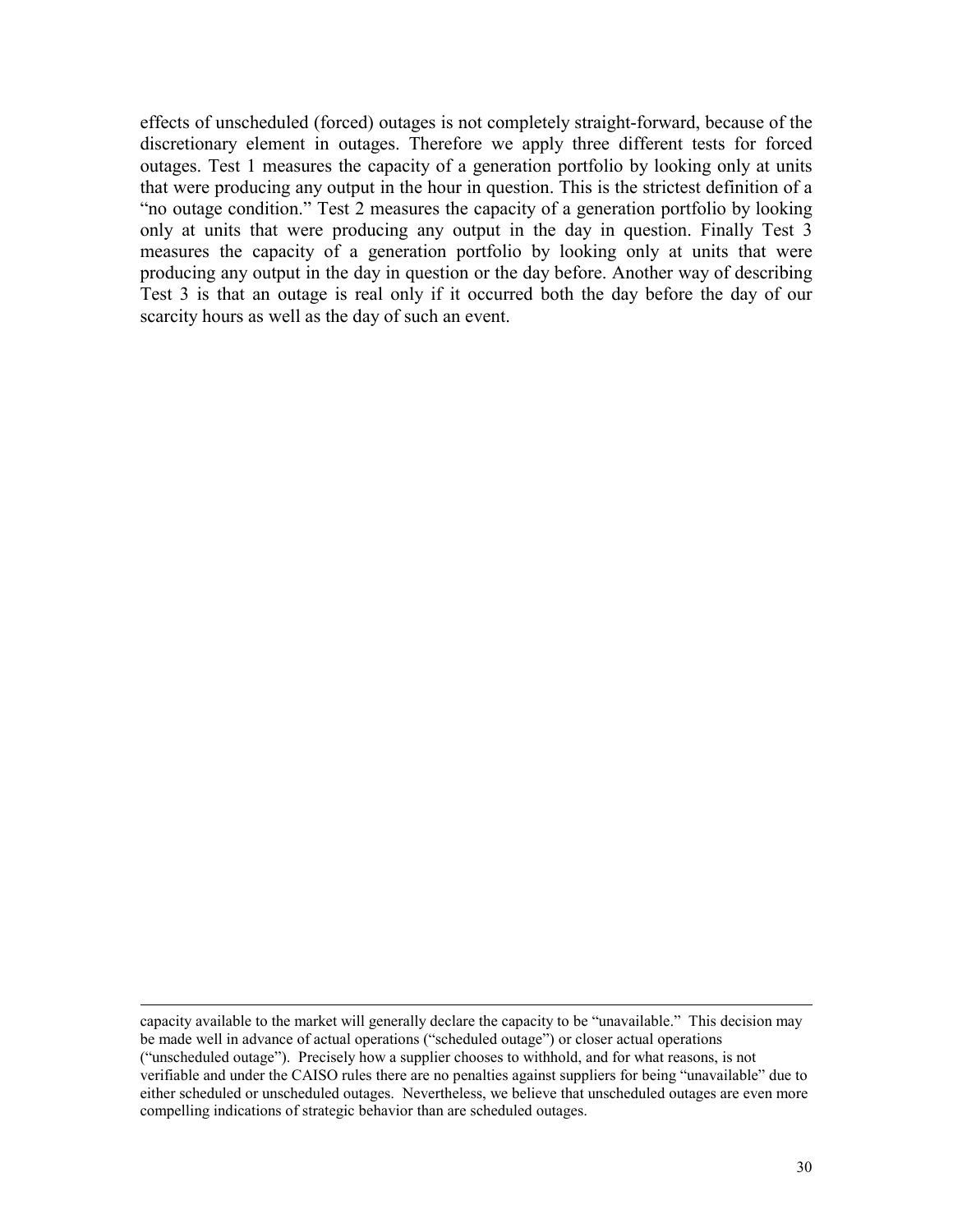|        |                            |        | Test 1   |             |        | Test 2   |             |        | Test 3   |       |                    |
|--------|----------------------------|--------|----------|-------------|--------|----------|-------------|--------|----------|-------|--------------------|
| Month  | Owner                      | Output | Capacity | Gap         | Output | Capacity | Gap         | Output | Capacity | Gap   | Undispatched<br>AS |
| June   | AES/Williams               | 2,735  | 3,030    | 296         | 2,735  | 3,299    | 565         | 2,735  | 3,390    | 656   |                    |
|        | Duke                       | 675    | 693      | 18          | 675    | 711      | 36          | 675    | 712      | 37    |                    |
|        | Dynegy                     | 1,492  | 2,183    | 691         | 1,492  | 2,386    | 895         | 1,492  | 2,505    | 1,013 |                    |
|        | Reliant                    | 2,492  | 3,258    | 766         | 2,492  | 3,511    | 1,019       | 2,492  | 3,592    | 1,100 |                    |
|        | <b>Total</b>               | 7,394  | 9,164    | 1,770       | 7,394  | 9,908    | 2,514       | 7,394  | 10,200   | 2,806 | 1,326              |
| July   | AES/Williams               | 2,757  | 3,016    | 259         | 2,757  | 3,249    | 492         | 2,757  | 3,312    | 556   |                    |
|        | Duke                       | 635    | 690      | 56          | 635    | 699      | 64          | 635    | 716      | 82    |                    |
|        | Dynegy                     | 1,811  | 2,404    | 593         | 1,811  | 2,557    | 746         | 1,811  | 2,665    | 854   |                    |
|        | Reliant                    | 2,872  | 3,272    | 400         | 2,872  | 3,395    | 523         | 2,872  | 3,518    | 646   |                    |
|        | <b>Total</b>               | 8,074  | 9,383    | 1,308       | 8,074  | 9,900    | 1,825       | 8,074  | 10,212   | 2,137 | 1,004              |
| August | AES/Williams               | 2,781  | 2,919    | 139         | 2,781  | 2,999    | 218         | 2,781  | 3,102    | 321   |                    |
|        | Duke                       | 622    | 701      | 79          | 622    | 717      | 95          | 622    | 717      | 95    |                    |
|        | Dynegy                     | 2,043  | 2,608    | 565         | 2,043  | 2,760    | 717         | 2,043  | 2,811    | 768   |                    |
|        | Reliant                    | 3,076  | 3,410    | 334         | 3,076  | 3,565    | 489         | 3,076  | 3,633    | 557   |                    |
|        | <b>Total</b>               | 8,521  | 9,639    | 1,118       | 8,521  | 10,040   | 1,519       | 8,521  | 10,263   | 1,742 | 1,168              |
|        | September (*) AES/Williams | 2,244  | 2,425    | 181         | 2,244  | 2,522    | 278         | 2,244  | 2,640    | 396   |                    |
|        | Duke                       | 560    | 688      | 129         | 560    | 699      | 139         | 560    | 703      | 143   |                    |
|        | Dynegy                     | 1,894  | 2,479    | 585         | 1,894  | 2,619    | 725         | 1,894  | 2,649    | 755   |                    |
|        | Reliant                    | 3,072  | 3,513    | 441         | 3,072  | 3,664    | 592         | 3,072  | 3,695    | 624   |                    |
|        | <b>Total</b>               | 7,770  |          | 9,106 1,336 | 7,770  |          | 9,504 1,734 | 7,770  | 9,687    | 1,917 | 928                |

**Table 9. SP15 Mean Output Gaps by Outage Test** 

 Test 1 can be thought of as measuring either the withholding of a unit that could produce more in the given hour, or the occurrence of a "partial outage" in that hour. Table 9 shows that about 1,100 to 1,800 MW was not running during the high-price hours in June-September. Undispatched AS could explain some of this amount. Tests 2 and 3 employ different measures of capacity that might have run during the high-priced hours. The intuition here is that often units that might be experiencing some operating problems can be kept on line by operators who are strongly motivated to produce. Alternatively, if there is an economic incentive to withhold, then operators might turn them off. In such cases, "conservative" operation is also profit-maximizing.

The data in Table 9 are unadjusted for the effect of price caps on the economics of plants in SCAQMD with high NOx emission rates. Three of the gas turbines listed in Table 6 are in SCAQMD (Alamitos, Etiwanda and Huntington Beach). With emission rates greater than 4.5 lbs/MWh, these units would have RTC costs greater than \$157/MWh in August and September when RTC prices were at \$35/lb. The fuel costs of the gas turbines would be at or above \$100/MWh during this period as well. When the price cap was lowered to \$250/MWh on August 7, these units had marginal costs above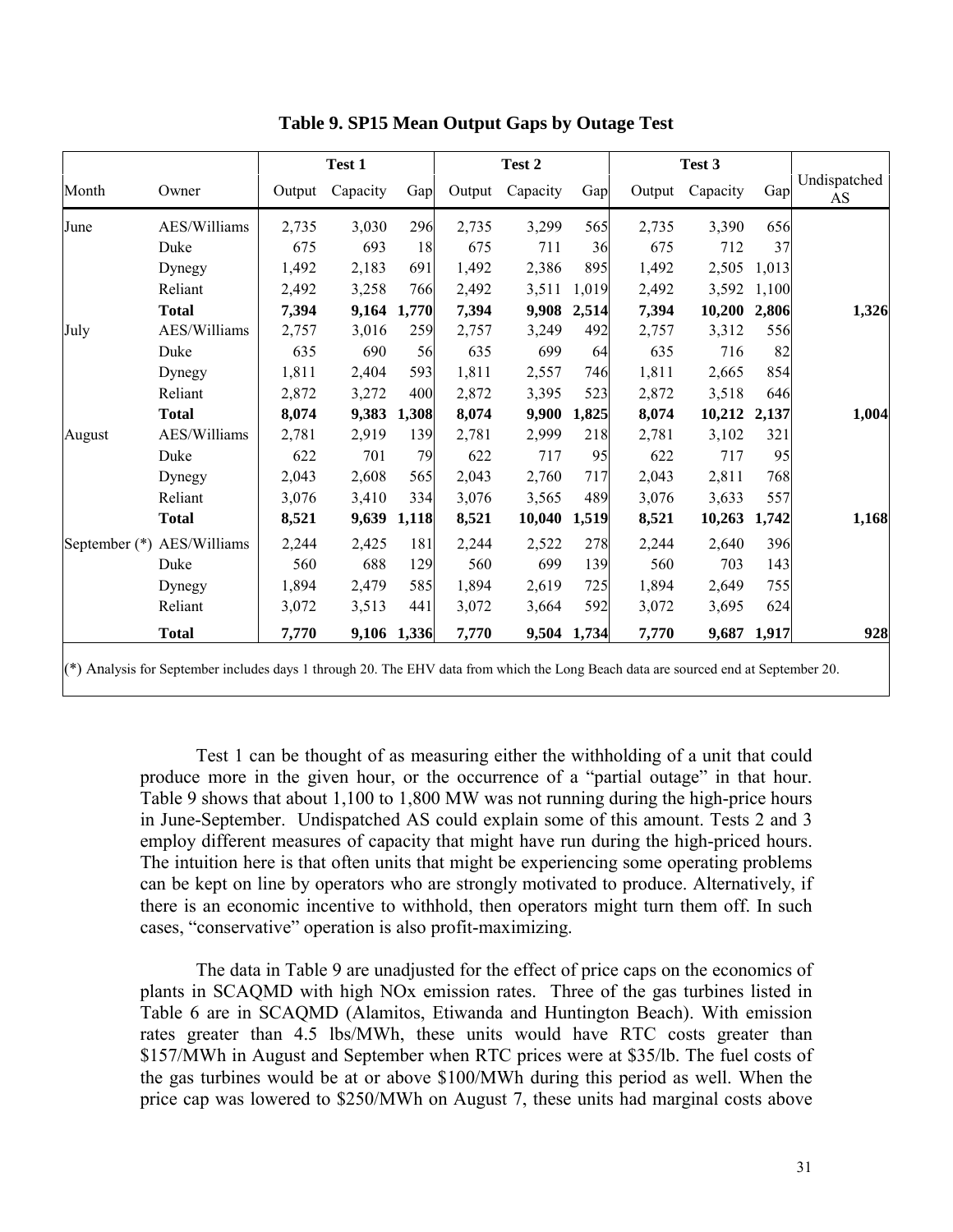the cap. Therefore their capacity, about 400 MW total, should perhaps be excluded from the output gap estimates in Table 9. There may also be a related issue for units with NOx emission rates that are in the 2 lb/MWh range. At \$35/lb, these units would have \$70/MWh marginal costs for RTC credits. At the gas prices prevailing in August and September, some of these units might have marginal costs above the cut-off level for the hours that we examine. On the other hand, even these high cost units may have sold output under "Out of Market" arrangements with the ISO. We have not tested precisely the extent to which cost considerations could account for the output gap in August and September. These issues do not arise in June and July when RTC prices were lower.<sup>41</sup>

We recognize that this analysis of capacity withholding is very rough and necessarily plagued by data imperfections. Moreover, the analysis does not examine behavior of generators outside of California, and does not account for aggregation and contractual arrangements by and with wholesale marketers. A more complete analysis is not possible without access to confidential supplier data.

<sup>&</sup>lt;sup>41</sup> Other "profitability" issues were raised by Harvey and Hogan (2001a), specifically in the context of June. Cardell (2001) raises such issues for later periods in the California market, when gas prices were substantially higher than during the summer period that we examine. We showed in Joskow and Kahn (2001b) that these issues were minimal in June. Harvey and Hogan (2001c) revisits them again arguing generally that all units which ran, or "should" have run, must be profitable ex post. This argument ignores the market uncertainties identified by these same authors. No bidder in any market characterized by uncertainty ex ante can be guaranteed profitability ex post. Harvey and Hogan (2001c) also raise specific issues about how profits should be estimated which are unsupported by any empirical analysis.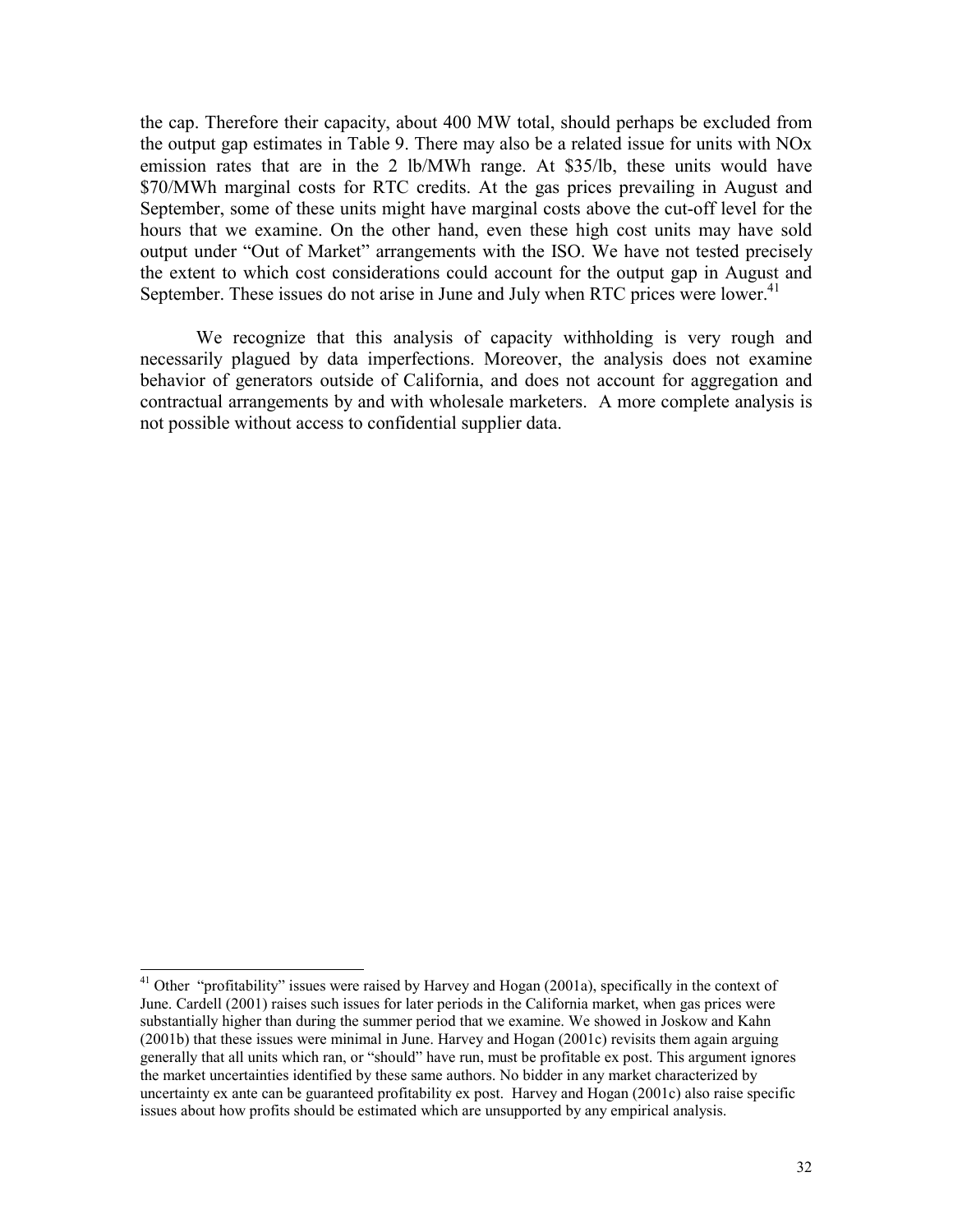## **7. Conclusions**

It is clear that increases in gas prices, increased demand, reduced availability of power imports, and higher prices for emissions permits contributed to significantly higher wholesale market prices in California during 2000, compared to the previous two years. However, based on our analysis of available data, we conclude that wholesale electricity prices in California far exceeded competitive levels during June, July, August, and September of 2000. The high wholesale electricity prices observed in Summer 2000 cannot be fully explained as the natural outcome of "market fundamentals" in a competitive market since there is a very significant gap between actual market prices and competitive benchmark prices that take account of these market fundamentals. Moreover, there is considerable empirical evidence to support a presumption that the high prices experienced in the Summer of 2000 reflect the withholding of supplies from the market by suppliers (generators or marketers). We base these conclusions on results of the two analyses described herein:

- **Competitive Benchmark Price Analysis**: Observed prices in California in Summer 2000 were greater than benchmark competitive price levels. These differences are not fully explained by higher loads, reduced levels of imports, high gas prices or by high prices for NOx RTCs.
- **Capacity Withholding Analysis**: The information that we have available to us suggests that withholding of capacity in SP15 to drive up price occurred during Summer 2000. We find a substantial gap between maximum possible levels of generation and observed levels in those hours identified aseconomical for all in-state generation. This gap cannot be explained by the CAISO's requirements for ancillary services or by reasonable estimates of forced outages. While our analysis of withholding is necessarily limited by the data available to us, there is sufficient empirical evidence to suggest that the high observed prices reflect suppliers exercising market power.

These empirical findings are further reinforced by the fact that the attributes of this electricity market make it likely *theoretically* that individual suppliers are likely to find it profitable unilaterally to withhold output compared to price takers in order to raise market prices. In addition we found that Duke, which appears to have entered into forward contracts that eliminated or substantially reduced its incentives to withhold output, did not exhibit any withholding behavior during Summer 2000. Just as the other suppliers acted on their unilateral incentives and withheld output, Duke acted on its unilateral incentives and did not withhold output. Thus, the empirical evidence is consistent with general theoretical expectations.

We close with some general thoughts about the use of economic analysis to identify and measure market power in electricity markets. Long before the new competitive wholesale electricity markets began operating in California, it was widely recognized that supplier market power could be a problem in deregulated electricity markets in general (Joskow and Schmalensee; Joskow, 1997) and in California in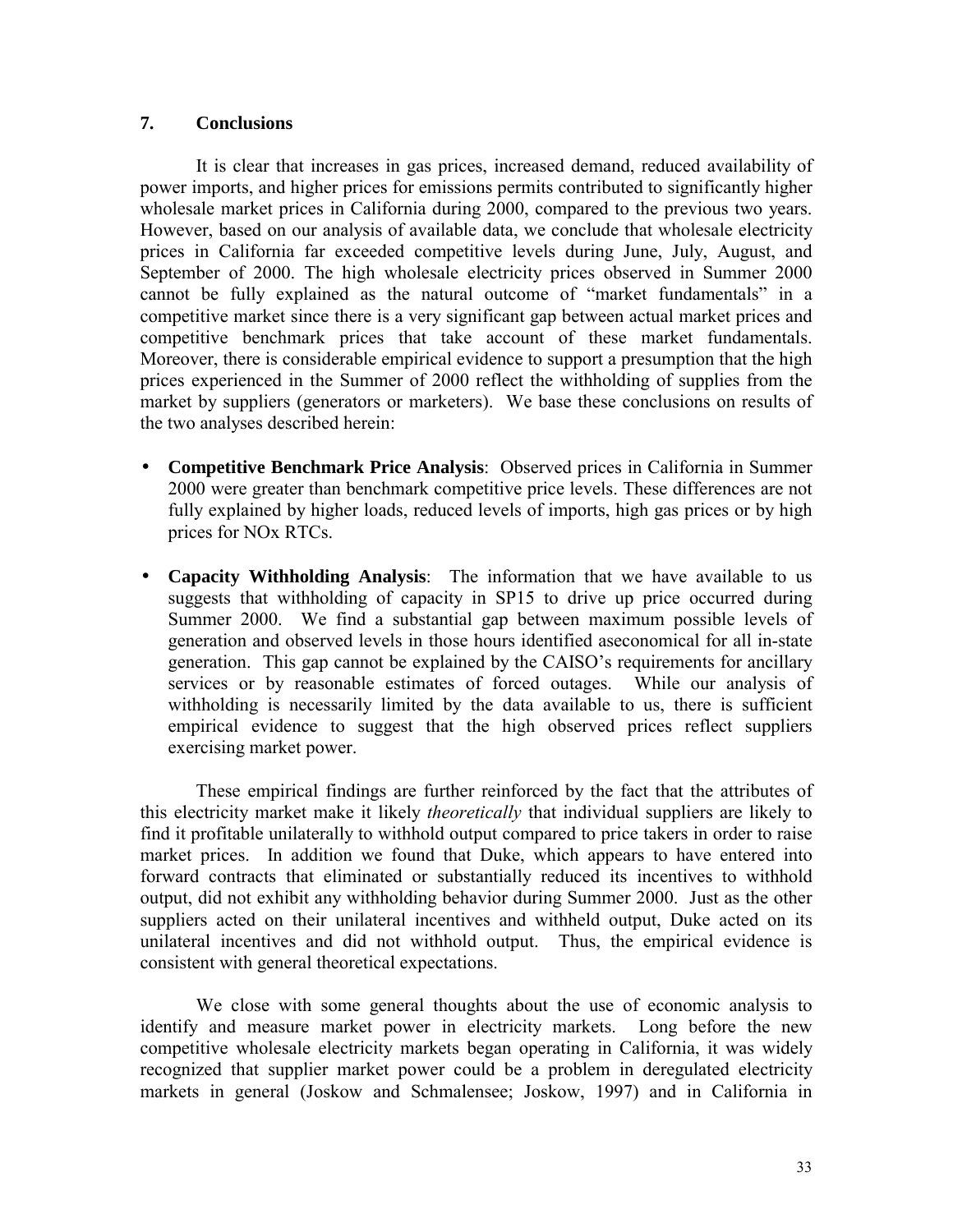particular (Borenstein and Bushnell). Several different studies, using different data and different empirical techniques have analyzed pricing behavior in California during Summer 2000. They have all come to very similar conclusions. The evidence that there was a significant market power effect reflected in wholesale market prices in California during Summer 2000 is overwhelming. Indeed, no comprehensive studies exist that come to a different conclusion.<sup>42</sup>

If supplier market power is a potential problem then we must find good methods to diagnose its presence, and where the social costs of market power are significant, adopt mitigation mechanisms. Simply ignoring market power problems at this stage of the development of competitive electricity markets is not a realistic option. As with any other area of empirical microeconomic analysis, our ability to diagnose and measure market power is necessarily subject to some uncertainty, even using the best analytical tools available. That there is measurement uncertainty, that data are not perfect, and that the analyst cannot observe all reasons for supplier behavior or peer into the heads and hearts of buyers and sellers is par for the course for empirical economic analysis. These facts cannot logically provide a rationale for ignoring the best work available. Progress is made in improving the reliability of empirical economic analysis by ongoing efforts by analysts to replicate results, use different methods or better data to achieve similar goals— in this case identifying and measuring market power. Economic research that simply points to uncertainties and imperfections in data or analytical techniques employed by others, "raises questions," without providing alternative estimates of the questions on the table using improved techniques or data, may provide some help to evaluate market behavior both positively and normatively with greater precision. However, such research would be more valuable if it followed up the questions it raises about work done by others with serious analysis that provides answers to the problem of interest. To the extent that the intent of "raising questions" research is to make the case that "there are too many uncertainties to say anything about market power" we respectfully submit (a) that this is not a sound reading of the empirical literature on market power in electricity markets, and (b) that this kind of research can be easily misapplied by those with strong private interests in convincing policy makers to ignore market power problems.

The measurement of market power is also logically separable from the questions of whether and what policymakers should do about it when it is found. The problem that we have focused on here and elsewhere is to develop and apply techniques to measure the presences *and* the magnitude of market power and to understand better the conditions where it is most likely to arise. We recognize that many markets are imperfectly competitive and that it would be fruitless, and probably counterproductive, for policymakers to try to achieve perfectly competitive markets. However, the measurement techniques and applications presented here and elsewhere can be of value to policymakers to determine whether market power problems are sufficiently severe to require some policy response, and if they are, provide some modest guidance to choose among potential structural and behavioral mitigation measures.

 $42$  Harvey and Hogan's papers raise "questions" and identify "uncertainties" but do not put them together to come up with alternative estimates.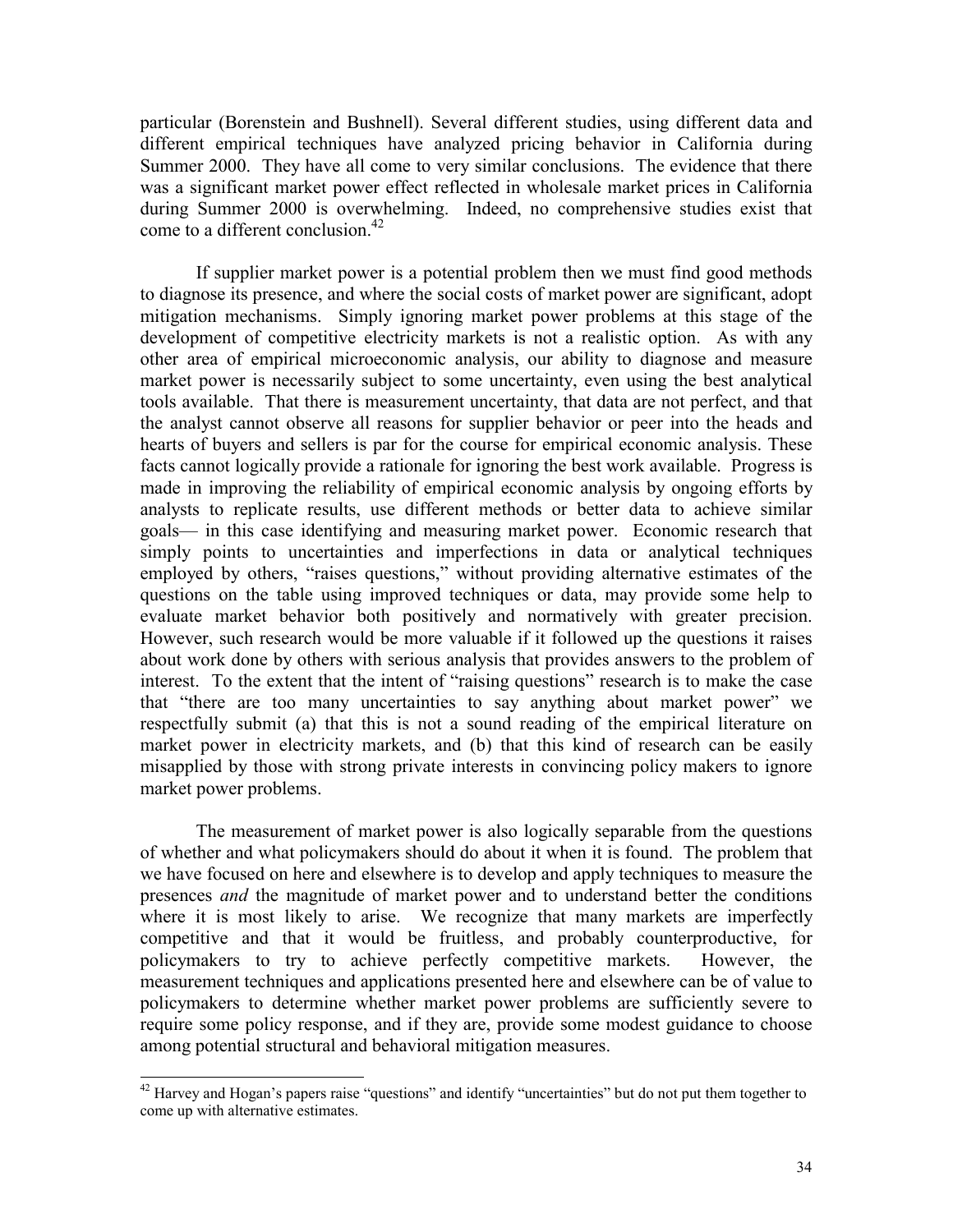## **8. References**

Borenstein, S. and J. Bushnell, "An Empirical Analysis of the Potential for Market Power in California's Electricity Industry," POWER Working Paper PWP-044r, December 1998, at http://www.ucei.berkeley.edu/ucei/PDFDown.html.

Borenstein, S., J. Bushnell and F. Wolak, "Diagnosing Market Power in California"s deregulated Wholesale Electricity Market," University of California Energy Institute Working Paper PWP-064, August 2000, at http://www.path.berkeley.edu/ucei/PDFDown.html.

Borenstein, S., J. Bushnell, C. Knittel and C. Wolfram, "Price Convergence in California's Deregulated Wholesale Electricity Market," Proceedings of the University of California Energy Institute Conference, March 2000.

California Energy Commission (CEC), "Market Clearing Prices Under Alternative Resource Scenarios, 2000-2010," Staff Report, March 2000.

California Independent System Operator Department of Market Analysis, "California Energy Market Issues and Performance: May-June, 2000," August 10, 2000.

California Independent System Operator, "CAISO 2001 Summer Assessment," March 22, 2001.

California Power Exchange Corporation Compliance Unit (CaPX), "Price Movements in California Electricity Markets: Analysis of Price Activity May-July 2000," September 29, 2000.

ìCapacity Sale and Tolling Agreement by and among AES Alamitos, L.L.C., AES Huntington Beach, L.L.C., AES Redondo Beach, L.L.C., and Williams Energy Services Company," FERC Docket No. ER98-2184, -2185 and -2186, July 15, 1999.

Cardell, J., Testimony on behalf of Powerex, FERC Docket No. EL00-95-045, 2001.

Carlton, D. and J. Perloff, *Modern Industrial Organization*, Third Edition, Addison Wesley Longman, 1999.

Ellerman, D., P. Joskow, and R. Schmalensee, J. Montero and E. Bailey. *Markets for Clean Air: The U.S. Acid Rain Program*. Cambridge University Press, 2000.

Federal Energy Regulatory Commission, (FERC) Staff Report to the Federal Energy Regulatory Commission on the Causes of Wholesale Electricity Pricing Abnormalities in the Midwest During June 1998, September 22, 1998.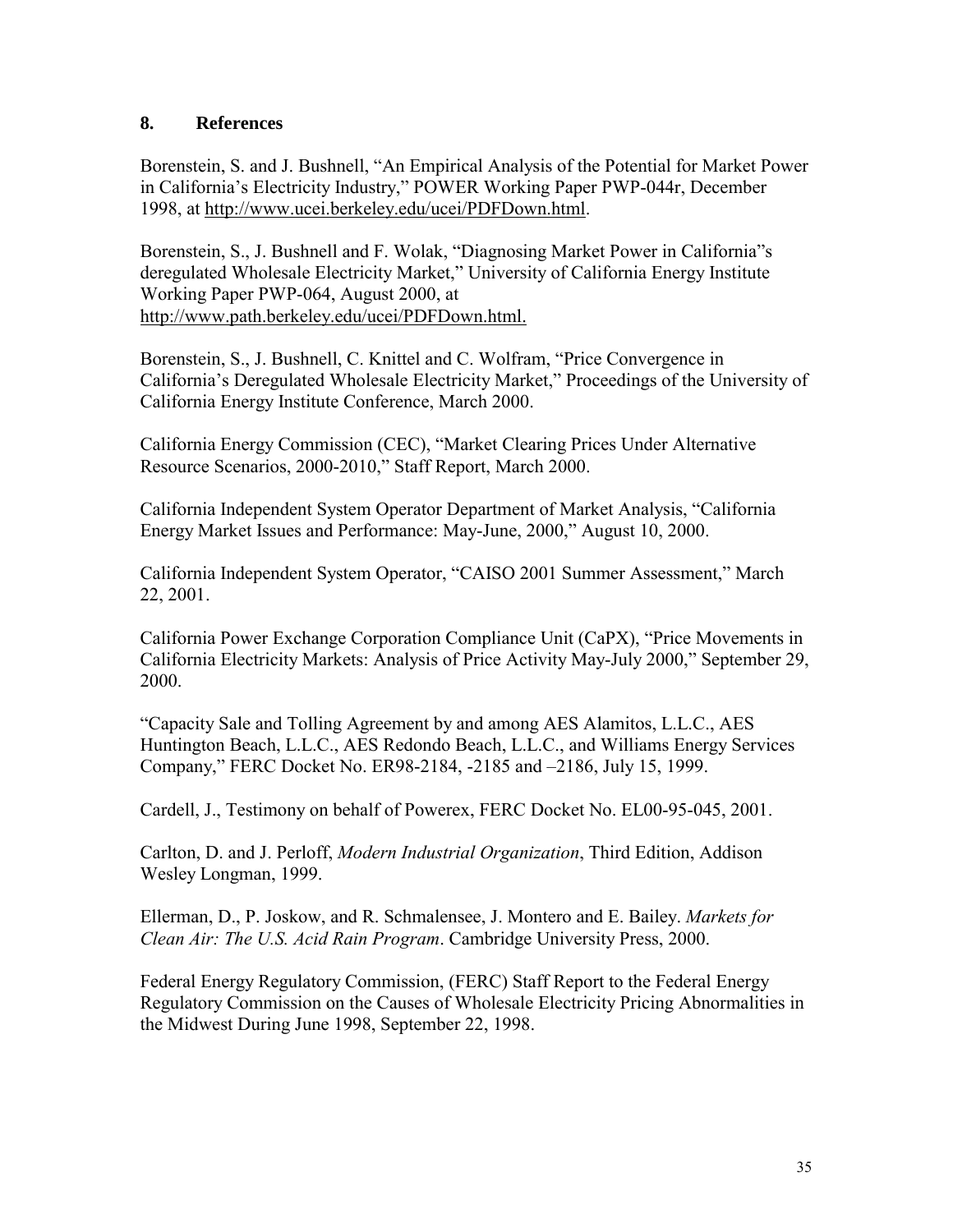Federal Energy Regulatory Commission, (FERC Staff Report) Staff Report to the Federal Energy Regulatory Commission on Western Markets and the Causes of the Summer 2000 Price Abnormalities, November 1, 2000.

Federal Energy Regulatory Commission, Docket No. IN01-3-001, Order Approving Stipulation and Consent Agreement 95 FERC ¶61,167, April 30, 2001.

Henwood Energy Services Incorporated (HESI), Database for the Western Systems Coordinating Council, 2000.

Hildebrandt, E., Declaration of Eric Hildebrandt, FERC Docket Nos. EL00-95-000 and EL00-98-000, October 2000.

Harvey, S. and W. Hogan (2001a), "On the Exercise of Market Power Through Strategic Withholding in California," April 24, 2001.

Harvey, S. and W. Hogan (2001b), "Further Analysis of the Exercise of Market Power in the California Electricity Market," November 21, 2001.

Harvey, S. and W. Hogan (2001c), "Identifying the Exercise of Market Power in California," December 28, 2001.

Joskow, P., "Regulatory Failure, Regulatory Reform and Structural Change in the Electric Power Industry," Brookings Papers on Economic Activity: Microeconomics, 1989.

Joskow, P., "Restructuring Competition and Regulatory Reform in the U.S. Electricity Sector," *Journal of Economic Perspectives*, 11(3), Summer 1997, pp. 119-138.

Joskow, P., "Deregulation and Regulatory Reform in the U.S. Electric Power Sector," in *Deregulation of Network Industries: The Next Steps* (S. Peltzman and Clifford Winston, eds.), Brookings Press, 2000.

Joskow, P., "California's Electricity Crisis," *Oxford Review of Economic Policy*, 17(3), Autumn 2001, pp. 365-388.

Joskow, P. and E. Kahn (2001a), "A Quantitative Analysis of Pricing Behavior in California's Wholesale Electricity Market During Summer 2000," NBER Working Paper 8157, March 2001, at http://www.nber.org/papers/w8157.

Joskow, P. and E. Kahn (2001b), "Identifying the Exercise of Market Power: Refining the Estimates," July 5, 2001, at http://econ.www.mit.edu/faculty/pjoskow/papers.htm.

Joskow, P. and R. Schmalensee, *Markets for Power: An Analysis of Electric Utility Deregulation*, MIT Press, 1983.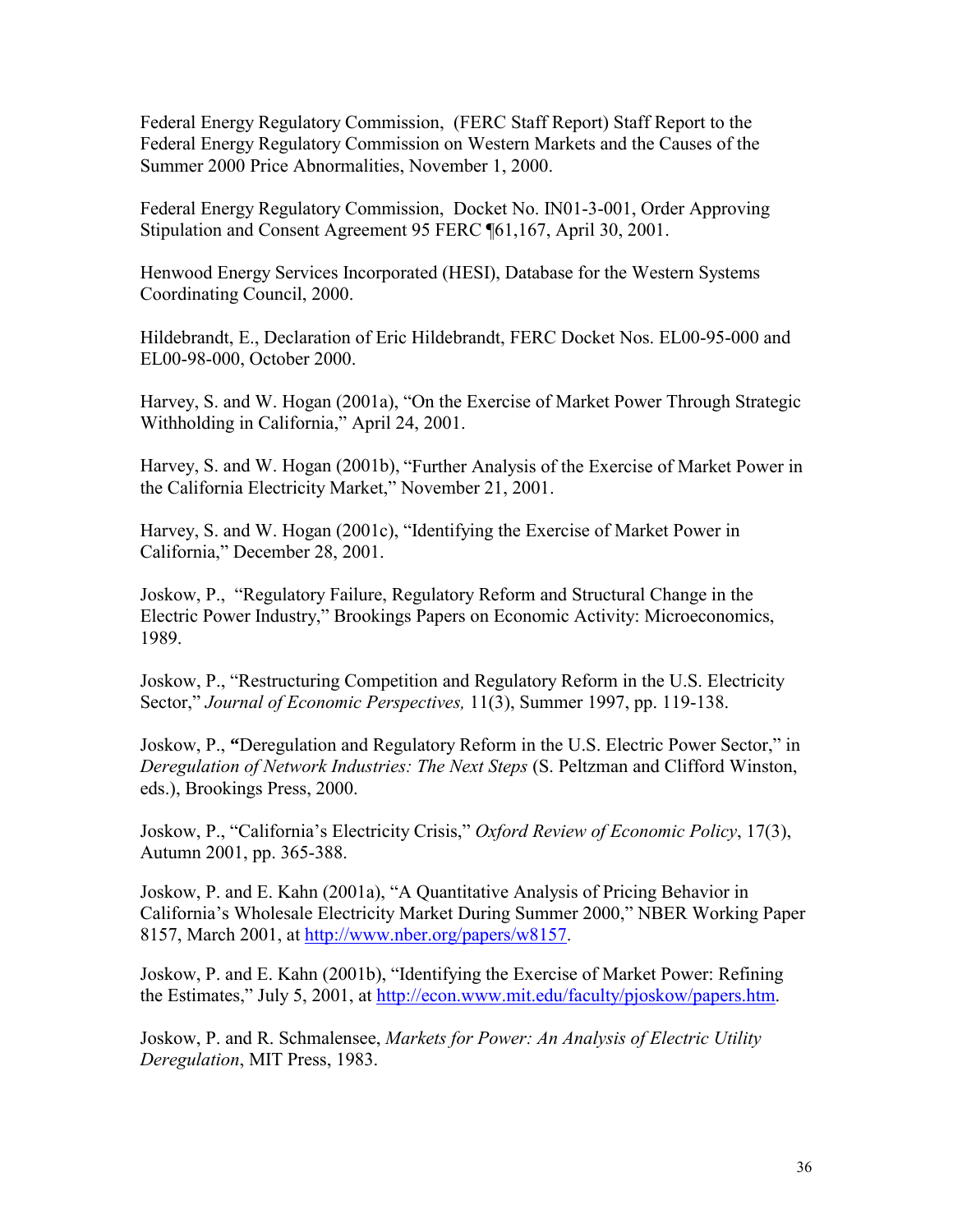Kahn, M. and L. Lynch, "California's Electricity Options and Challenges: Report to Governor Gray Davis," August 2, 2000.

Klein, J., "The Use of Heat Rates in Production Cost Modeling and Market Modeling," 1998, at http://www.energy.ca.gov/papers/98-04-07\_HEATRATE.PDF.

North American Electric Reliability Council (NERC) Generating Availability Data System (GADS), "Generating Unit Statistical Brochure 1995-1999," October 2000.

Overduin, C., "Test Report Water Injection and Opacity Tests at Alamitos Generating Station Unit 7," Southern California Edison Company Power Systems Engineering and Construction, 1994.

Sheffrin, A., "Options for System Market Power Mitigation," presentation to ISO Board Meeting, October 4, 2000.

Tirole, J., *The Theory of Industrial Organization,* MIT Press, 1988.

U.S. Department of Energy (DOE), "Report of the U.S. Department of Energy's Power Outage Study Team," March 2000.

U.S. Environmental Protection Agency (EPA), "Analyzing Electric Power Generation under the CAAA," Appendix 5: Pollution Control Performance and Costs, March 1998.

Wolfram, C., "Measuring Duopoly Power in the British Electricity Spot Market," *American Economic Review*, 89(4), pp. 805-826, 1999.

Wolfram, C., "Strategic Bidding in a Multi-Unit Auction: An Empirical Analysis of Bids to Supply Electricity in England and Wales,î *RAND Journal of Economics*, 29(4), pp. 703-725, 1998.

Wolak, F., R. Nordhaus and C. Shapiro, "An Analysis of the June 2000 Price Spikes in the California ISO's Energy and Ancillary Services Markets," September 2000.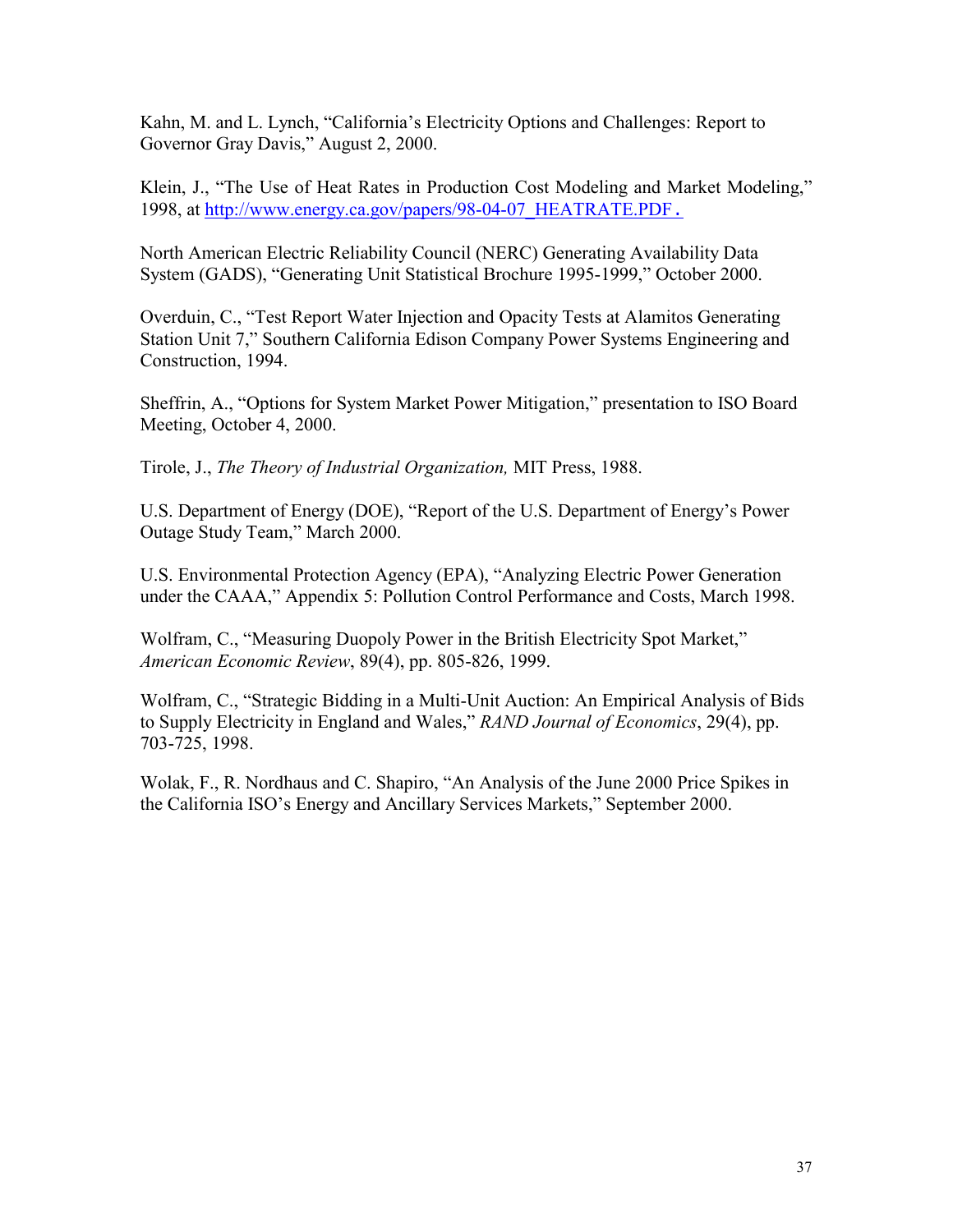## **9. Appendices**

These Appendices present data underlying our analysis and/or illustrating our methods.

## **A. Net Import Adjustment**

The following table shows actual PX prices, estimated marginal costs using our methods (\$35 RTC price in this case), actual net imports, and estimated competitive net imports for the top 15 load percentiles in August 2000. Our estimates of competitive net imports are below observed net imports when our estimates of marginal costs are below observed PX prices. At the  $97<sup>th</sup>$  percentile, net imports above those observed are required to clear the market. We use our elasticity relationship to find the price of imports required to induce the capacity needed to clear the market. That price is above the observed PX price and represents the kind of Out of Market (OOM) transaction that the ISO entered into under such conditions.

| Load       | <b>PX</b> Price | MC      | Actual NI | <b>Estimated NI</b> |
|------------|-----------------|---------|-----------|---------------------|
| Percentile | $[1]$           | $[2]$   | $[3]$     | $[4]$               |
| 85         | 232.13          | 99.33   | 3675      | 2769                |
| 86         | 258.92          | 93.89   | 4427      | 3157                |
| 87         | 326.22          | 102.54  | 4087      | 2779                |
| 88         | 234.91          | 102.14  | 4345      | 3292                |
| 89         | 307.11          | 102.54  | 4301      | 2984                |
| 90         | 266.63          | 112.70  | 3889      | 2919                |
| 91         | 314.34          | 127.53  | 3682      | 2726                |
| 92         | 342.45          | 117.34  | 4823      | 3375                |
| 93         | 337.72          | 152.93  | 4795      | 3682                |
| 94         | 356.54          | 306.80  | 4786      | 4552                |
| 95         | 374.26          | 315.50  | 4165      | 3935                |
| 96         | 321.31          | 306.80  | 4518      | 4449                |
| 97         | 373.34          | 463.72  | 4008      | 4308                |
| 98         | 392.13          | 682.44  | 3929      | 4725                |
| 99         | 392.55          | 1162.45 | 3648      | 5238                |

**Table A1. Sample Net Import Calculation for August 2000** 

# **B. Unilateral Market Power**

This exercise explores the profitability of a generator withholding capacity relative to a competitive baseline in which price is set by industry marginal cost and all generation with marginal cost below the market-clearing price is dispatched. We assume that all other generators produce at competitive levels and demand is completely inelastic. Under these assumptions, the effect of withholding on price is the same as a leftward shift of the industry supply curve by the amount of withholding.

Suppose that all of a generator's capacity  $q_c$  is economic at a hypothetical competitive market-clearing price *pc*. If it bid all of the capacity at below the market-clearing price, it would earn profits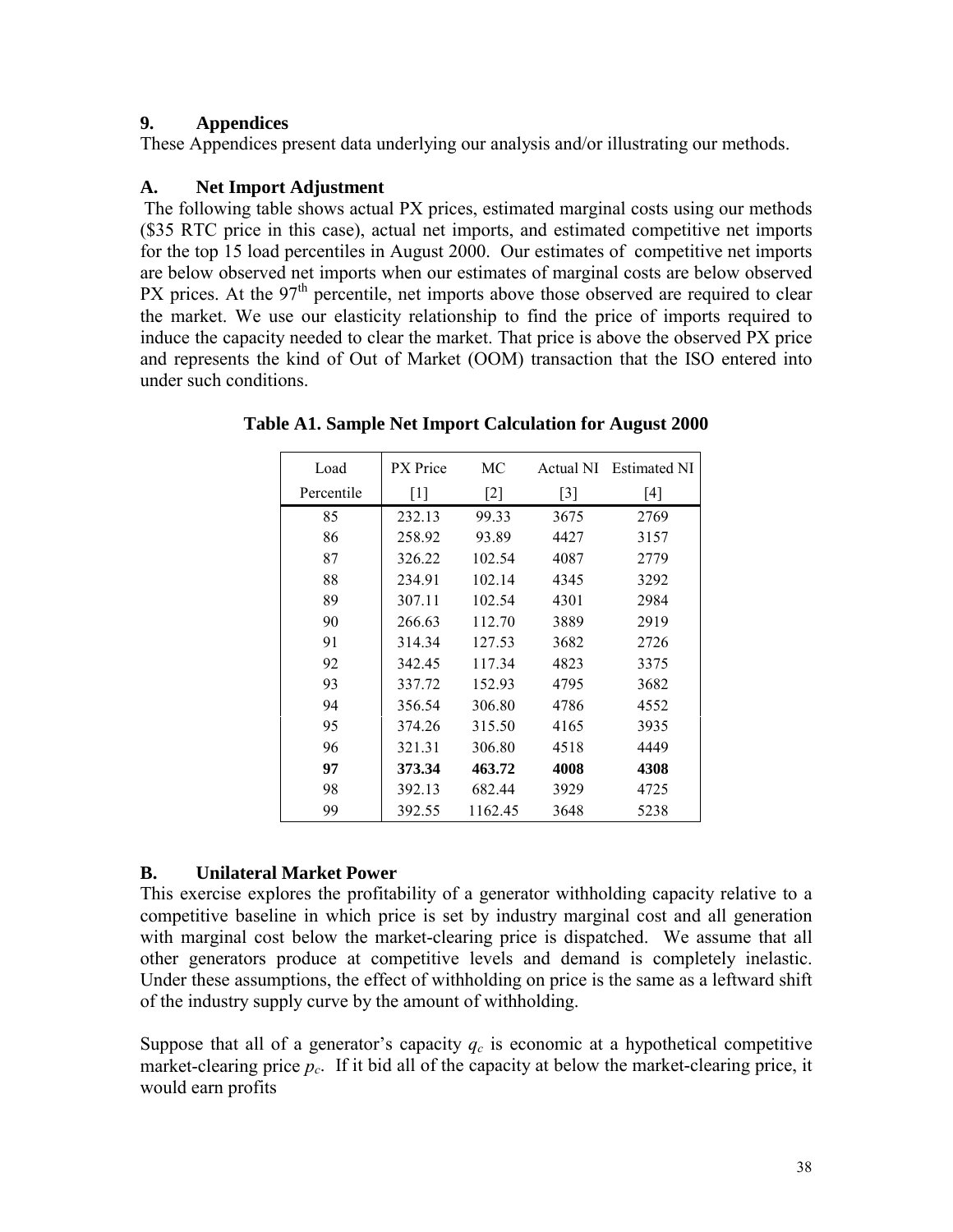$$
\Pi^c = p_c q_c - c(q_c)
$$

where  $c(q_c)$  represents its total cost of producing  $q_c$ .

Now, suppose that the same generator can raise the market-clearing price by withholding and producing  $q_1 < q_c$ . In this case, its profits would be

$$
\Pi^l = p_l q_l - c(q_l)
$$

where

$$
p_i = p_c + \frac{\Delta p}{\Delta q} \cdot \Delta q
$$

and  $\Delta q$  is the extent of the generator's withholding.

The change in the generator's profits due to withholding is then

$$
\Delta \Pi = p_c(q_l - q_c) + \frac{\Delta p}{\Delta q} \cdot \Delta q q_l + (c(q_c) - c(q_l))
$$
\n(1)

The first term represents the revenue loss from producing at a lower level of output, the second term represents increased per unit revenue on remaining output, and the final term represents the cost savings from producing less. The profits from withholding are the sum of these three components.

If the generator's marginal costs at  $q_c$  and  $q_l$  are  $MC(q_c)$  and  $MC(q_l)$  and we assume that marginal cost is linear between  $q_c$  and  $q_l$ , then

$$
c(q_c) - c(q_l) = (0.5 \cdot MC(q_l) + 0.5 \cdot MC(q_c)) \cdot (q_c - q_l)
$$

Based on assumptions about the generator's marginal costs at different output levels and the slope of the industry supply curve, *i.e.* the extent to which prices rise as inframarginal capacity is withheld, we can calculate the gains from withholding a specific quantity of capacity. Table 4 shows a few numerical examples. The following table shows how to estimate the slope of the supply curve for June. The next table employs these slopes to estimate hypothetical profits from unilateral withholding.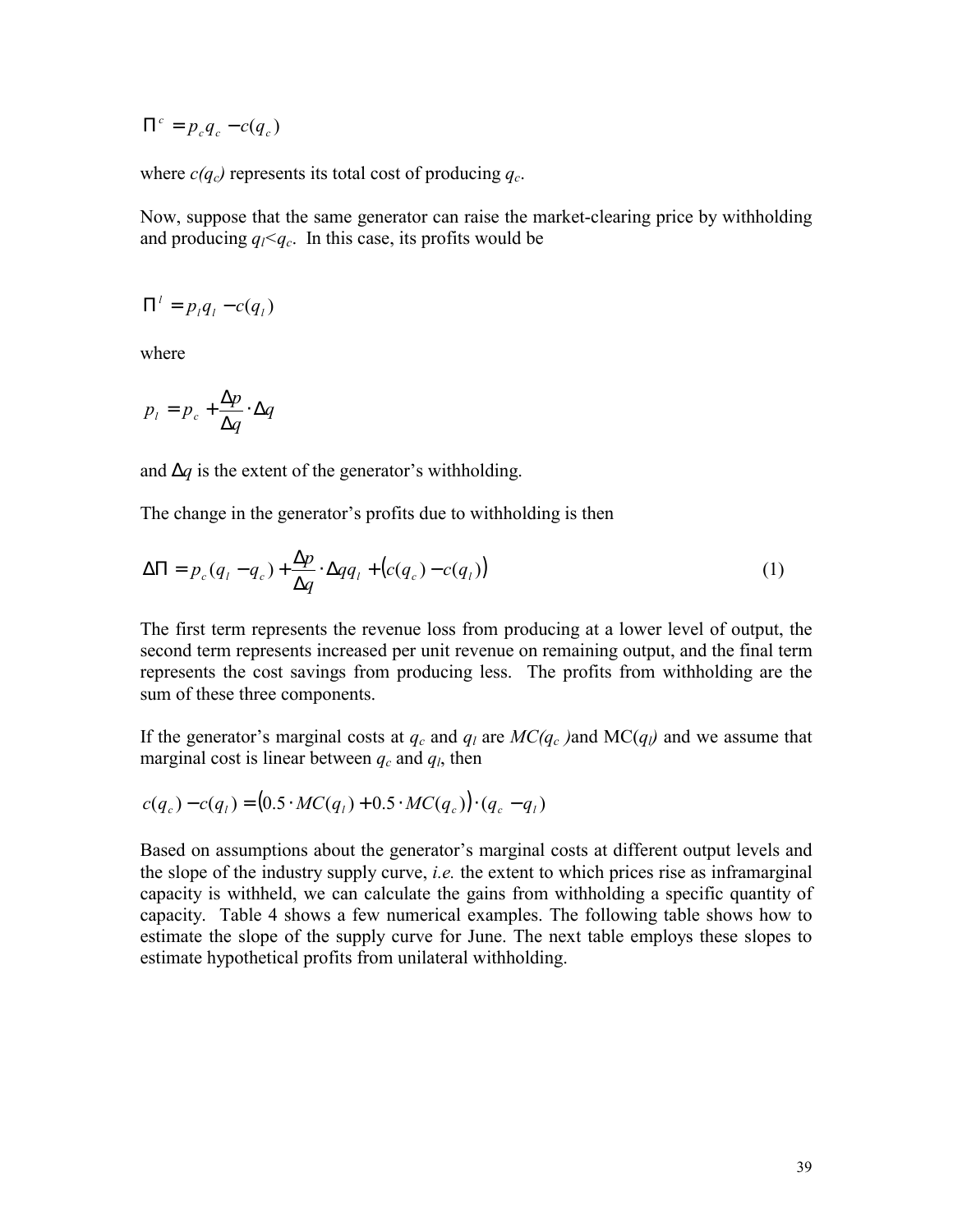| Load              | <b>MCP</b>                                                                               | Load   | Load and Reserves | $dp/dq_{energy \text{ and reserves}}$ |
|-------------------|------------------------------------------------------------------------------------------|--------|-------------------|---------------------------------------|
| Percentile        | $[1]$                                                                                    | $[2]$  | $[3]$             | $[4]$                                 |
| 5                 | 42.44                                                                                    | 20,778 | 21,402            |                                       |
| 15                | 44.47                                                                                    | 22,504 | 23,179            | 0.001140                              |
| 25                | 46.29                                                                                    | 24,234 | 24,961            | 0.001023                              |
| 35                | 51.47                                                                                    | 26,704 | 27,505            | 0.002034                              |
| 45                | 54.81                                                                                    | 28,618 | 29,477            | 0.001695                              |
| 55                | 50.04                                                                                    | 30,716 | 31,638            | $-0.002207$                           |
| 65                | 52.23                                                                                    | 32,680 | 33,661            | 0.001083                              |
| 75                | 53.69                                                                                    | 34,655 | 35,694            | 0.000720                              |
| 85                | 58.83                                                                                    | 37,036 | 38,147            | 0.002095                              |
| 95                | 151.00                                                                                   | 40,735 | 41,957            | 0.024187                              |
| [1]               | Estimated industry MC (NOx=\$10/lb)                                                      |        |                   |                                       |
| $\lceil 2 \rceil$ | Load                                                                                     |        |                   |                                       |
| $\lceil 3 \rceil$ | Load and reserves= $1.03*[2]$                                                            |        |                   |                                       |
| [4]               | $([1]-[1]$ <sub>previous</sub> load decile)/ $([3]-[3]$ <sub>previous</sub> load decile) |        |                   |                                       |

**Table B1. Calculation of the Supply Curve Slope for June 2000** 

The last table gives details of the calculation in Table 4.

**Table B2. Calculation Details for Table 4** 

| $p_c$                                                                                                                                                                                                                                                                                                                                                                                                                                                                                                                                                                                                 | $q_c$                                                 | $q_l$ | $MC(q_c)$ | MC(q) | dp/dq | Revenue Loss | Revenue Gain      | <b>Cost Savings</b> | $\Delta$ Profit |
|-------------------------------------------------------------------------------------------------------------------------------------------------------------------------------------------------------------------------------------------------------------------------------------------------------------------------------------------------------------------------------------------------------------------------------------------------------------------------------------------------------------------------------------------------------------------------------------------------------|-------------------------------------------------------|-------|-----------|-------|-------|--------------|-------------------|---------------------|-----------------|
| $[1] % \begin{minipage}[b]{0.45\linewidth} \centering \includegraphics[width=\textwidth]{figs/fig_4.pdf} \caption{The figure shows the \textit{Stab} model.} \label{fig:Stab} \end{minipage} \vspace{0.05\linewidth} \begin{minipage}[b]{0.45\linewidth} \centering \includegraphics[width=\textwidth]{figs/fig_4.pdf} \caption{The figure shows the \textit{Stab} model.} \label{fig:Stab} \end{minipage} \vspace{0.05\linewidth} \begin{minipage}[b]{0.45\linewidth} \centering \includegraphics[width=\textwidth]{figs/fig_4.pdf} \caption{The figure shows the \textit{Stab} model.} \label{fig:$ | [2]                                                   | [3]   | [4]       | [5]   | [6]   | [7]          | $\lceil 8 \rceil$ | [9]                 | $[10]$          |
| 60                                                                                                                                                                                                                                                                                                                                                                                                                                                                                                                                                                                                    | 3,000                                                 | 1,500 | 55        | 50    | 0.024 | 90,000       | 54,000            | 78,750              | 42,750          |
| 60                                                                                                                                                                                                                                                                                                                                                                                                                                                                                                                                                                                                    | 3,000                                                 | 1,500 | 55        | 55    | 0.002 | 90,000       | 4,500             | 82,500              | $-3,000$        |
| $[7]$ =                                                                                                                                                                                                                                                                                                                                                                                                                                                                                                                                                                                               | $[1]$ <sup>*</sup> $([2]$ -[3])                       |       |           |       |       |              |                   |                     |                 |
| $\lceil 8 \rceil$                                                                                                                                                                                                                                                                                                                                                                                                                                                                                                                                                                                     | $[6]$ <sup>*</sup> $([2]$ - $[3])$ <sup>*</sup> $[3]$ |       |           |       |       |              |                   |                     |                 |
| $[9]$ =                                                                                                                                                                                                                                                                                                                                                                                                                                                                                                                                                                                               | $(0.5*[5]+0.5*[4])*([2]-[3])$                         |       |           |       |       |              |                   |                     |                 |
|                                                                                                                                                                                                                                                                                                                                                                                                                                                                                                                                                                                                       | $[10]= [8]+ [9]- [7]$                                 |       |           |       |       |              |                   |                     |                 |

### **C. RTC NOx Credit Prices**

A unique characteristic of the RTC program is that while allowances periodically expire, the settlement procedures in the program give NOx emitters up to two months following the close of the cycle period to reconcile RTC allowances with actual emissions. There is an active market in expired allowances during those two months. It is improper, however, to correlate current prices for electric power with price movements in expired allowances. Competitive prices will reflect the marginal costs of current inputs to current generation; competitive prices do not recoup unanticipated increases in sunk costs from past periods. We have therefore examined the prices of RTC NOX credits over the study period in two groups: prices for June are represented by June prices for RTCs expiring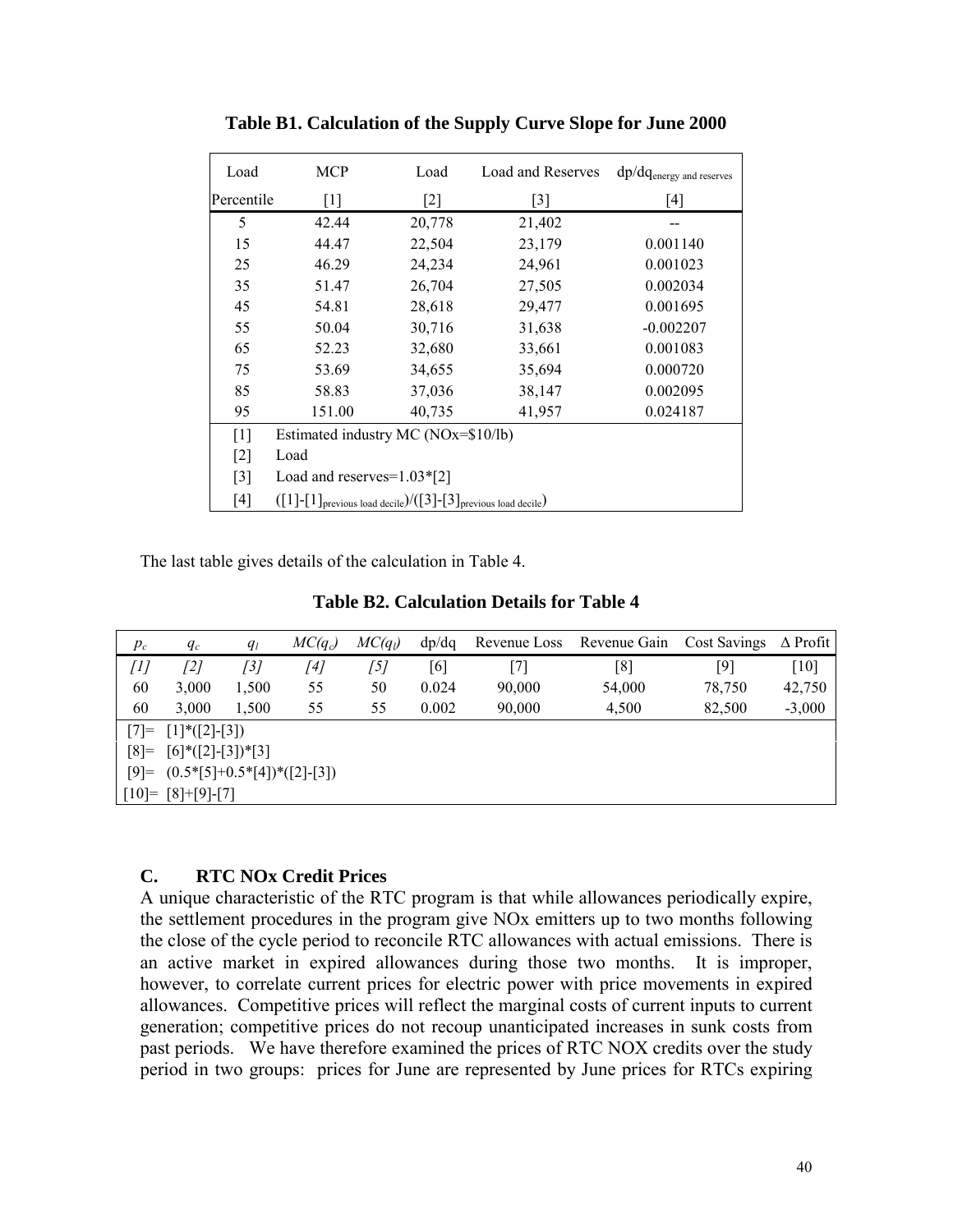on June 30, 2000, and prices for the post-June period are represented by contemporaneous prices for RTCs expiring on December 31, 2000.

The main data issue for the SCAQMD's list of transactions at more that \$4.00 is that the date given for an observation is the "registration recording date" (RRD) not the date the transaction was executed or received by SCAQMD. We believe that the lag between the RRD and the "deal date" is about 1.5 weeks. It looks like almost all of the RRDs are either Tuesdays or Fridays plus there is a memo in the materials discussing the receipt of a transaction at \$30 on the 27th of July. The RRD for this transaction is the 4th of August.

With that caveat, we reviewed transactions over time for RTCs both for the period ending 6/30/00 and for that ending 12/31/00. The graphs of these transactions by estimated date are shown below. On the basis of these data, we choose \$10/lb as the June RTC price, \$20/lb as the July price and \$35/lb as the August and September prices.



**Figure C1. NOx RTC Transactions Expiring on June 30, 2000**